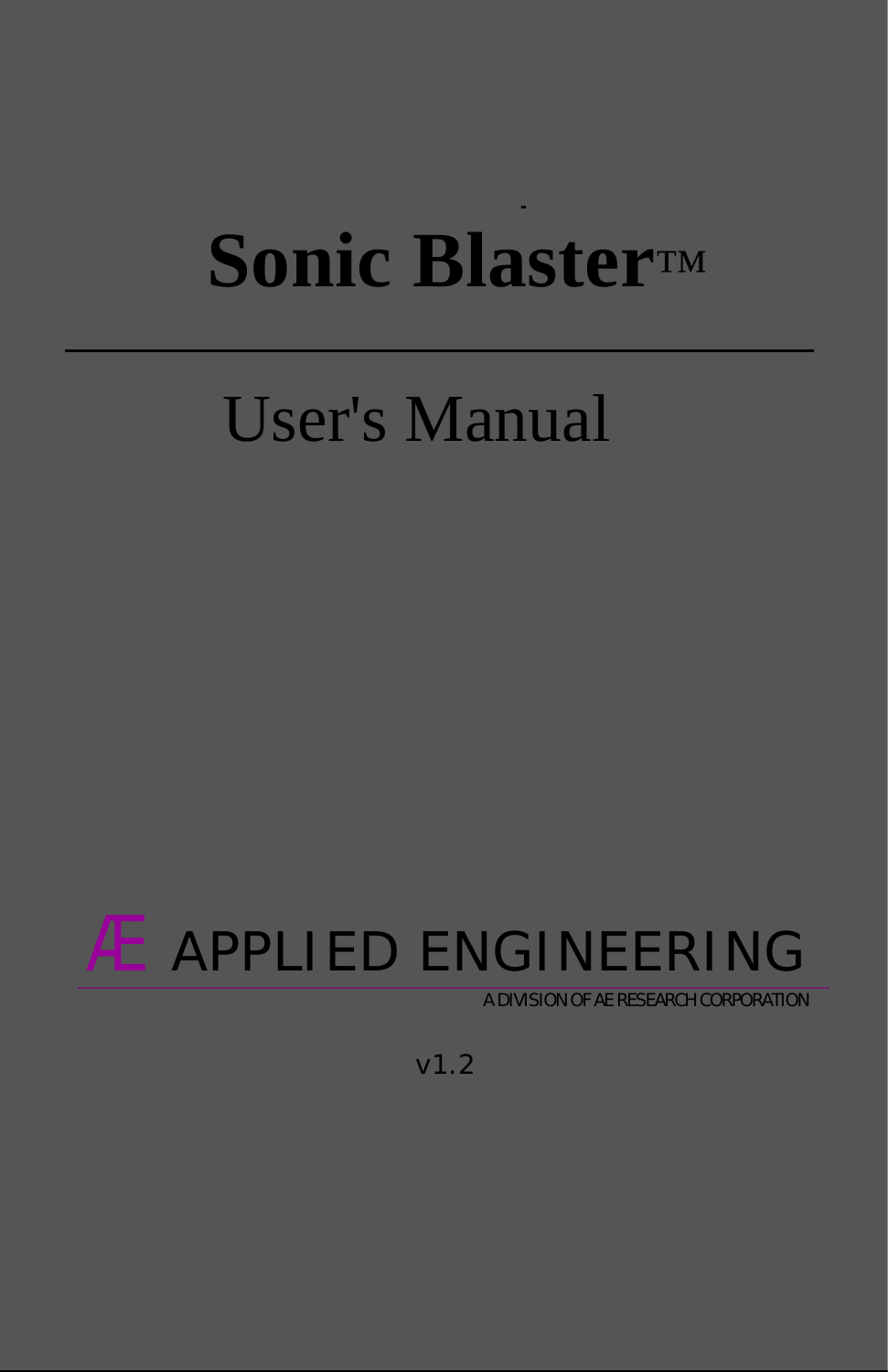#### **Federal Communications Commission Radio Frequency Interference Statement**

The equipment described in this manual generates and uses radio frequency energy. If it is not installed and used properly, that is, in strict accordance with these instructions, it may cause interference to radio or television reception.

#### **FCC I.D. Number: EY5QCSONICBLAST**

This equipment has been type tested and found to comply with the limits for a Class B computing device in accordance with the specifications in Subpart I of Part 15 of the FCC Rules. These rules are designed to provide reasonable protection against radio and television interference in residential installation.

However, there is no guarantee that interference will not occur in a particular installation. If this equipment does cause interference to radio or television equipment off and on, the user is encouraged to fly to correct the interference by one or more of the following measures:

> Reposition the receiver's antenna. Also make sure the antenna wires are making good electrical contact.

Use a roof-mounted antenna rather than a rabbit-ear" antenna or an antenna mounted in the attic.

Make sure that all electrical connections on the computer are secure and any shielded 110 cables are properly fastened.

Move the computer away from the receiver.

Plug the computer and receiver into separate electrical circuits.

If necessary, the user should consult the dealer or an experienced radio/television technician for additional suggestions. The user may find the following booklet prepared by the Federal Communications Commission helpful:

"How to Identify and Solve Radio-TV Interference Problems"

This booklet is available from the U.S. Government Printing Office, Washington, D.C. 240402, Stock No. 004-000-003454

**Warning:** This equipment has been certified to comply with the limits for Class B computing device, pursuant to Subpart J of Part 15 of FCC Rules. Only peripherals (computer input/output devices, terminals, printers, etc.) certified to comply with the Class H limits may be attached to this computer. Operation with non-certified peripherals is likely to result in interference to radio and TV reception.

Applied Engineering is not responsible for any radio or television interference caused by unauthorized modifications to this equipment. It is the responsibility of the user to correct such interference.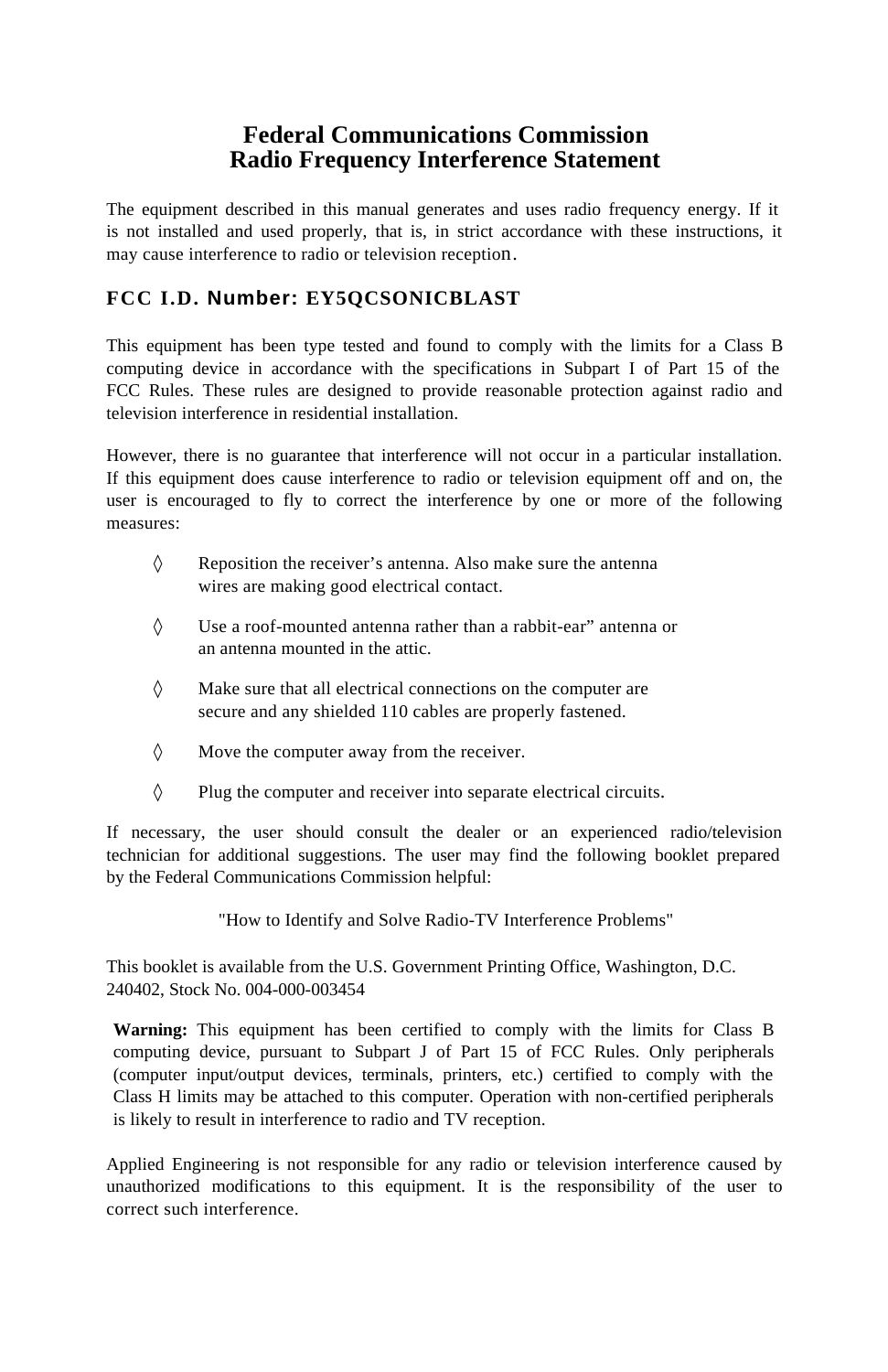# **Limited Warranty & Disclaimer**

 $\overline{a}$ 

 $\overline{a}$ 

 Applied Engineering warrants the Sonic Blaster card against defects in material and workmanship for a period of 5 years from the date of original retail purchase. Applied Engineering also warrants that, under normal use, the magnetic media on which the included software is stored is free from defects in materials and workmanship for a period of 30 days from the date of original purchase. Any misuse, abuse, or non-Æ authorized alteration, modification and/Or repair to the Applied Engineering product will void the warranty. This warranty will also be void if you use the Æ product for any other purpose than its intended use. If you discover a defect, Applied Engineering will, at its option, repair or replace only the Applied Engineering product, provided you return the product during the warranty period. transportation prepaid. to Applied Engineering.

**This warranty applies to the orIgInal retaIl purchase only**. Therefore, please include a copy of the original invoice or a small service charge may be applied. If the product is to be sent to Applied Engineering by mail, the purchaser will insure the package or assume full responsibility for loss or damage during shipping. Prior to returning the product for warranty consideration, call Applied Engineering Technical Support for a Return Material Authorization (RMA) number and shipping instructions.

Even though Applied Engineering has tested the software and reviewed the documentation, Applied Engineering makes no warranty or representation, either express or implied. with respect to the manual or the software; their quality, performance, merchantability, or fitness for a particular purpose. As a result. the software and manual are sold as is.' and you, the purchaser, &e assuming the entire risk as to their quality and performance.

In no event will Applied Engineering be liable for loss or damages of any kind caused either directly or indirectly by the use or possession of its products, even if advised of the possibility of such damages. The Applied Engineering Warranty is for the Applied Engineering Product itself. In particular, Applied Engineering shall have no liability for any other equipment used in conjunction with Applied Engineering products nor for programs or data stored in or used with Applied Engineering products, including the costs of recovering such equipment, programs, or data.

The warranty and remedies set forth above are exclusive and in lieu of all others, oral or written, express or implied. No Applied Engineering dealer, agent, or employee is authorized to make any modification, extension, or addition to this warranty.

 $\overline{a}$ ml. manual and the software (computer programs) described herein are copyrighted by Applied Engineering with all rights reserved. Under the copyright laws, this manual or the programs may not be copied, in whole or in part, without the written consent of Applied Engineering, except in the normal use of the software or to make an archival copy. This exception does not allow copies to be made for others, whether or not sold, but all of the materials purchased (with all archive copies) may be sold, loaned, or given to another person. Under the law, copying includes translating into another language or format. You may use this software on any computer owned by you but extra copies cannot be made for this purpose.

Applied Engineering cannot guarantee that you will receive notice of revisions to the software, documentation, or products described in this manual. Be sure to check with your dealer or Applied Engineering for information on possible updates. However, Applied Engineering reserves the right to make any improvements to Applied Engineering products without any responsibility toward upgrading previously released products.

 $\overline{a}$ Apple and Apple los are registered trademarks of Apple Computer, Inc. ProDOS and GS/OS are trademarks of Apple Computer. Inc. Applied Engineering is a registered trademark of Applied Engineering. Sonic Blaster and RamKeeper are trademarks of Applied Engineering. Radio Shack is a registered trademark of Tandy Corporation. Zany Golf is a trademark of Electronic Arts. Tomahawk is a trademark of DataSoft. Forth and Inches is a trademark of Accolade. Silent Service is a trademark of Microprose. Winter Games is a trademark of Epyx, Inc.

©Copyright 1988.1990 Applied Engineering 080390

#### **Applied Engineering** P.O. Box 5100

Carroliton, Texas 75011 Sales; (214) 241-6060 9AM - 11 PM (CST) 7 days Technical Support: (214) 241-6069 9AM - 12:30& 1:35 - 5 PM (CST) Monday-Friday (The Technical Support telephone lines cannot be accessed through the Sales department.)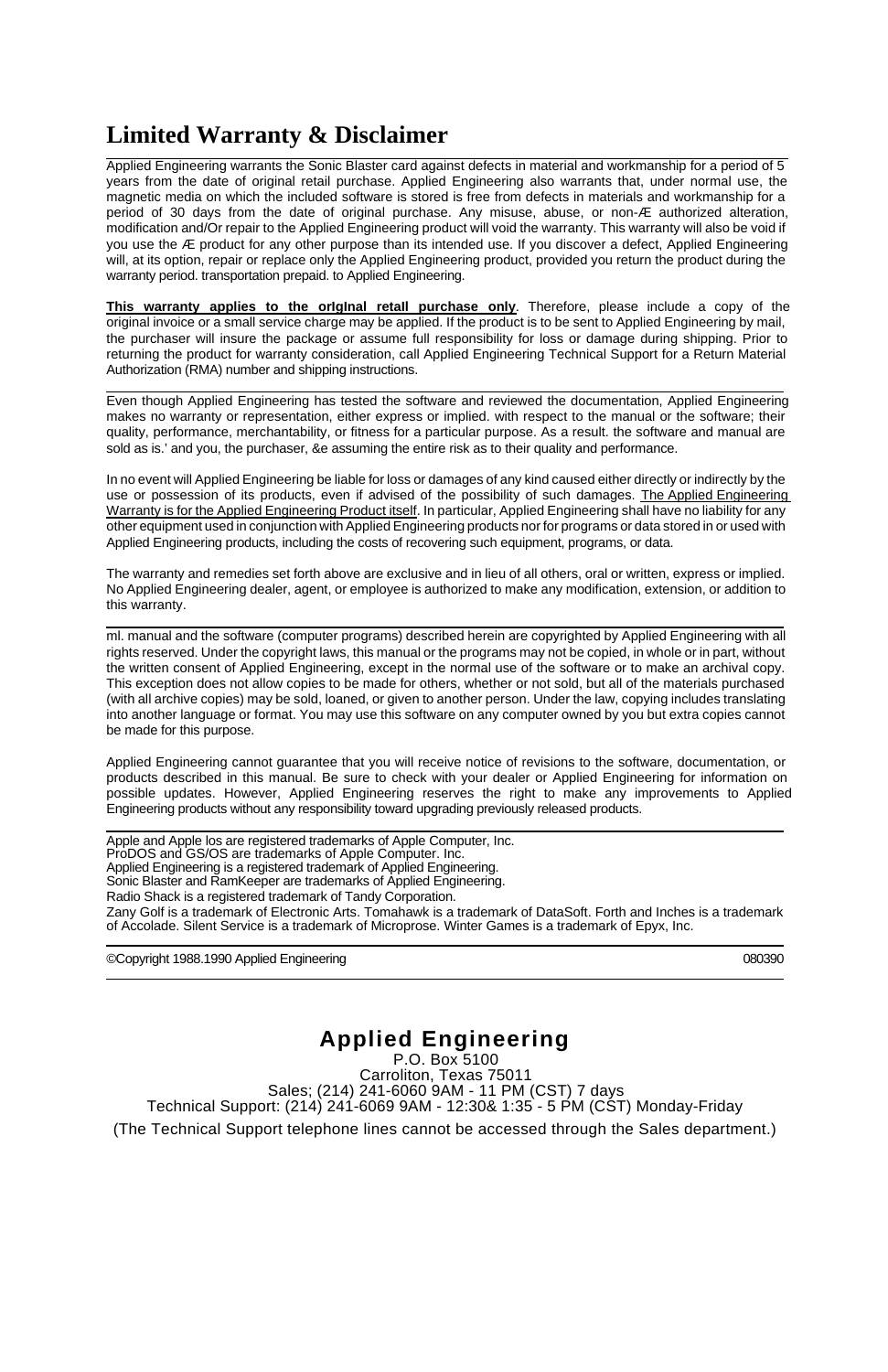# **Table Of Contents**

<span id="page-3-0"></span>

| <b>INTRODUCTION WHAT YOU HAVE</b> |              |
|-----------------------------------|--------------|
| The Board                         | v            |
| The Software                      | v            |
| The Manual                        | $\mathbf{V}$ |

# **Part One Sonic Blaster - The Hardware**

| <b>CHAPTER ONE- GETTING STARTED</b> |    |
|-------------------------------------|----|
| What You Need                       | 3  |
| Where It Goes                       |    |
| RamKeeper Users                     |    |
| <b>CHAPTER TWO PUTTING IT IN</b>    |    |
| A Note about Volume Control         | 10 |
| Now What?                           | 10 |

# **Part Two [Sonic Blaster](#page-19-0) - The Software**

| INTRODUCTION START, LOOK. AND LISTEN | 13 |
|--------------------------------------|----|
| About the Sonic Blaster Disks        | 13 |
| Running the Software                 | 13 |
| Booting the Software                 | 14 |
| From the Startup Disk                | 14 |
| From the Finder                      | 14 |
| Other Launchers                      | 14 |
| Sample Session                       | 14 |
| Repetitive Play, Volume and Rate     | 15 |
| <b>Effects</b>                       | 15 |
| What's Next?                         | 15 |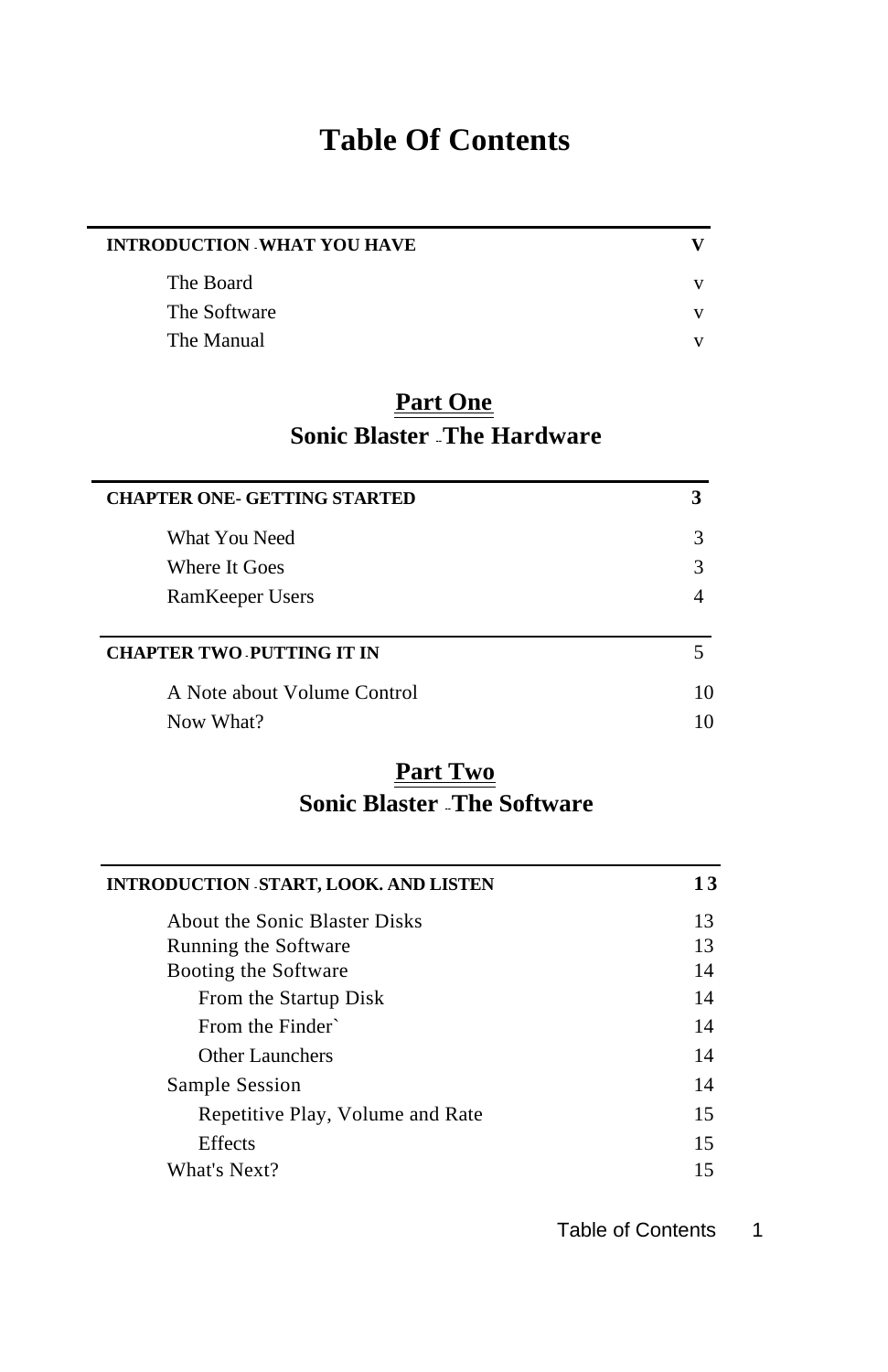| <b>THE SCREEN</b>             | 17 |
|-------------------------------|----|
| The Sound Graph               | 17 |
| The Select Ear                | 17 |
| Stop, Play, Pause, and Record | 18 |
| The Cassette Label            | 19 |
| Single Play/Continuous Play   | 19 |
| VU On/VU Off                  | 19 |
| Volume                        | 19 |
| Playback Sample Rate          | 19 |
| Record Sample Rate            | 20 |
| Record Level                  | 20 |
| Play Time                     | 20 |
| Max Block                     | 20 |
| Select Region                 | 21 |
| Resolution                    | 21 |
|                               |    |

### **[CHAPTER TWO - THE "FILE" OPTIONS](#page-31-0)**

| New $(\Box - N)$          |    |
|---------------------------|----|
| Open $(\Box$ -O)          | 23 |
| Append                    | 23 |
| Close $(\Box \text{-} W)$ | 24 |
| Save $(\Box S)$           | 24 |
| Save $As$                 | 25 |
|                           | 25 |
| Formats Recognized        | 26 |
| Print $(\Box P)$          |    |
| Page Setup                | 28 |
| Choose Printer            | 28 |
|                           | 29 |

**23**

#### ii Sonic Blaster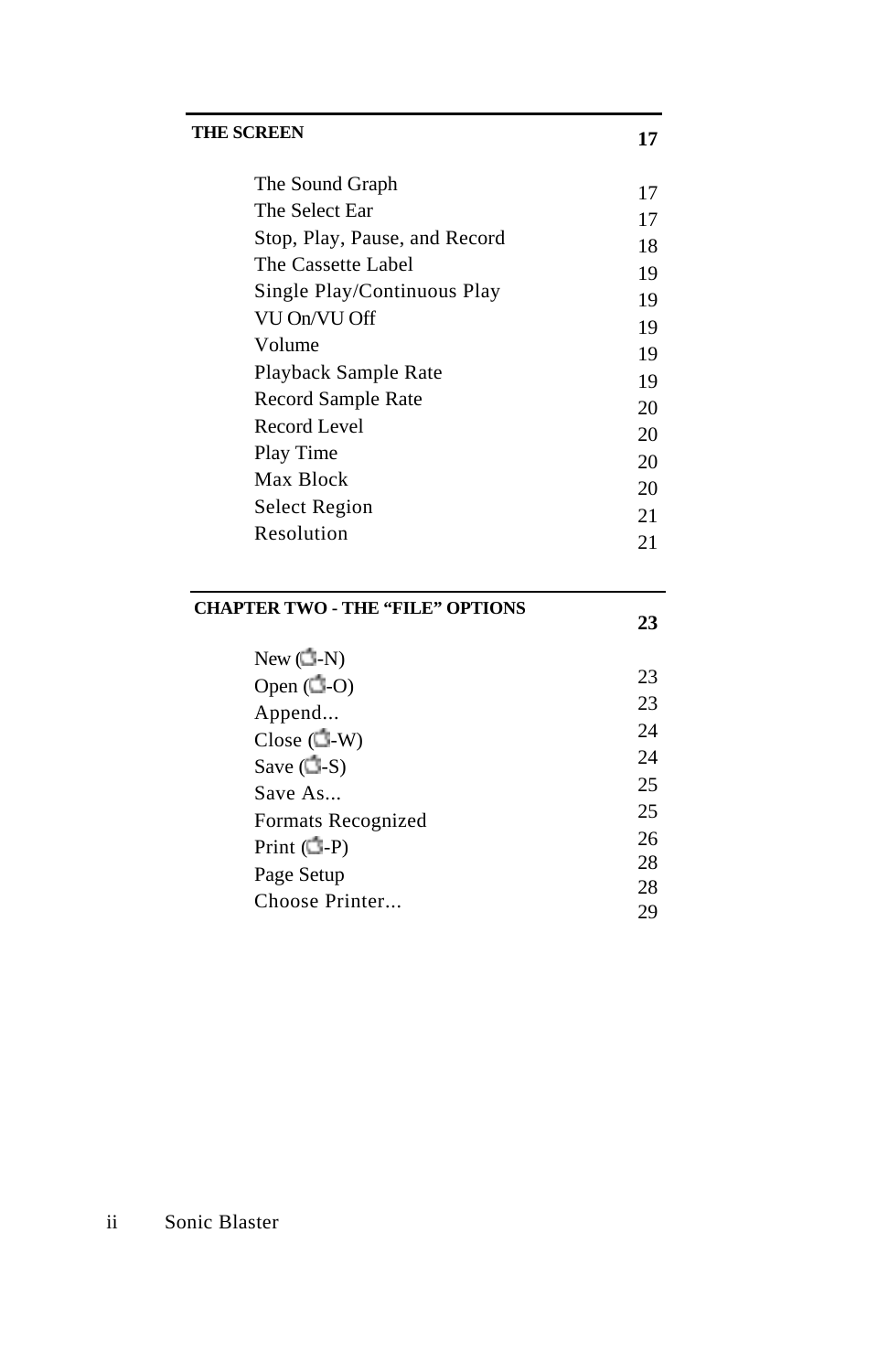| <b>CHAPTER THREE THE "EDIT" OPTIONS</b> | 31 |
|-----------------------------------------|----|
| Undo $(\Box$ -Z)                        | 31 |
| Cut $(\Box$ -X)                         | 31 |
| Copy (C)                                | 31 |
| Paste $(\vec{u} - v)$                   | 31 |
| A Note about the Clipboard              | 31 |
| Mixing                                  | 32 |
| Mix Settings                            | 32 |
| Mix                                     | 33 |
| Select All $(\Box - A)$                 | 33 |

| <b>CHAPTER FOUR THE "VIEW" OPTIONS</b> | 35 |
|----------------------------------------|----|
| Zooming                                | 35 |
| Zoom $(\vec{C}-M)$                     | 35 |
|                                        | 35 |
| Zoom In $(\mathbb{C} + [plus])$        | 35 |
| Zoom Out $(\Box - \{\text{minus}\})$   | 35 |
| Full View (C-F) Oscilloscope           | 35 |
| Change Color                           | 36 |

| <b>CHAPTER FIVE THE "EFFECTS" OPTIONS</b> | 37 |
|-------------------------------------------|----|
| Amplify                                   | 37 |
| <b>Backwards</b>                          | 37 |
| Echo                                      | 37 |
| Fade Down                                 | 39 |
| Fade Up                                   | 39 |
| Phase Shift                               | 39 |
| Shift                                     | 39 |
| Silence                                   | 40 |
|                                           |    |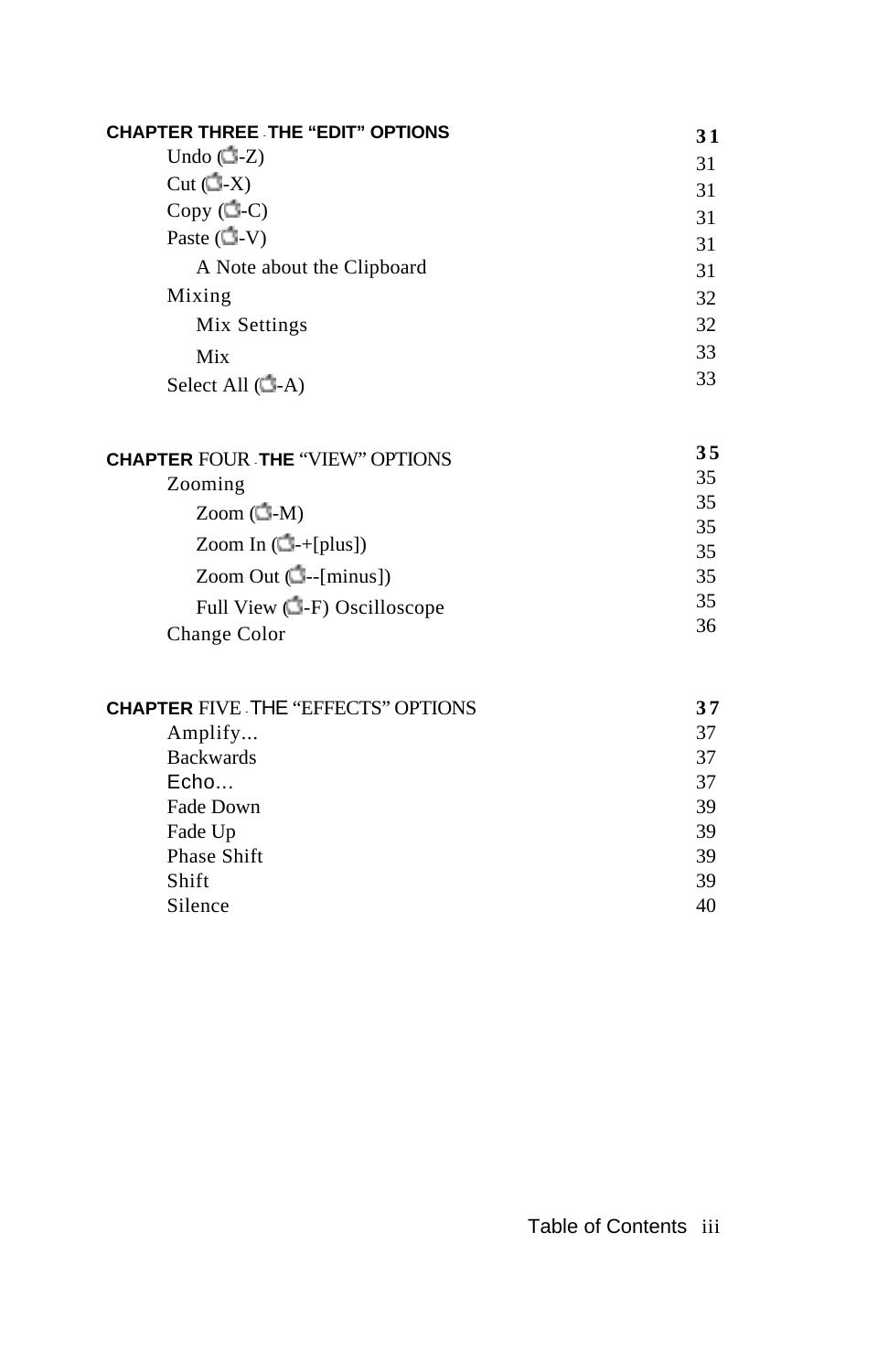| <b>CHAPTER SIX THE "SETUP" OPTIONS</b> | 41 |
|----------------------------------------|----|
| Playback Channel                       | 41 |
| Record Channel                         | 41 |
| Effects Channel                        | 41 |
| Auto Gain                              | 42 |
| Play Clipboard $(\triangle X)$         | 42 |
| Default Play Rate                      | 42 |
| Set Play to Record Rate                | 42 |
| Set Record To Play Rate                | 42 |
| Display Dots                           | 42 |

| <b>CHAPTER SEVEN THE "SOUNDS" OPTIONS</b> | 43  |
|-------------------------------------------|-----|
| Display Channel 1                         |     |
| Display Channel 2                         | 43. |
| List of Open Sound Files                  | 43. |
|                                           | 43  |

# **Appendices**

| A: Copying Sonic Blaster to RAM, ROM or Hard Disk | 45 |
|---------------------------------------------------|----|
| <b>B: Trouble Shooting</b>                        | 47 |
| C: Adapters                                       | 49 |
| Microphones                                       |    |
| D: The Introplay Program                          | 53 |
| E: Saving Large Files                             | 54 |
| F: Try This!                                      | 56 |
| G: Programmers' Reference                         | 59 |
| H: Getting Help                                   | 61 |
| Returning a Product                               | 62 |
| RMA Number, 'Attention' Sheet, and Invoice        | 62 |
| Packing                                           | 63 |
| When We Receive                                   | 63 |
| Glossary                                          | 64 |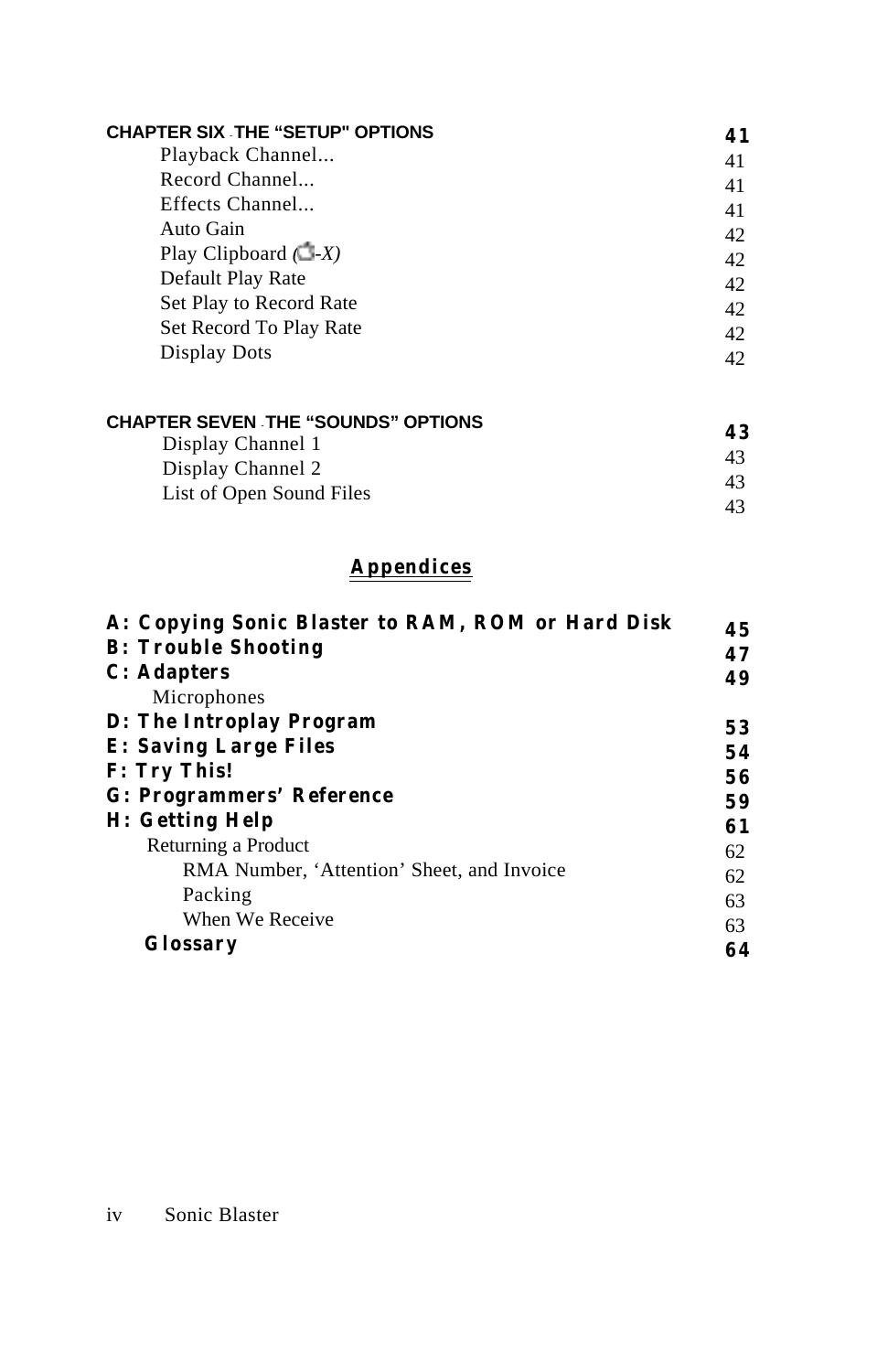# <span id="page-7-0"></span>**INTRODUCTION**

# *What You Have*

# **The Board**

Welcome to the world of...



# SOUND!

The Sonic Blaster is an audio digitizer and playback system. Once installed, your IIGS thunders into a whole new dimension. You've seen the GS incredible graphics, now hear its powerful roar.

The board is easy to install. It will work in slots 1, 2, or 6. External connections are provided so you can quickly and easily connect line inputs and speaker outputs.

### **The Software**

Connect your CD player, phono, tuner, tape player, VCR, or microphone to the external input connector and record pieces of your favorite songs, TV shows, or noises you make with your own mouth, hands, nose, pets, etc.

The included Super Hi-Res software lets you digitize in mono or stereo. Variable record and playback rates as well as volume setting are also provided in the control panel.

But wait! There's more...

Audio Art, the second disk, contains an aural spectrum of sounds. We've pulled several files from Æ's vast "library o sounds" and put them on disk for you. Feel free to make modifications to these files but make a backup copy of this disk first to keep the original files in their pure form.

### **The Manual**

Notes and warnings throughout the manual will help you to better understand what you're dealing with. They appear as shown in the example following;

Introduction What You Have **v**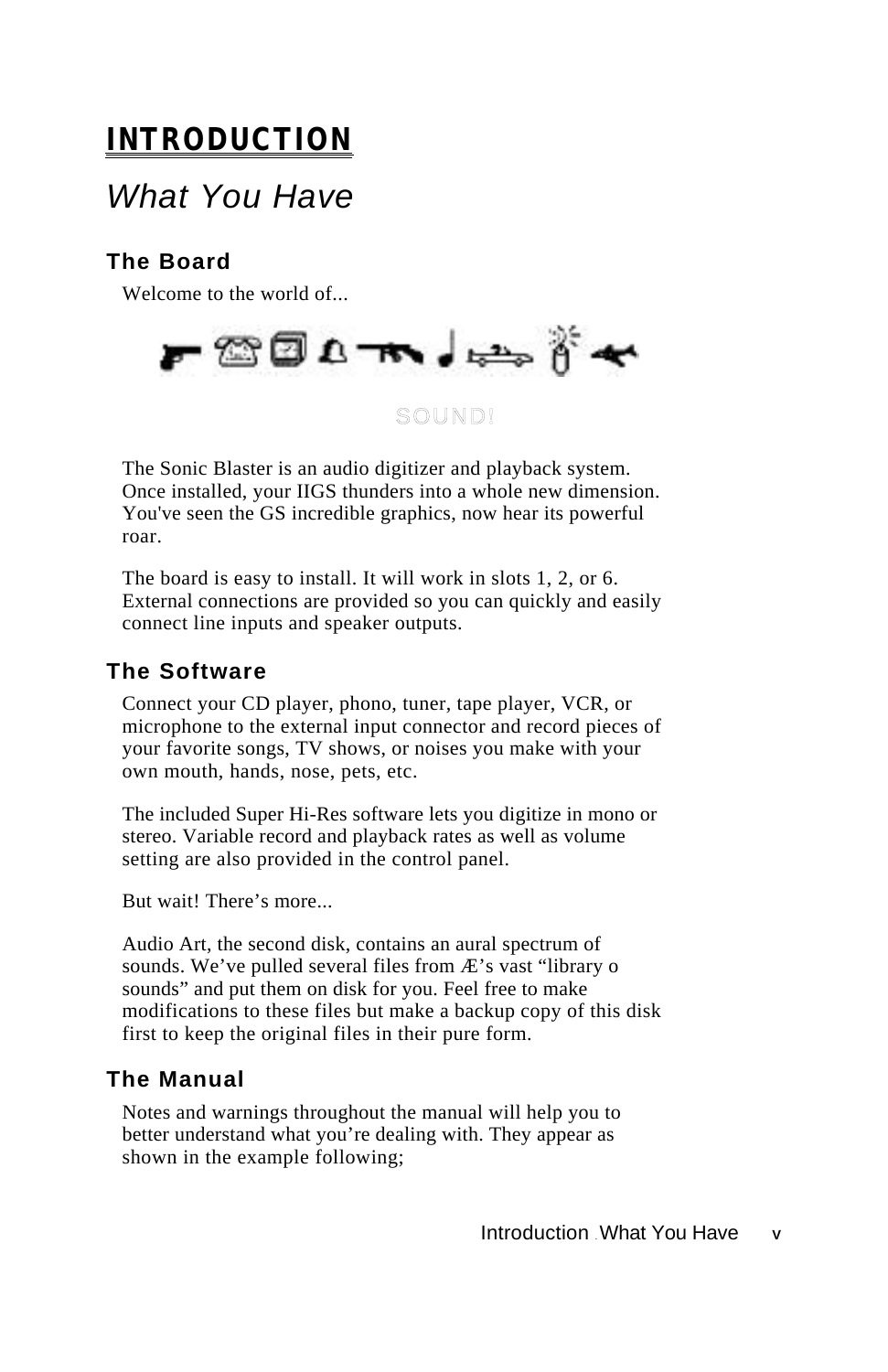♦ *Note:* This indicates a special note or warning. Pay close attention to these entries.

Sonic Blaster is the full name of the product. In this manual, we'll sometimes call it SB for short.

Part I, Sonic Blaster--The Hardware, describes the card, tells you what you need to use it, and takes you through the installation of the Sonic Blaster.

Part II, Sonic Blaster--The Software, begins by giving you a quick run through of what the Sonic Blaster software can do. The rest of the chapters in the section detail each menus options. The chapters are in the same order as the menus for easy reference.

The Appendices tell you how to copy the SB program to your RAM, ROM, or hard disk, how to work around problems you may encounter, what adapters you may need, and more.

The Glossary contains most of the terms used in the manual with which you may not be familiar.

Any comments or suggestions regarding this manual or any other ,-manual, will be greatly appreciated both by  $E$  and by others who use our products.

Please address any comments or suggestions to:

### **Applied Engineering**

P.O. Box 5100 Carrollton, Texas 75011 Attention: Manager, Technical Publications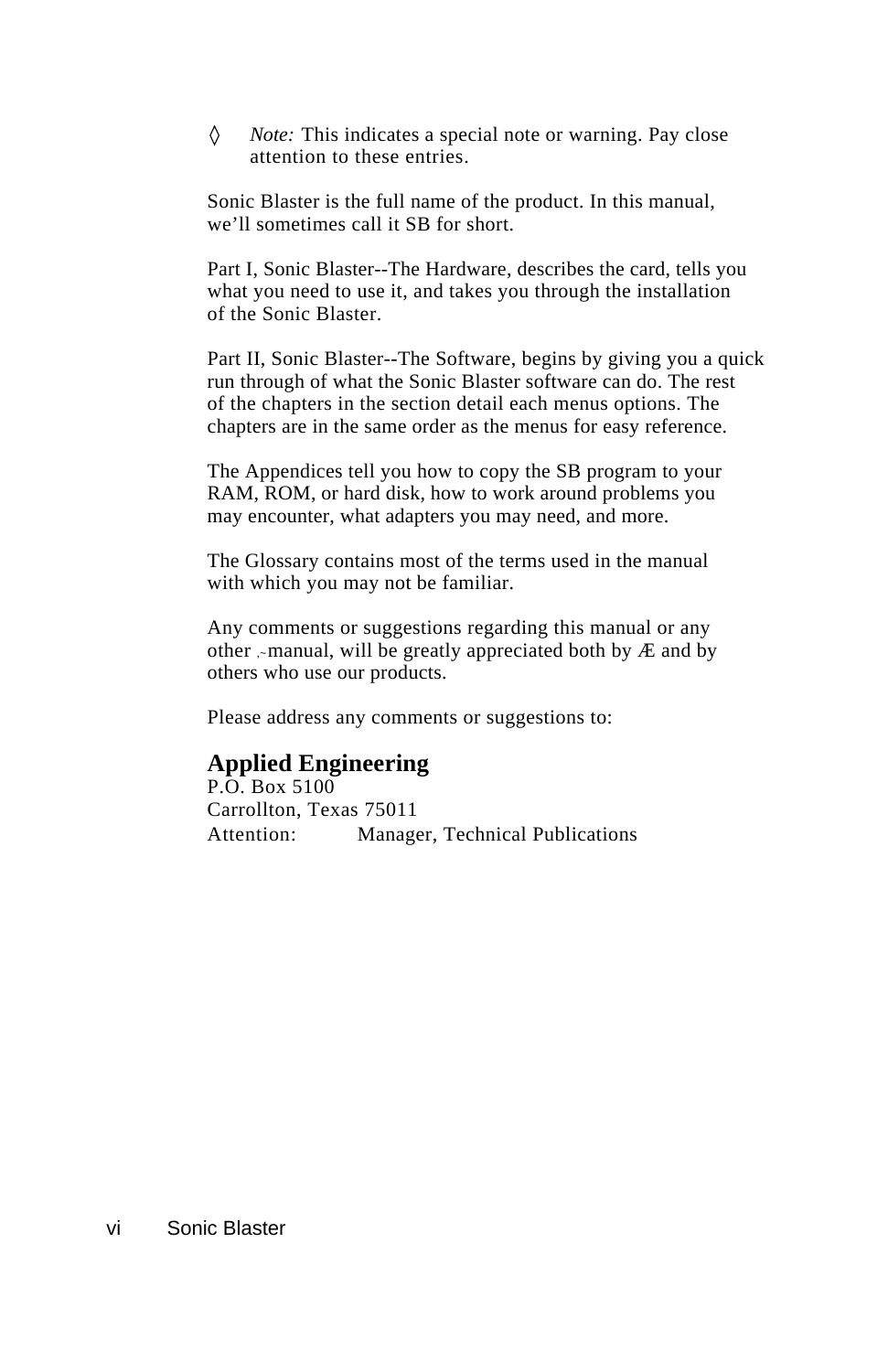# **PART 1** *Sonic Blaster* - - *The Hardware*

Part 1 - The Hardware 1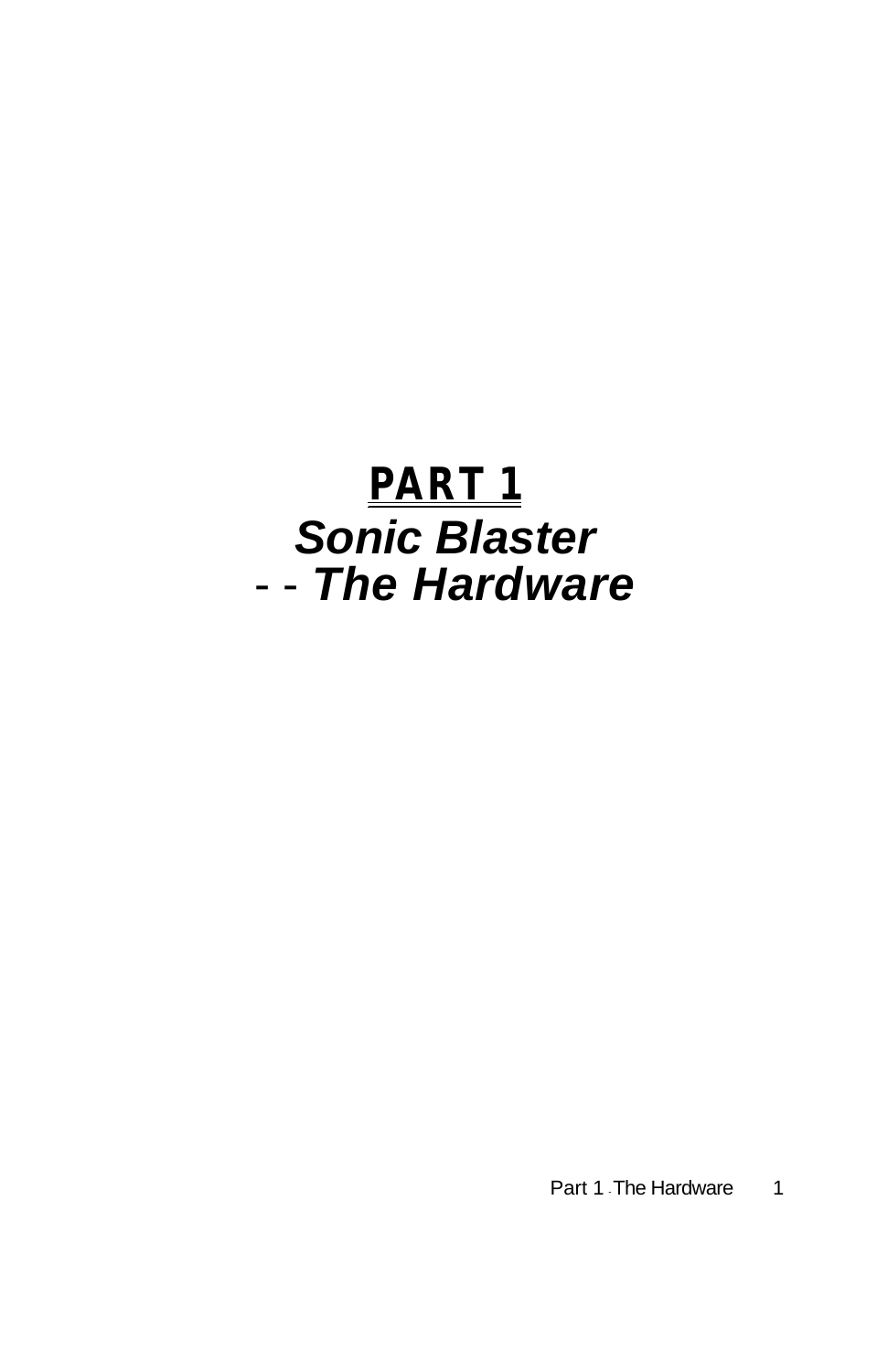# Æ Sonic Blaster

2 Part 1 -The Hardware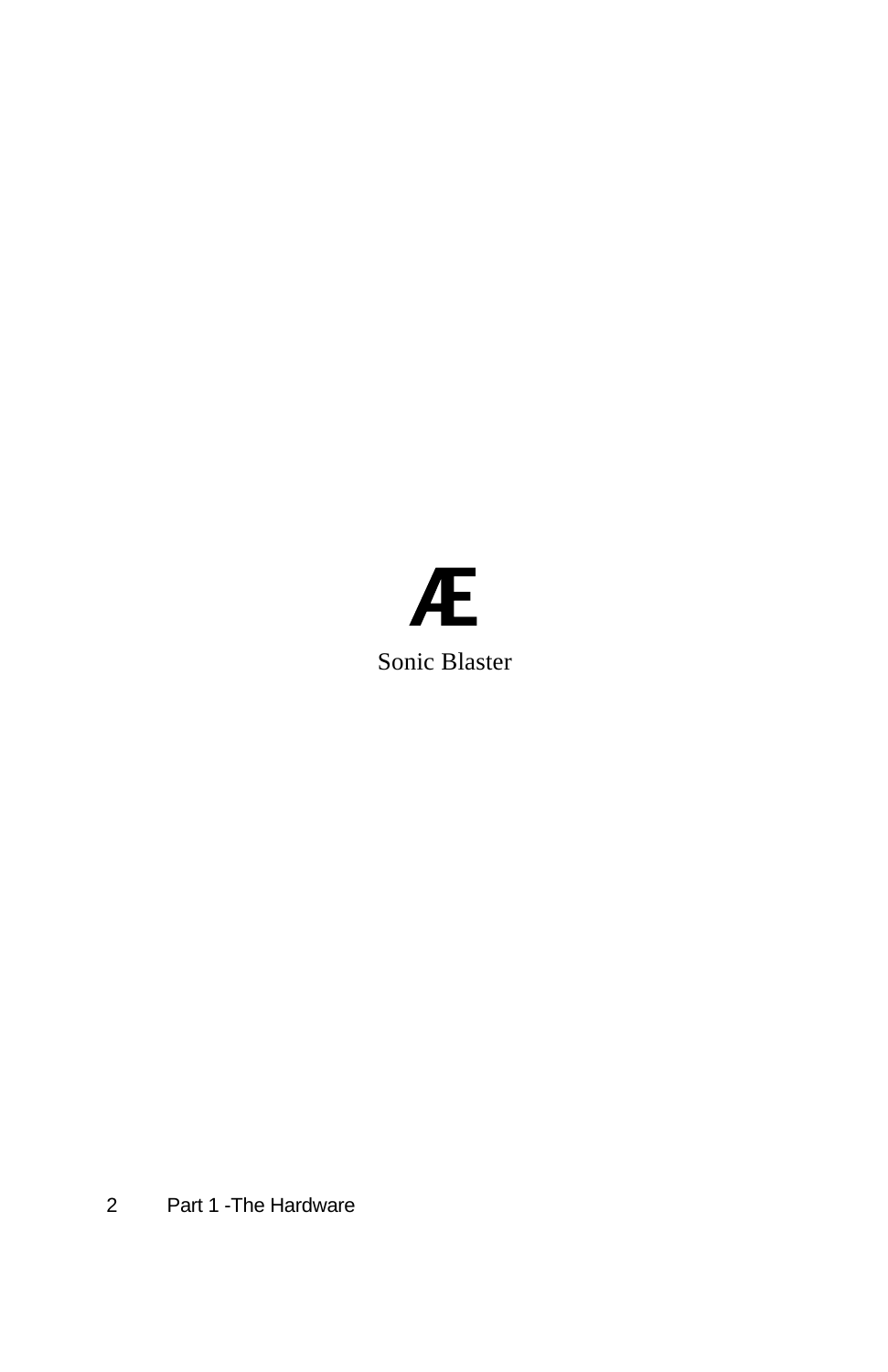# <span id="page-11-0"></span>**CHAPTER ONE**

# *Getting Started*

## **What You Need**

To effectively use the Sonic Blaster, you need:

A IIGs with at least 512K expanded memory (768K total).

**A pair of external speakers**; amplified or non-amplified will work. The Sonic Blasters sound will actually come out the GS' speaker but to really get the thumping stereo sound, you'll need stereo speakers.

Some external speakers are amplified. Some have volume controls. If you don't already have a pair of speakers to connect to the Sonic Blaster, shop around for a pair that give you the sound you want.

If you have a stereo tuner, you can connect the tuner to the Sonic Blaster and control the speaker volume with your tuner.

**Some adapters** may be required to allow your speakers to connect to the Sonic Blaster's mini stereo plug. (Appendix C details some of the adapters available at any Radio Shack®.)

**A Phillp's screwdriver** is the only tool you'll need to install the Sonic Blaster.

## **Where It Goes**

We recommend installing the Sonic Blaster into slot 2. You can also use it in slot 1 or slot 6. It will also work in slot 5 but most GS users access the 3.5" drive through this port.

Decide which slot you'll put the Sonic Blaster into according to how you want to use it and your current use of the slots.

### **Playback Only**

If you want to use the card for stereo playback only, you can put the card in slots 1-6 without changing the Slot setting to "Your Card". For example, you can insert the card into slot 5, leave the Slot setting set to "Smart Port" and still play back sounds from games, music software, and the Sonic Blaster software.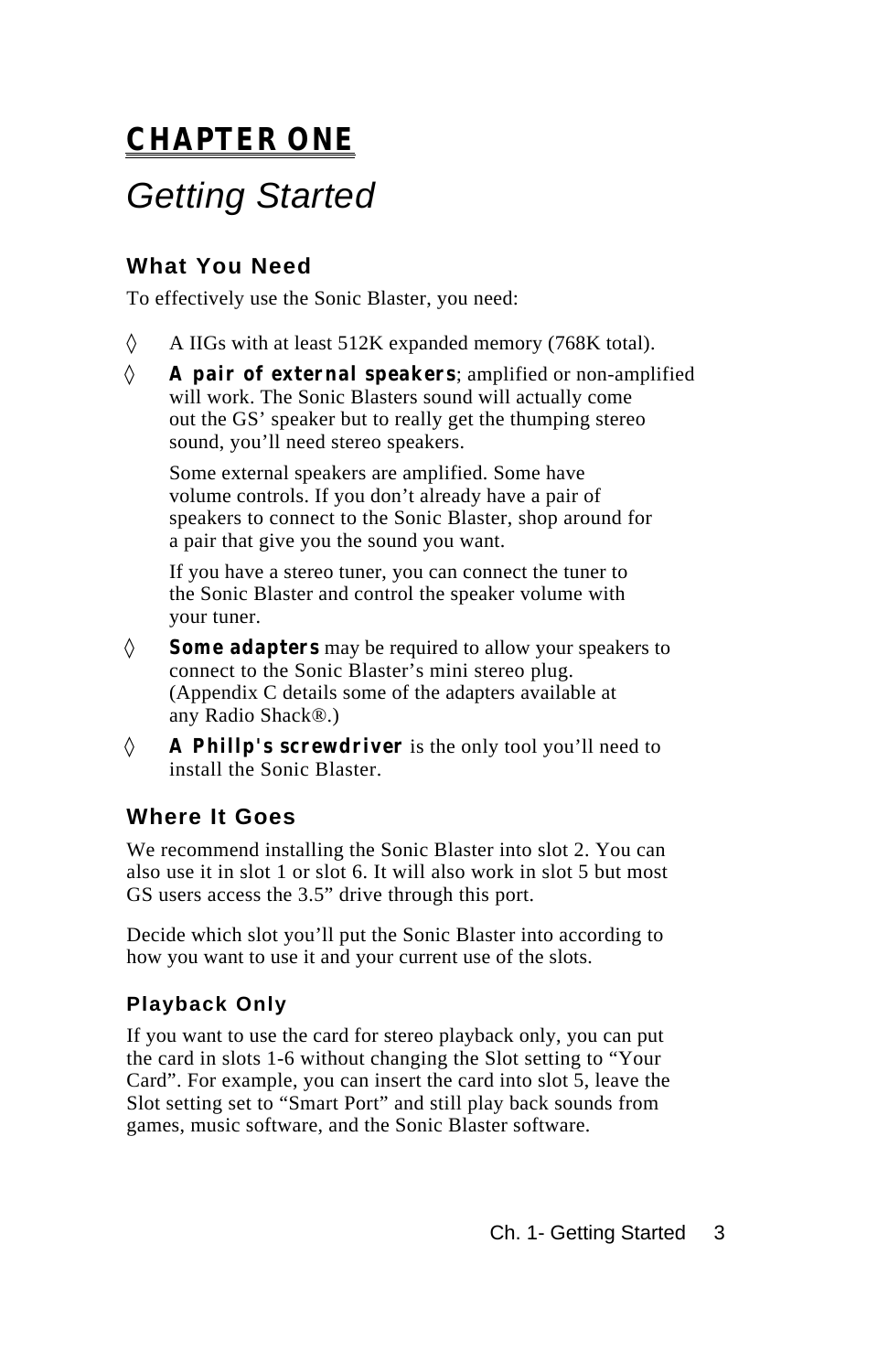#### <span id="page-12-0"></span>**Recording and Saving Changes**

To record or save changes to a file using the Sonic Blaster software, you should install the card in slot 1, 2, or 6 and set the Slot option to 'Your Card.' If the Slot option is not set to 'Your Card" the software will give you the error message, "Requires AE Sonic Blaster Card" because it cannot "see" the Sonic Blaster card.

If you're not using slot 6, put the card in there and leave the Slots option set to "Your Card"

If you have an external modem connected to the GS modem port, put it in slot 2 and toggle between the Sonic Blaster and the modem with the Control Panel's Slots option.

If you have an internal modem and a printer connected to the GS' printer port, put it in slot 1 and toggle between Sonic Blaster and the printer with the Control Panel's Slots option.

The Slots option setting will be discussed more in step 12 of the next chapter.

#### **RamKeeper Users**

You'll need to take your RamKeeper out of its slot during the installation. Before beginning the installation, back up your ROM disk and disconnect both the transformer and the battery. You will not need to remove the RamKeeper's connector plate. The rest will be explained in Chapter 2.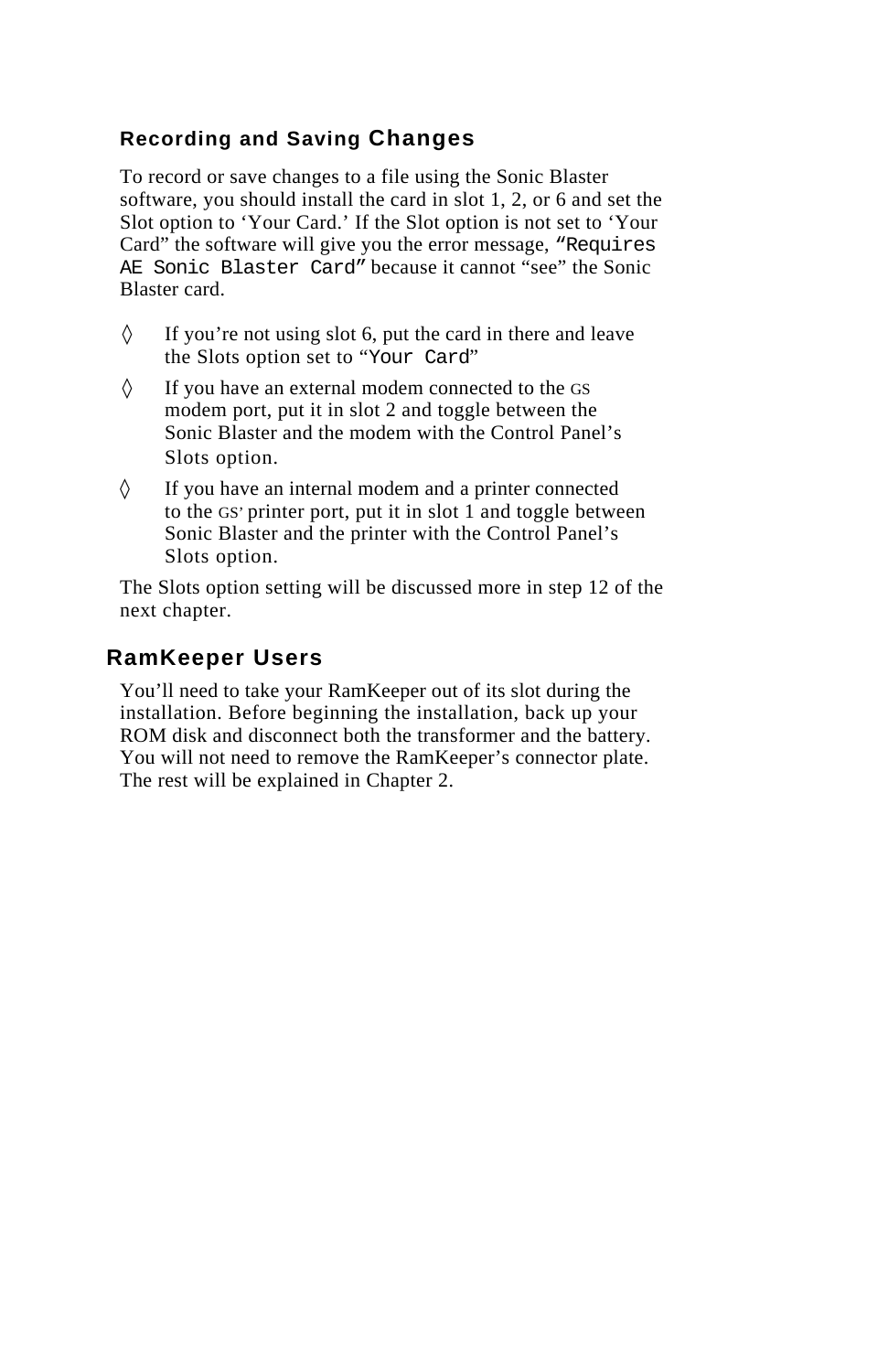# <span id="page-13-0"></span>**CHAPTER Two**

# *Putting It In*

- 1.) **TURN OFF THE APPLE'S POWER SWITCH.** Never install or remove a card while the computer is on. However, you need to leave the computer plugged in throughout the installation to allow the power supply to discharge static electricity from your body.
- 2.) Remove the cover from the Apple. Press in the two latches in the rear of the case with your forefingers while using the heel of your hand to pull the lid up and towards you. (See below.)
- 3.) Touch the power supply to remove any static electricity from your body. **Do** not skip this step! A static shock can damage the chips on your card and/or the chips on your computer's motherboard.



**Remove the IIGS cover Touch the power supply case**

**4.) Remove the plastic plate from the backplane** if it still covers the large opening closest to the slot in which you plan to install the Sonic Blaster. If this opening is already being used, you may need to do some rearranging; the hole must be close enough to the card for the SBs backplate connector to reach.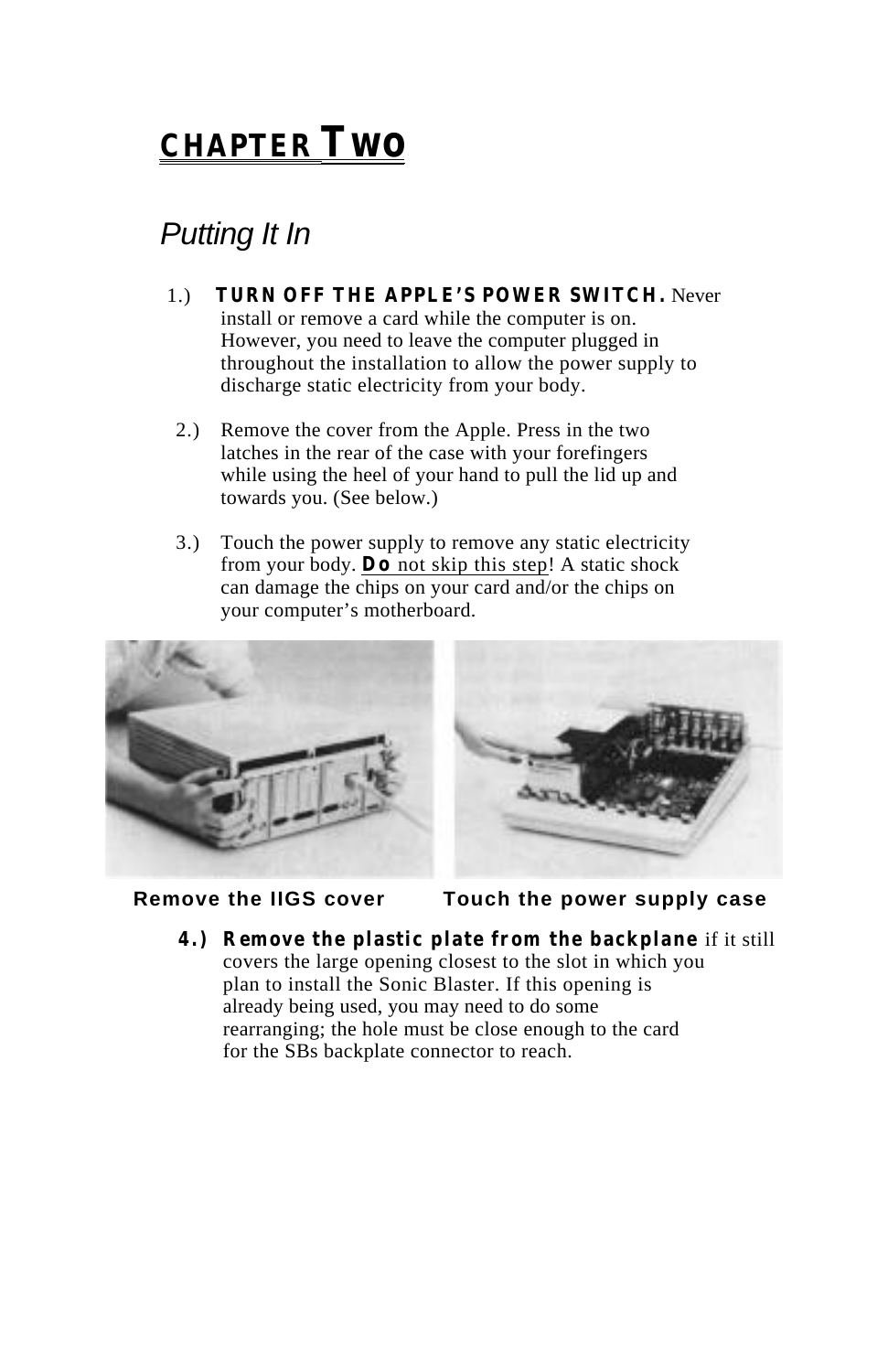

## **Remove the plastic plate**

- 5) Remove the Sonic Blaster from its anti-static bag. Hold the card by its edges, like a photograph.
- 6) Plug the card into slot 2, 1 or 6 (in order from most recommended to acceptable) by inserting the fingers of the circuit board into the slot. The fingers will enter the slot with some friction, and will then seat firmly.



#### 6 Sonic Blaster - The Hardware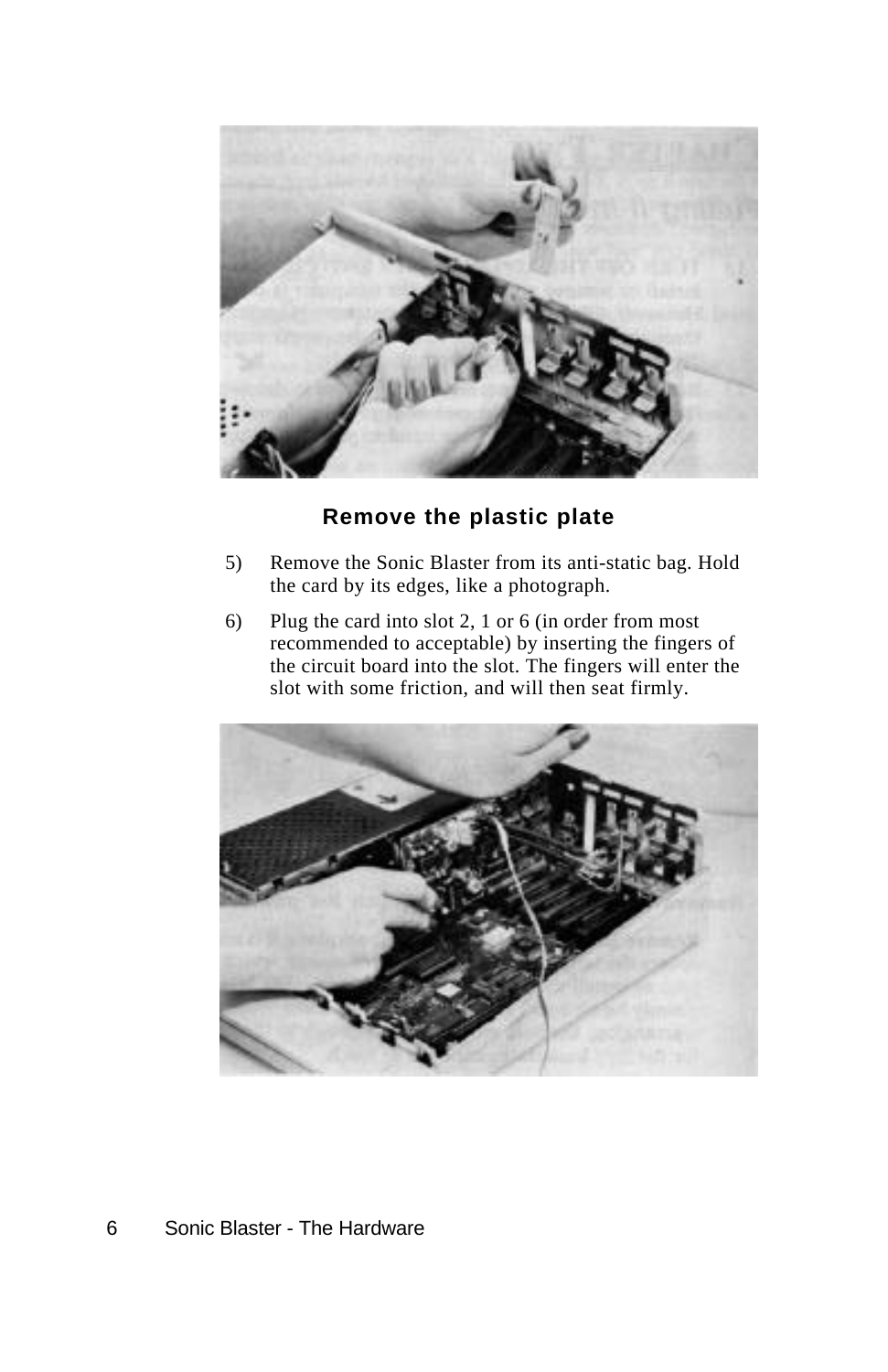- 7) Connect the mounting plate to the opening in the back panel using the hardware provided. Partially insert one screw into the bottom hole of the connector then slide this screw over the notch at the bottom of the opening. Make sure the writing ("OUT" and "IN") is right side up. Insert the top screw and tighten both screws.
- *\* Notes* The six-pin female connector at the end of the mounting plate cable should be connected to the six-pin connector on the SB. Make sure it is still firmly connected.





#### **Partially Insert bottom screw Connect the plate (lettering should be upright)**

Important! You must connect the mounting plate to the back panel of the computer for proper grounding. If you do not, Sonic Blaster cannot function properly.

8) Now attach the loose end of the Ensoniq Input/Output (E-I/O) cable to the seven-pin audio connector on the IIGS motherboard. The cable is keyed so that it will fit easily in one direction only.

Ch. 2 - Putting It In 7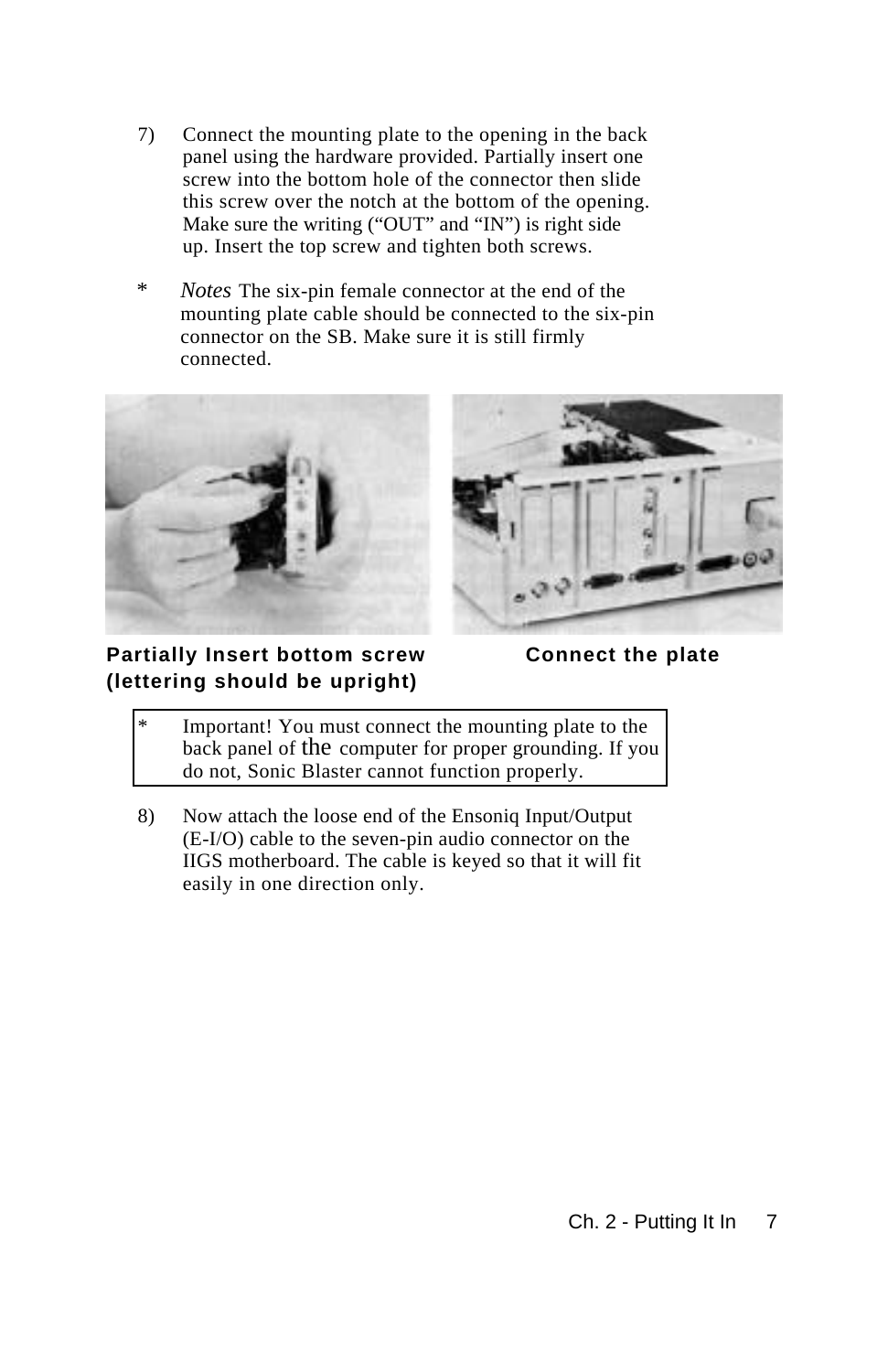

 **Connect the E-I/O cable to the motherboard**

- 8a) If you have a card in the Memory Expansion slot, you may need to remove it to plug in the E-I/O cable. In the case of RamKeepers, be sure to back up your ROM disk before unplugging the transformer and battery. You don't need to unscrew the RamKeeper's Connector plate; simply remove the RamKeeper from the Memory Expansion slot and then plug in the cable. Don't reinstall the RamKeeper yet.
- 8b) If you've taken your RamKeeper out of the slot, reinsert it now. Make sure that the insulator is still in position before reconnecting the power. At the end of the SB installation, follow the directions in the RamKeeper manual for setting up the ROM disk.
- 8c) The other end of the E-I/O cable should be connected to the seven-pin connector on the SB. Make sure it is still firmly connected.
- 9) Connect the line from your speakers or stereo amplifier to the SB's "OUT" connector on the back of your IIGS. (The cable from your speaker or amplifier may require an adapter to connect to Sonic Blaster's stereo mini plug. See Appendix C for adapter information.)
- 10) Set the card's volume pots located along the top edge of the card.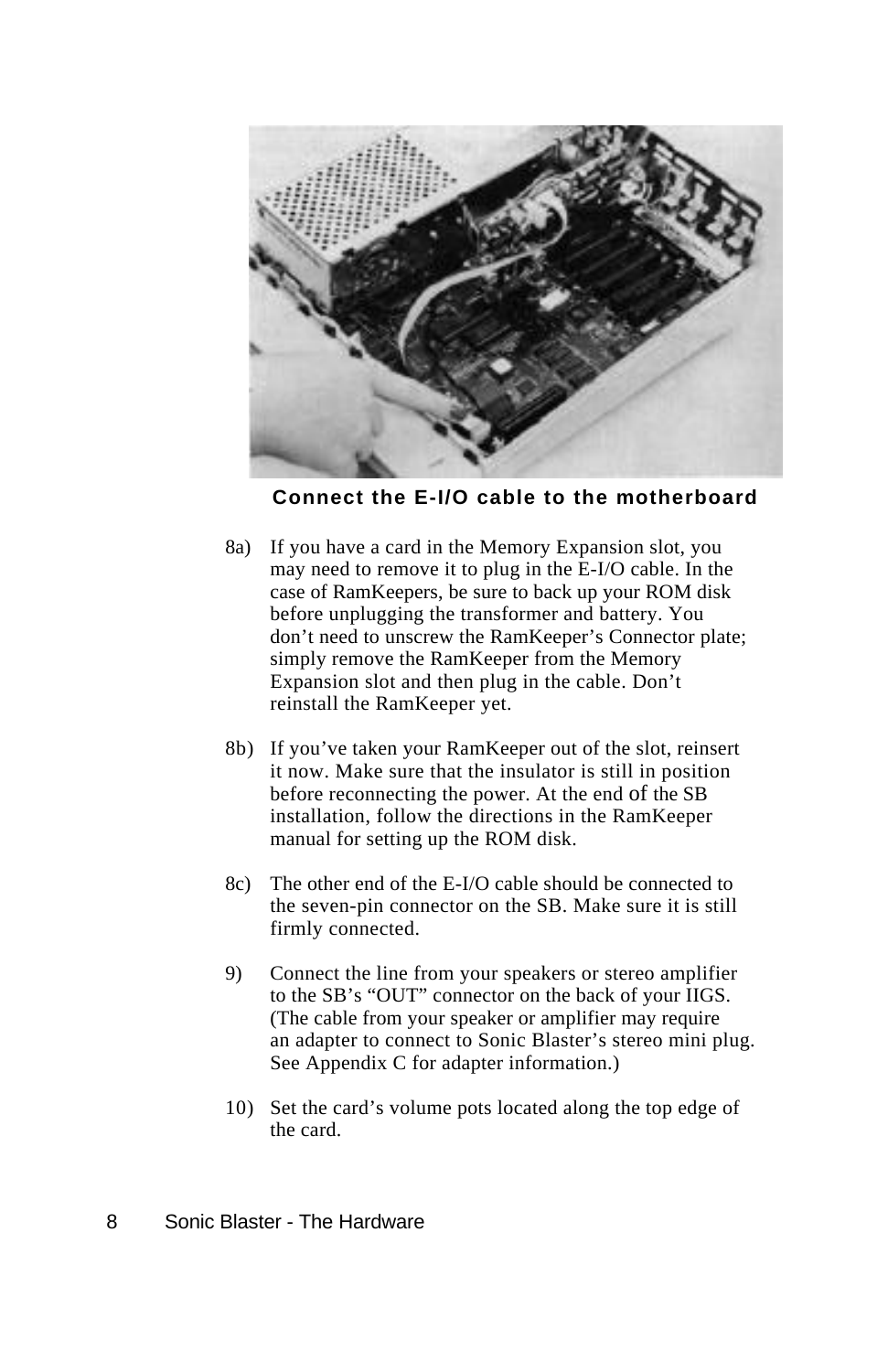There are several ways to control the Sonic Blasters output volume. The different methods are explained more in the following section, "A Note About Volume Control.' Right now, however, you'll need to Set the volume on the card itself:

If you have an amplifier connected or if you're using amplified speakers, turn the volume on the card up a very little bit. The arrows will be pointed almost straight left. (See illustration following.)

If you don't have an amplifier or amplified speakers connected, set the card's volume to about one-quarter. The arrows will be pointed to the left at about 315˚. (See illustration following.)



- 11) Replace the Apple's cover.
- 12) Now, use the Control Panel to set the slot setting for the Sonic Blasters slot to, "Your Card."

If you plan to use the Sonic Blaster for playback only, you can skip this step. (Refer to the section "Where It Goes" on page 1 for details.)

If you don't know how to change the settings in the Control Panel, refer to your *Apple IIGS Owner's Guide*  for instructions on setting the slot using the Control Panel.

#### **Installation is complete!**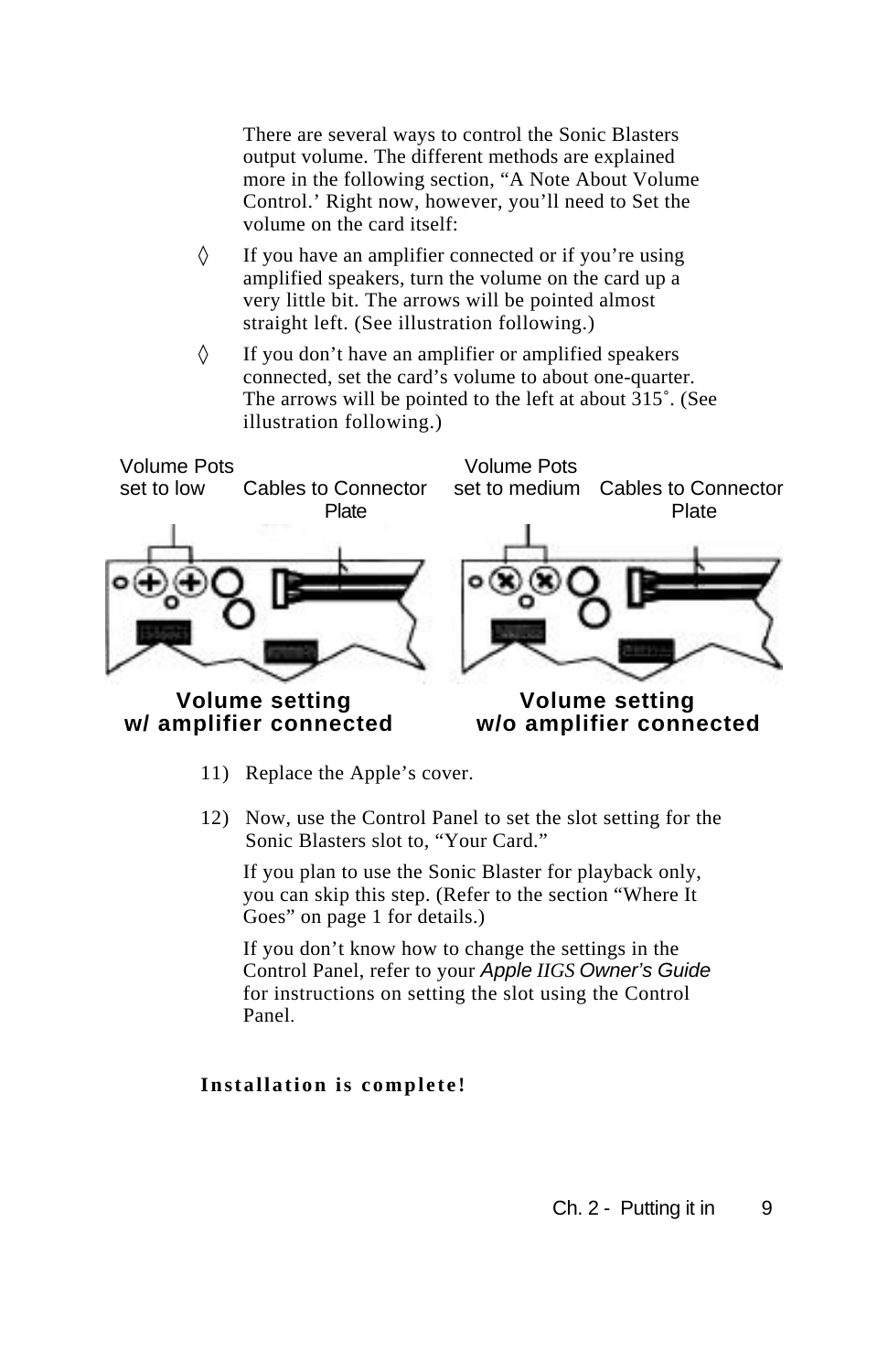## <span id="page-18-0"></span>**A Note about Volume Control**

Rarely will you want to turn up the Sonic Blasters volume pots all the way. The settings described in step 10 should provide you with a good top-end volume.

Control the volume range with the volume knob of your amplifier (if connected) or the volume knob of the speakers (if equipped).

Most well-written games and sound programs will allow you to control the volume from inside the program. If not, control it using the methods above.

The volume setting in the IIGS Control Panel will control the output of the GS internal speaker and earphone jack but will have no effect on speakers connected to the Sonic Blaster connector.

### **Now What?**

Now your Sonic Blaster is ready to **BLAST!!!** 

Boot up your favorite GS-specific game and hear the roar. The. Sonic Blaster greatly enhances the sound of GS games and other programs that use the Ensoniq chip. Such games as Tomahawk™, Zany Golf™, Silent Service™, Fourth and Inches™ and Winter Games™ take on a whole new dimension when played through Sonic Blaster.

Boot up the included Super Hi-Res software to put the card through its loops. Sonic Blaster's software is very easy to use but you'll probably want to at least read the Introduction of Part II to get an idea of what it can do.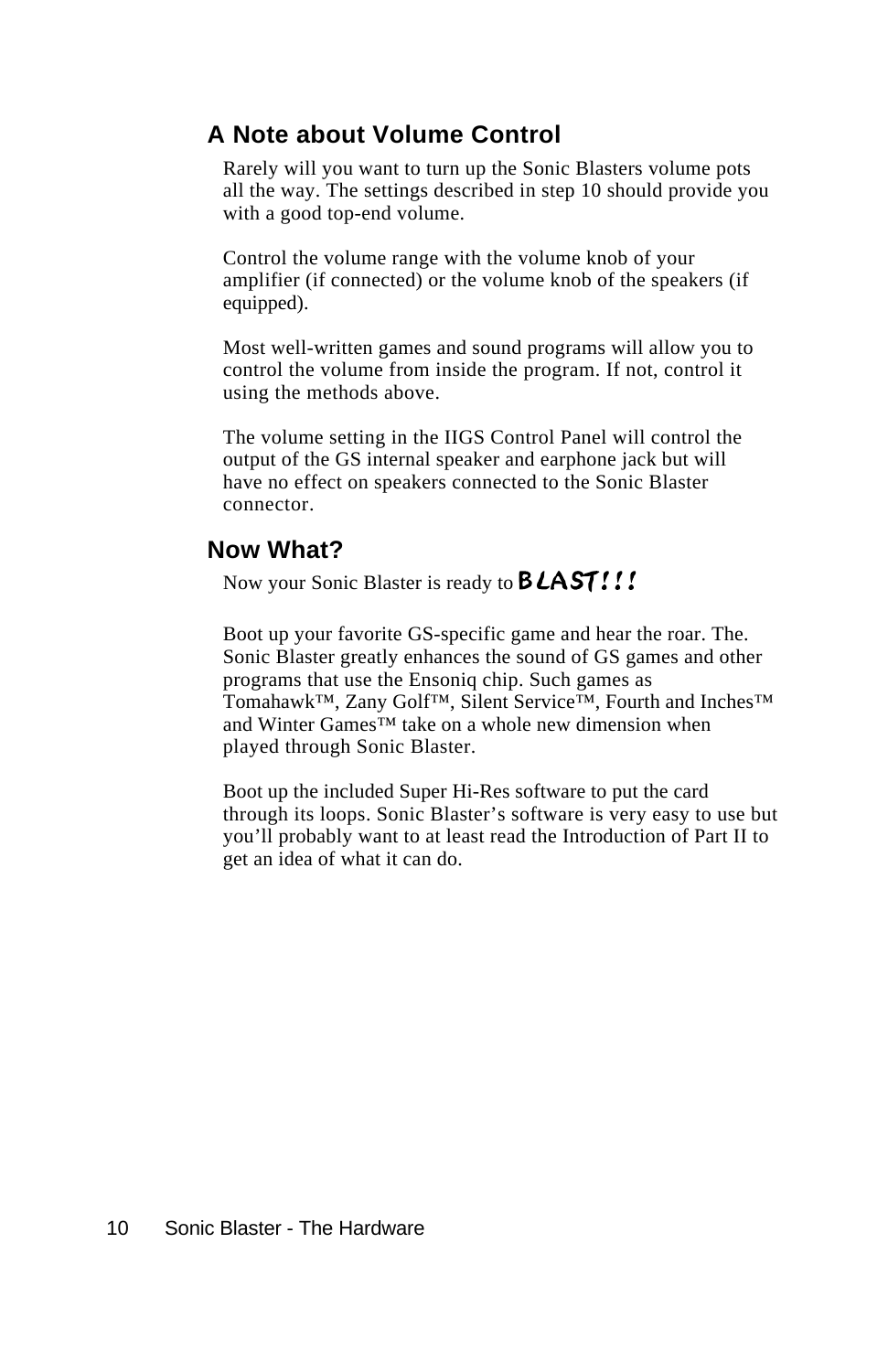# <span id="page-19-0"></span>**PART II** *Sonic Blaster* -- *The Software*

Part II - The Software 11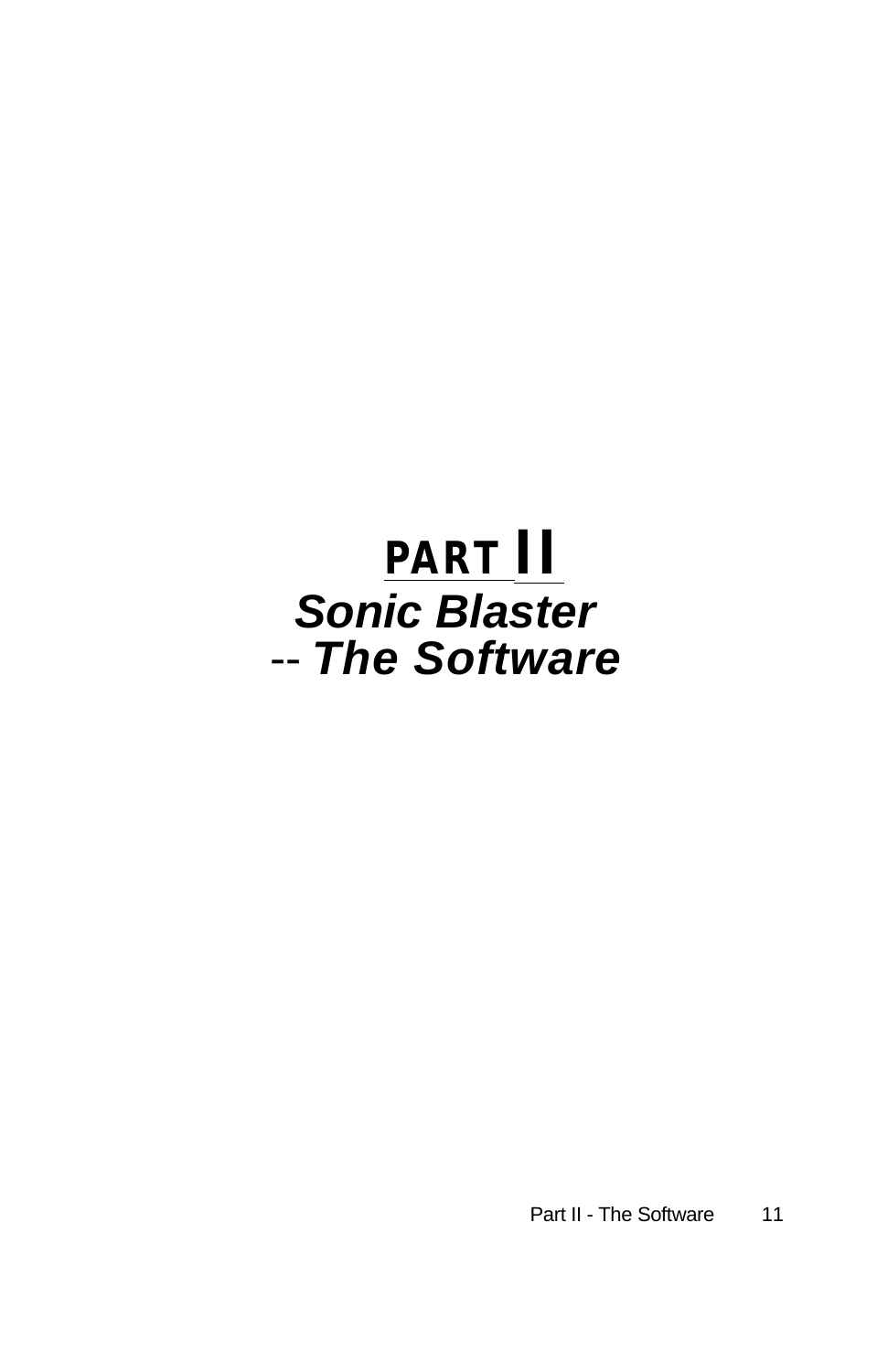

12 Sonic BIaster - The Software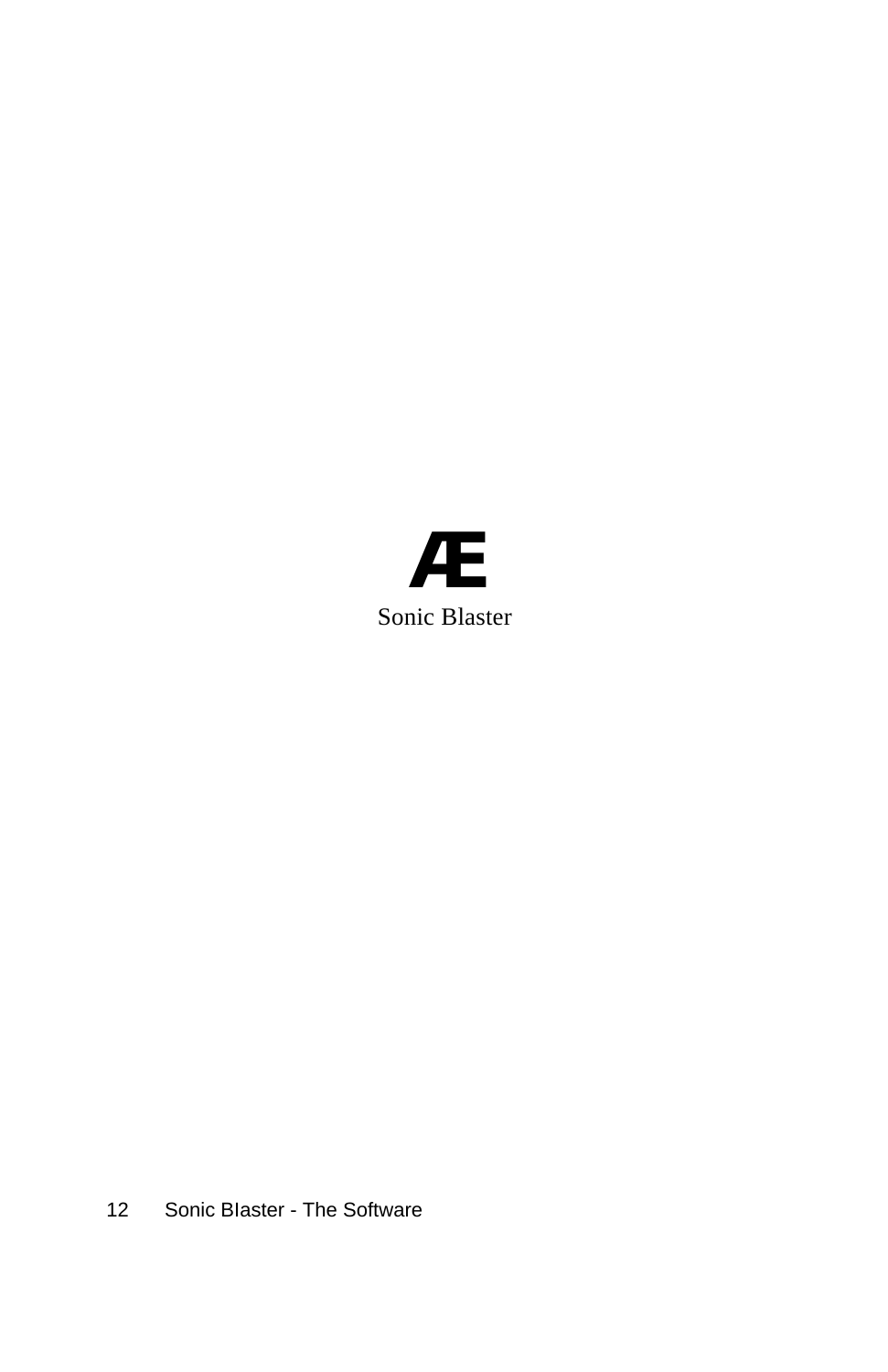# <span id="page-21-0"></span>**INTRODUCTION**

# *Start, Look, and Listen*

Sonic Blaster's software has a Mac-like interface that makes the program's use extremely intuitive. If you've experienced the GS' Finder or if you've ever used a Macintosh before, you'll be familiar with many of the menu options and how to use them.

You should already be comfortable with such phrases as "Click and Drag," "Full-Down Menus," "Select,""Eat all your vegetables,""I have to wash my hair," and "Can you hold?'---. If the first three terms sound foreign to you, you'll need to refer to the *IIGS User's Manual* or the *IIGS Guided Tour* disk that were provided with your computer.

#### **About the Sonic Blaster Disks**

The startup disk contains the GS/OS files necessary to run the program and access your disk drives. The entire GS/OS system is not included. We recommend that you see your Apple dealer for upgrading to GS/OS if you don't have it already.

The second disk, Audio Art, contains several sound files we've made for you to experiment with.

#### **Running the Software**

Before you run the software, do the following:

1) **Make a copy** of the Sonic Blaster disk.

Use either System Utilities (included on your GS System disk), the Finder, Filer or your favorite copy program to make the copy.

- *Note:* From here on, when we refer to the Sonic Blaster disk, we mean the COPY you have just made.
- 2) Copy **the program to your hard disk, ROM disk or RAM** disk if you plan to run it from any of those locations.

For information on loading the program to your ROM disk, RAM disk, or hard disk see Appendix A.

3) Format several disks under ProDOS so you'll have a place to save your "work." (Sonic Blaster does not support formatting.)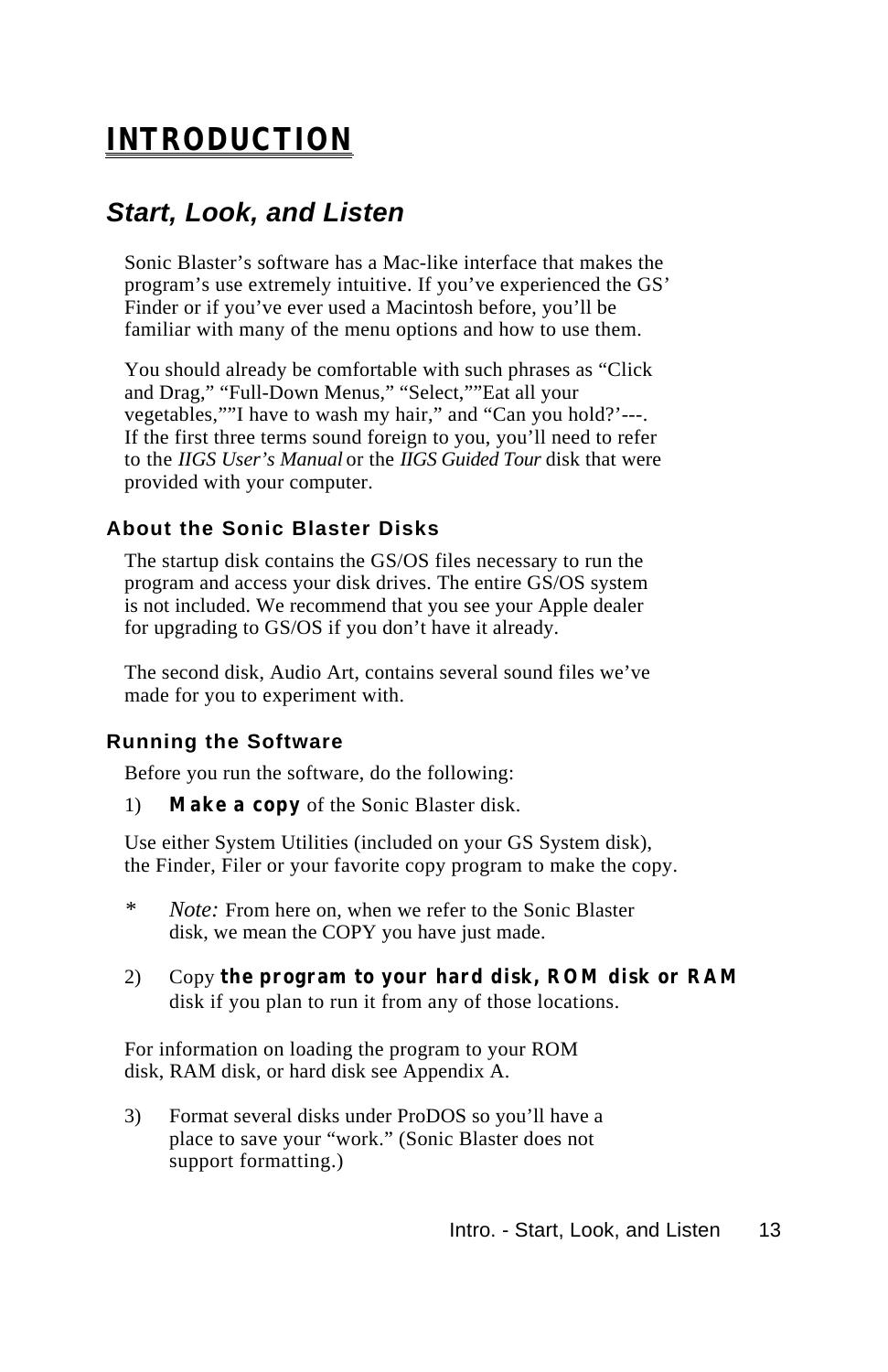### <span id="page-22-0"></span>**Booting the Software From the Startup Disk**

- 1) Insert the Sonic Blaster startup disk into your boot drive.
- 2) Turn on the computer.
- 3) The disk will automatically load the SB software.

#### **From the Finder**

- I) With the computer on and the Finder loaded, insert your Sonic Blaster startup disk into a 3.5" drive.
- 2) Double-dick the disk icon to open its window.
- 3) Double-click the icon SONIC.SYS16 to run the application.

#### **Other Launchers**

Follow the instructions for the launcher you use to run the application SONIC.SYS16.

### **Sample Session**

Following is a short example of how you can use the Sonic Blaster to play back and edit sound files.

To play a sound file

I) Click and drag down the File menu until the Open option is selected and then release the mouse button.

This opens a catalog of your current online disk.

- 2) If the Audio Art disk is not the current disk cataloged, make sure it is an accessible drive, and then click on the "Disk button until its name appears above the catalog wind ow.
- 3) Double click on any sound file in the catalog window called to open that file.

You can also open the file by clicking once on the filename to highlight it and then clicking on the Open button.

- 4) The software will tell you that it is loading the file and will display a bar showing you what proportion of the file has been loaded and how much is left to load.
- 5) When the file is loaded, you will see the sound graph at the bottom of your monitor.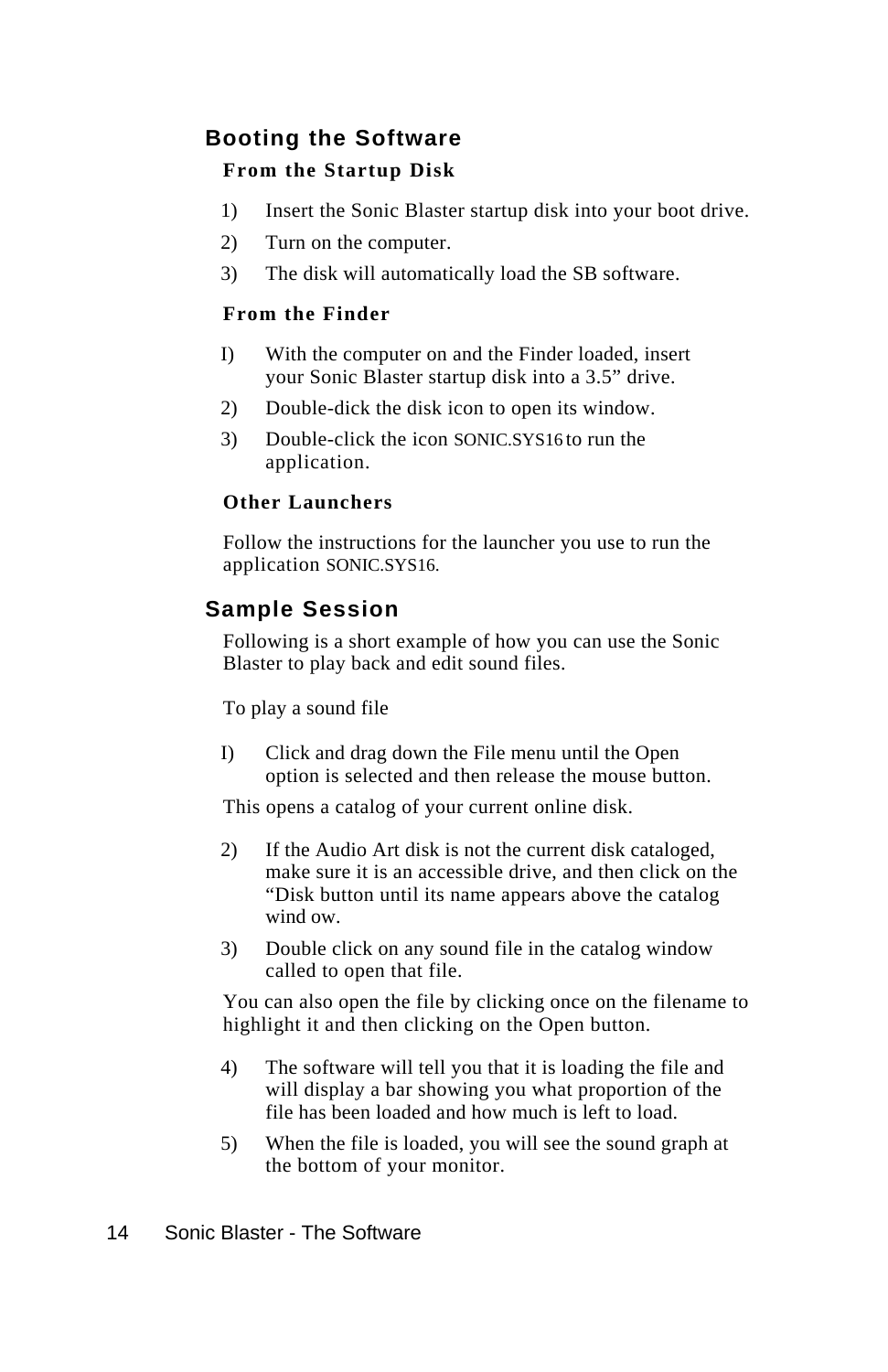<span id="page-23-0"></span>The sound graph is a visual representation of your files sound wave. The pathname of the sound file is displayed at the top of the sound graph window.

6) Click on the Play button.

The sound file you have loaded will now play.

#### **Repetitive Play, Volume and Rate**

1) Click the Continuous Play button then press Play again.

The file will play over and over again.

- 2) While the file is playing, click and drag the "thumbs" (white squares) under the Volume and Playback Sample Rate headings to vary the volume and speed.
- *\* Note:* You can also click on the arrows at either end of the bars to change Volume, Playback Sample Rate, etc.
- 3) Click Stop (or press option-S) when you're ready to move on.

#### **Effects**

1) Select a section of the file by clicking and dragging within the graph.

The section selected will have an inverse background and wave pattern from the rest of the graph. Push Play to hear the selection.

- 2) Click and drag down the Effects menu.
- 3) Try out the different options; select Backwards then click Play again, select a different section (by clicking and dragging) and Echo it, Fade Up another selection, keep going, get crazy, have some fun... keep going, g-g-g-get cra-cra-cra-crazy, evah some fun, fun, fun, fun, fu...
- 4) When you've jumbled up the selection beyond recognition, dose it by either clicking on the small box in the upper left corner of the graph window or by selecting Close from the File window.
- *\* Note;* When you close a window you'll be asked if you want to save changes to that file. Click No to leave the file in its original form. If you want to save your changes, select Save As from the File menu and give your audio art a name.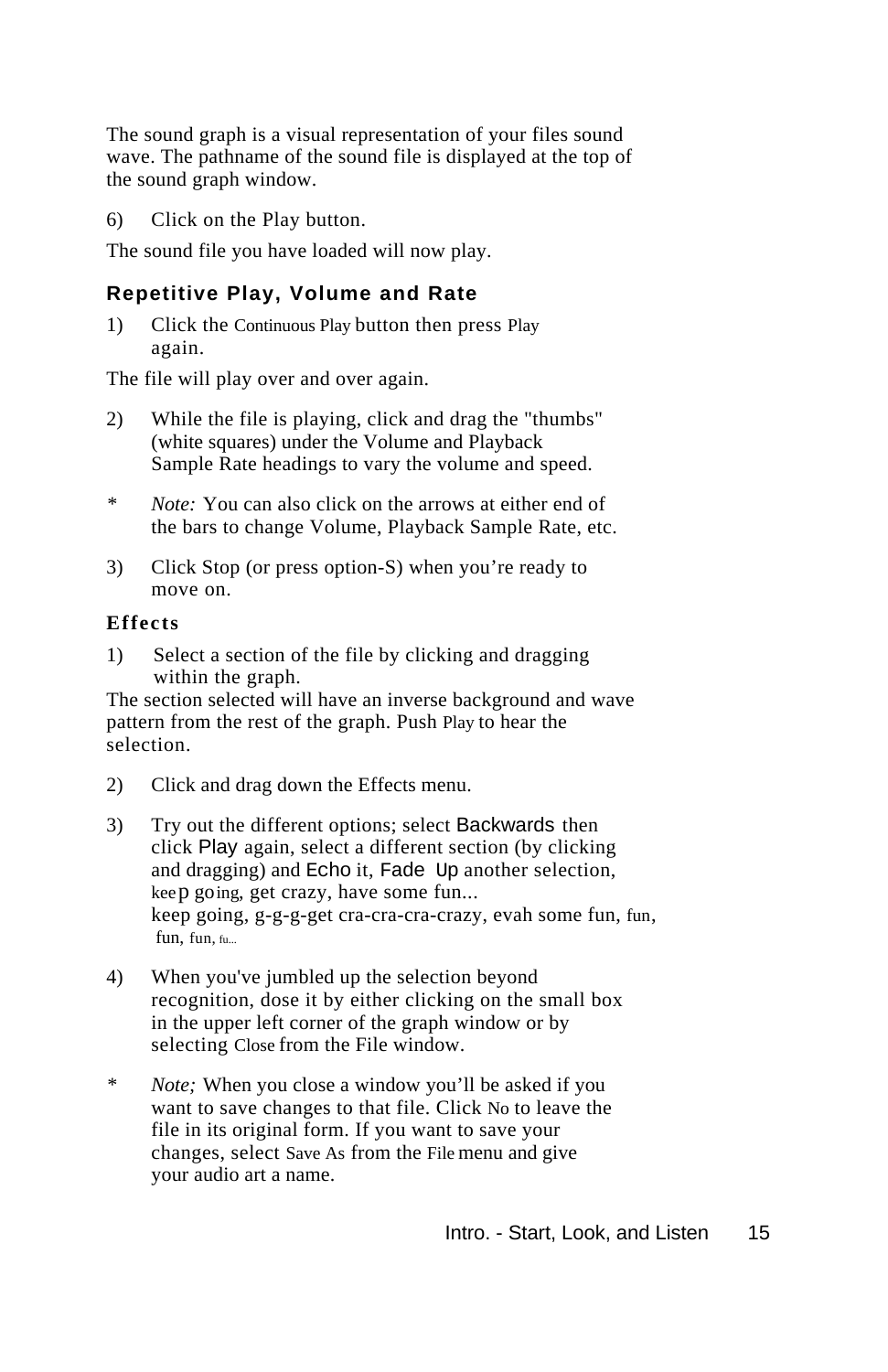# **What's Next?**

Use the rest of the manual as reference. The next chapter gives a detailed description of the screen contents. The rest of the chapters in Part II itemize and describe each of the options offered in the menus in the order in which they appear starting with the File options and proceeding to the right.

The Appendices offer everything from instruction on how to load the program to your RAM, ROM, or hard disk to some information about adapters you may need and their catalog numbers.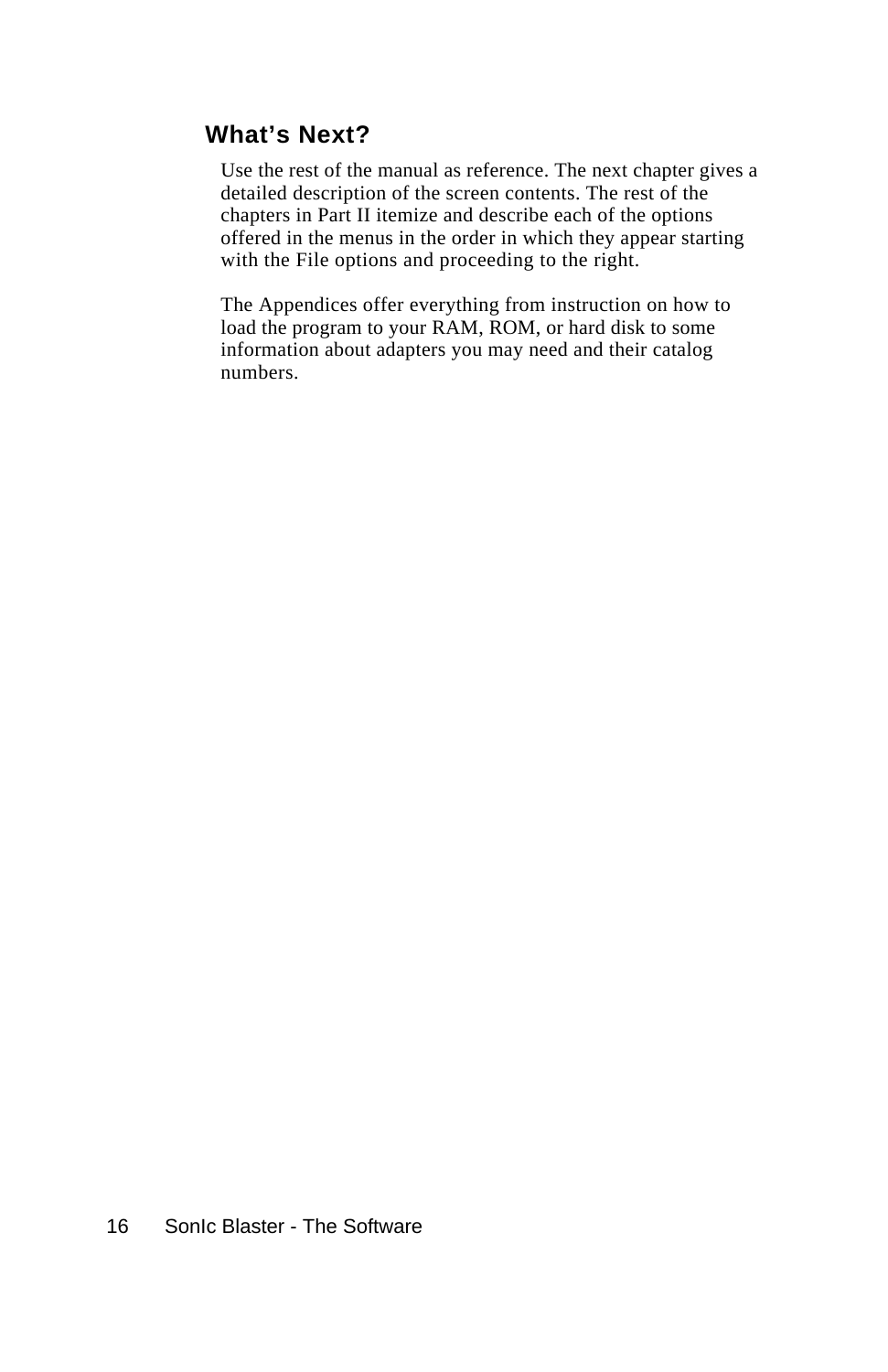# <span id="page-25-0"></span>**CHAPTER ONE**

# **The Screen**



# **The Sonic Blaster Screen**

*Note:* SAMPLE SESSION is not an included file.

The Sonic Blaster screen presents you with a super-simple interface and a wealth of information.

# **The Sound Graph**

The sound graph is the window at the bottom of the screen. It contains the sound wave of the sound file currently selected.

# **The Select Bar**

The select bar, the straight flashing line within the sound graph, lets you choose the part of the file you want to work with.

- -> You can play the entire file when the select bar is flashing (nothing is selected) or by choosing Select All  $(\Box - A)$  from the Edit menu.
- -> To play only a small portion of the file, click and drag over the portion to select it and then click Play.
- -> Select from the beginning of the graph to the pointer position by holding down the command **( )** key while clicking the mouse.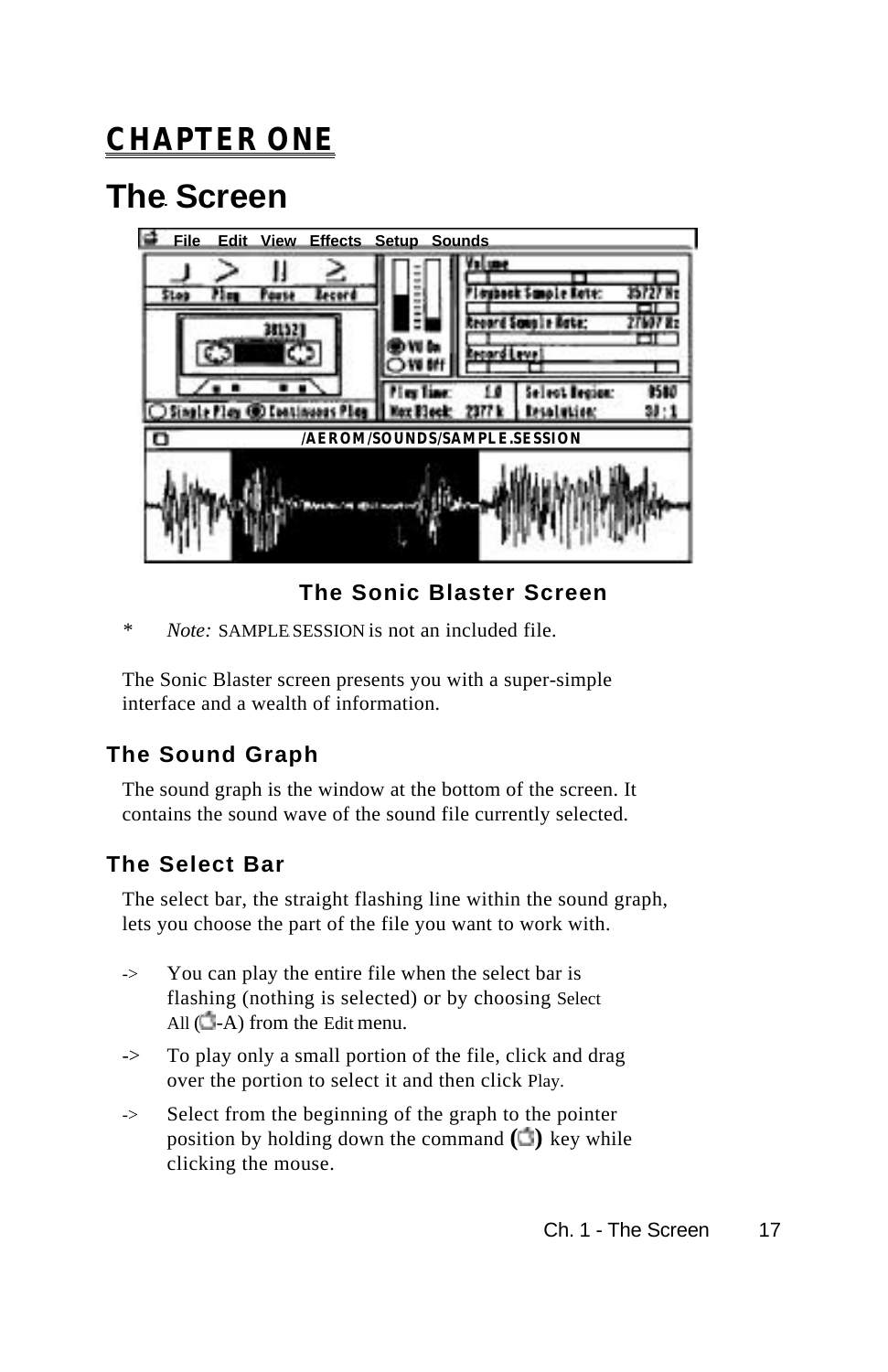- <span id="page-26-0"></span>-> Select from the pointer position to the visible end of the graph by holding down the option key while clicking the mouse
- -> Extend your selection to the left or right without changing your anchor point by holding down the shift key while dragging the pointer to the left or right.

The **Keyboard Help...** option under the Apple menu presents you with a quick reminder of what the mouse/keyboard commands are. (See graphic following.)

## **Stop, Play, Pause, and Record**

The Stop, Play, Pause, and Record buttons perform the same functions as they do on a tape recorder. Click on the buttons above the word to begin that function. The keyboard alternatives for all four functions are given in the Keyboard Help menu. (See below.)

| Keyboard Help<br>Player Controls: Play            | (option) P<br>Stop (option) S<br>Pause (option)W |
|---------------------------------------------------|--------------------------------------------------|
| These keys can be used along with mouse selection | Record (option) R                                |
| Extend selection                                  | (shift key                                       |
| Select to end                                     | (option)                                         |
| Select from beginning                             | (command)                                        |

Keyboard Help window

Stop, Play, and Pause affect the currently displayed sound file. Record opens a new file called, Untitled# (where # is a sequential number) into which it places the inputed sounds. Before recording:

- 1) Go to the Setup menu to set your Record Channel option for mono or stereo record,
- 2) Set your record level automatically using Auto Gain (under the setup menu) or set it manually using the VU meters and Record Level bar on screen or the Oscilloscope screen (under the View menu).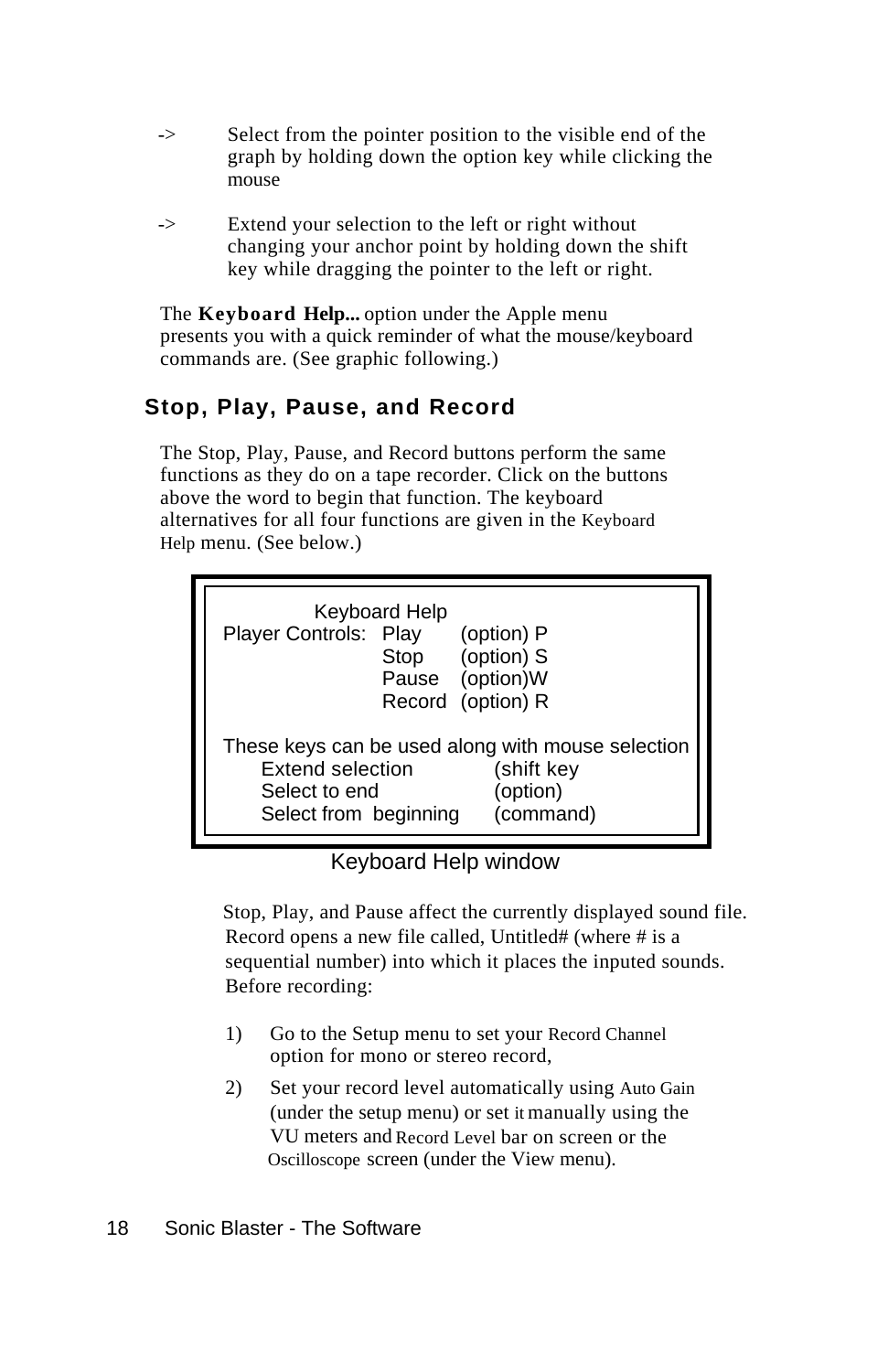- <span id="page-27-0"></span>3) If you have several windows open, you may want to close them (save if desired) to compress the available memory and get a larger Max B lock onto which you can record.
- *\* Note:* While recording, the GS will be completely occupied with digitizing; all other functions (VU meters, mouse, etc.) are disabled.

# **The Cassette Label**

The number on the cassette label tells how many bytes the file occupies in memory. When working with stereo files, the cassette label gives the combined bytes for both Channel 1 and Channel 2. The SAMPLE.SESSION file shown above is 38,152 bytes -- about 38K.

# **Single Play/Continuous Play**

If you want the selected portion to play only once, select the Single Play button. If you want it to play in a continuous loop, click the **Continuous Play** button.

# **VU On/VU Off**

The VU meter is a visual representation of the input levels being sent from the device you have connected to the Sonic Blasters IN connector. Turn it On or Off by clicking the appropriate button. Use the VU meter in conjunction with Record Level to get the best sound. (See Record Level following.)

## **Volume**

The Volume bar lets you control the amplitude of the playback. The volume will also be affected by the position of the volume knobs on the SB and any amplifier you may have connected.

## **Playback Sample Rate**

The Playback Sample Rate bar lets you control how fast or slow (in Hertz) the file is played back. You can change this setting even while in play mode. If the sound file you load in contains the information about the speed at which it was originally recorded, the Playback Sample Rate will be set accordingly. If the file contains only raw data, playback will be set to the default setting of 22,085 Hz. You can then adjust the rate until it sounds correct and save it in a format that will remember the playback rate you have set; AE, AIFF, 2:1, or 2.67:1 formats all save the playback rate information with the file.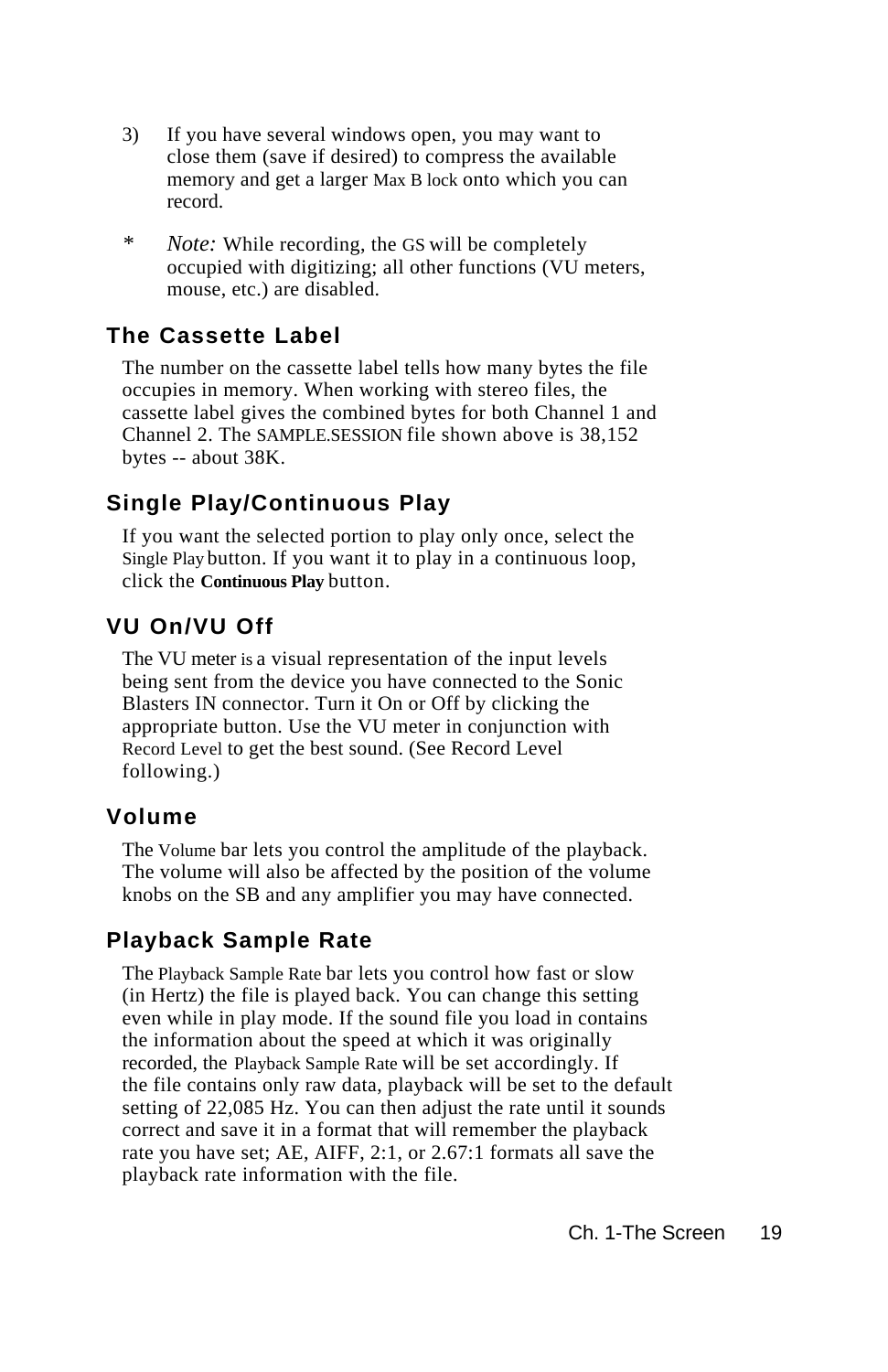# <span id="page-28-0"></span>**Record Sample Rate**

Record Sample Rate bar allows you to set the Hz at which you record. A higher Sample Rate means a higher quality recording produced and a larger memory block used.

In general, voice recordings require lower sample rates (7,000 and up) while music (especially from CD's) require higher sample rates (we recommend the maximum, 15,184 for stereo and 30,368 for mono).

## **Record Level**

Record Level adjusts the input level from your source connected to the Sonic Blasters IN connector. The record level should be set so that the VU meter bars bounce up to but do not continuously bang against the top of their columns.

Record Level allows for a broad range of input--anything from mike level (low level input) to line level input (medium) to speaker level (high).

You can also set the record level from the Oscilloscope option under the view menu or have Sonic Blaster set it for you automatically with the Auto Gain option under the Setup menu. Both of these option are explained in their respective chapters.

## **Play Time**

Play Time shows how long, in seconds, the currently displayed file is.

## **Max Block**

Max Block shows the amount of contiguous (unfragmented) memory available to the program at any given time. Notice that the amount of memory available will decrease slightly as you open the menus. This is because their images are being loaded into RAM for faster access. The Max Block number is important to know because this tells you the largest recording you can make.

*Note:* If the Max Block doesn't seem to be increasing as you close files, it is because a file that is still open is held into a certain place in memory. For best memory allocation, close (and save if desired) all windows and then reopen only the ones with which you want to work or begin your recording.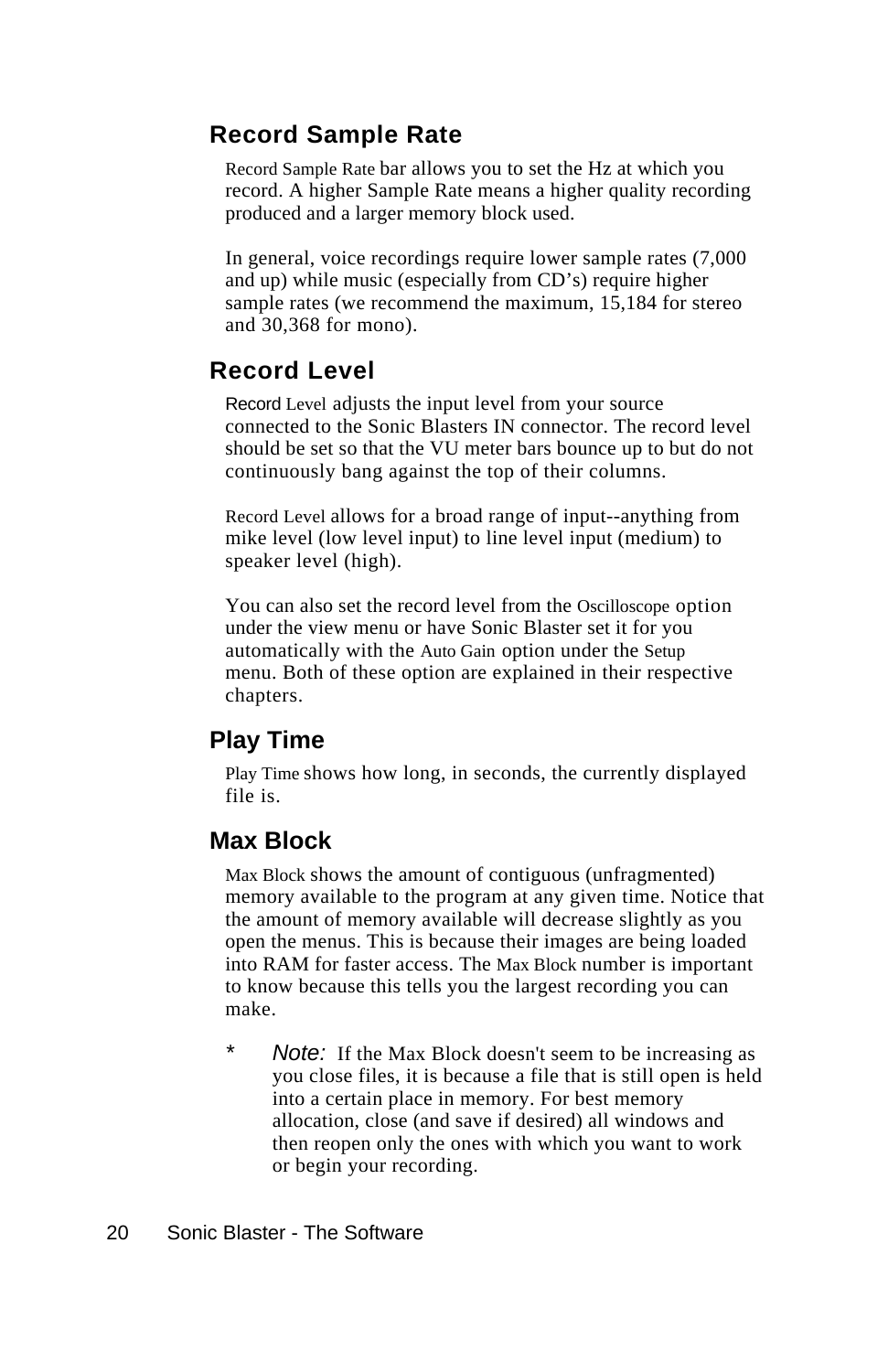# <span id="page-29-0"></span>**Select Region**

Select Region tells you how many bytes you currently have selected. In the example screen, the selected area is bytes.

If you've selected the entire window (by choosing Select All  $[\vec{C}-A]$  or by dragging across the entire wave when set to Full view), and the number on the cassette label is slightly different from the number in the Select Region, don't worry; this is due to rounding. If the number on the label is about twice the number of the Select Region, you're working with a stereo file; each channel is half of the entire file's value.

# **Resolution**

Resolution is a ratio of how many sound samples per screen pixel are being displayed. 1:1 means that every horizontal pixel in the sound graph represents one sound sample. Resolution will vary from file to file and changes (by a factor of 2 or .5) as you use the Zoom In/Zoom Out options under the View menu.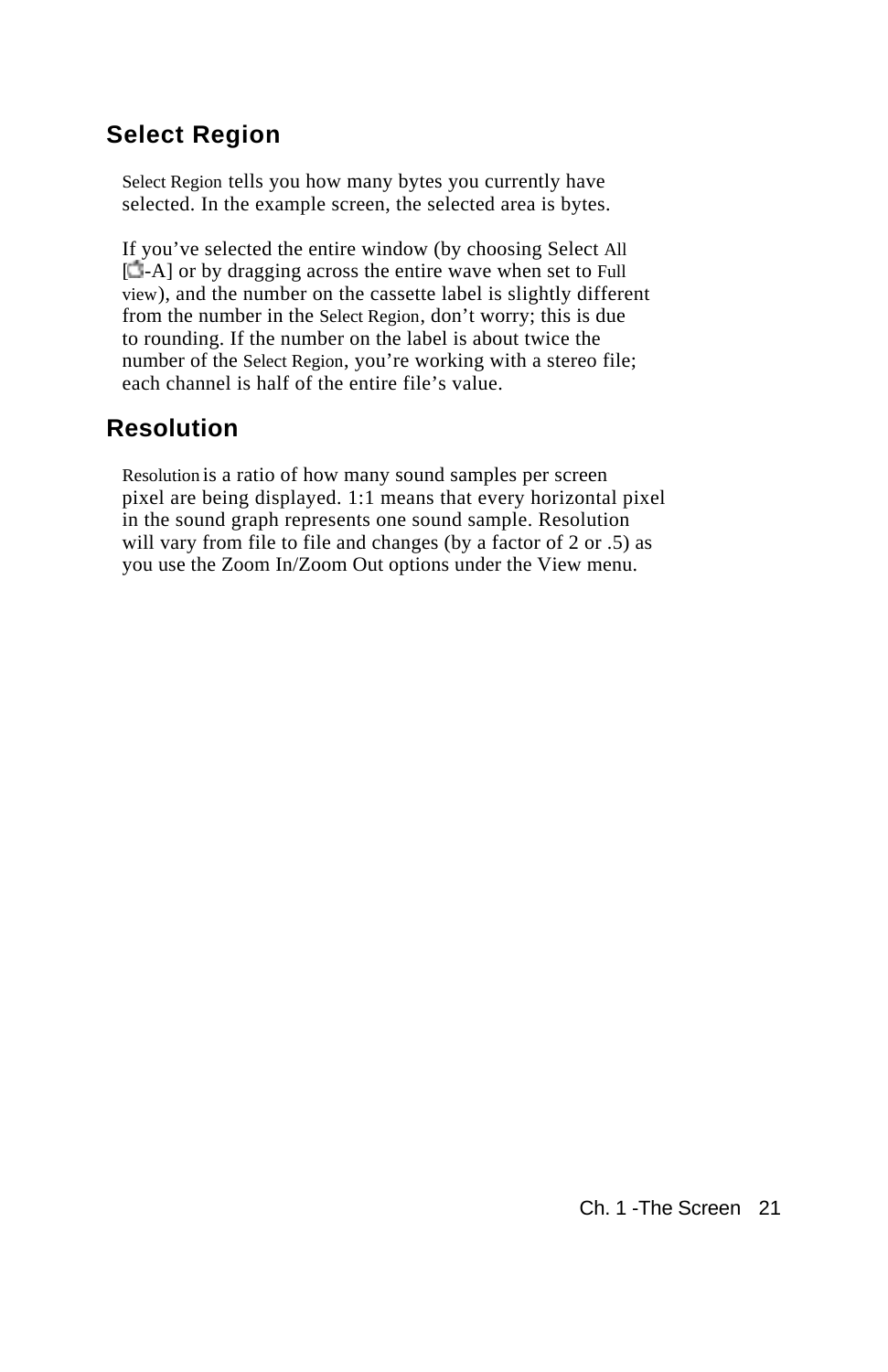

22 Sonic BIaster - The Software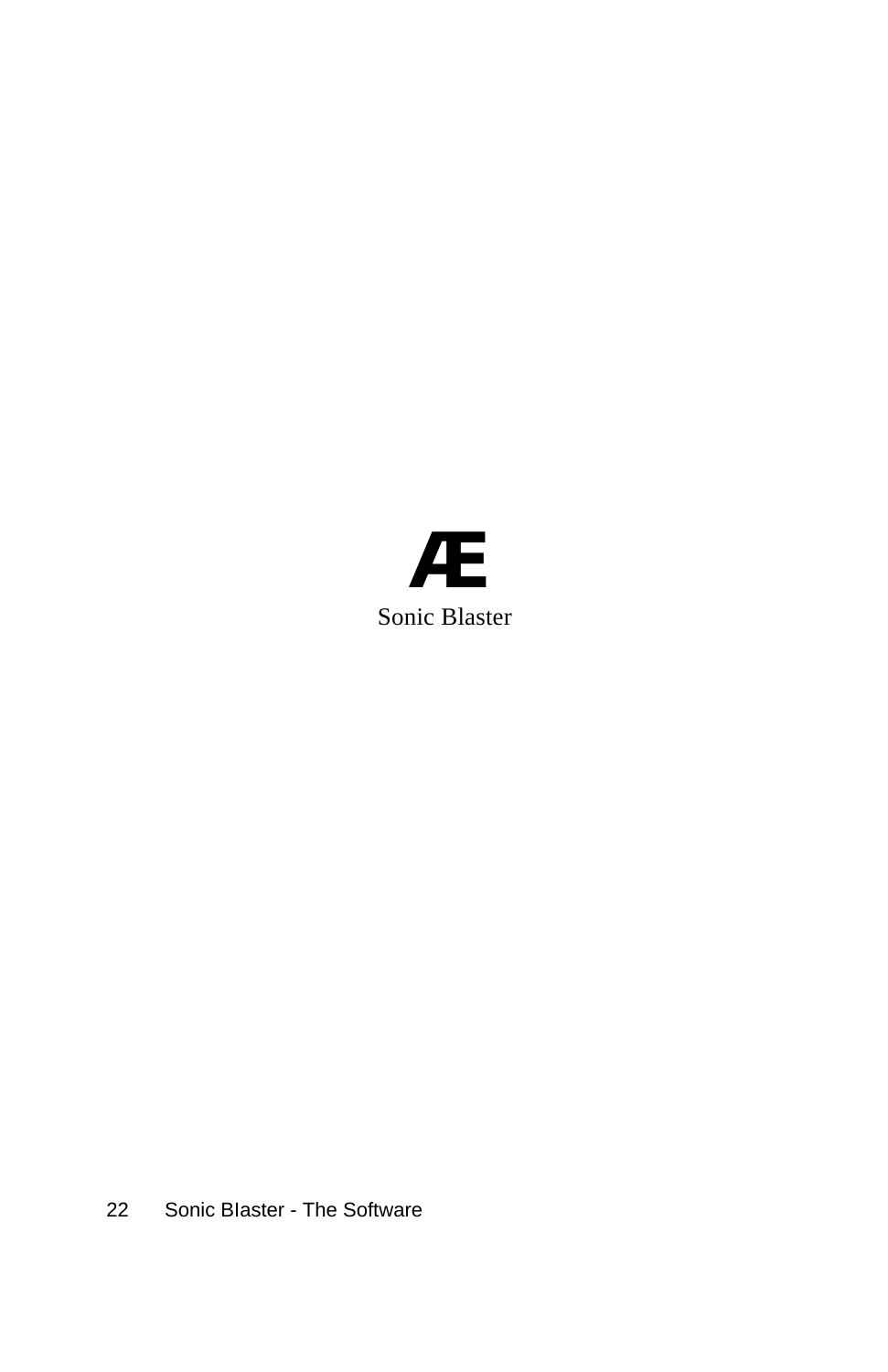# <span id="page-31-0"></span>**CHAPTER Two**

# *The "File" Options*

Click and hold on the File menu on the left side of the menu bar. You'll be presented with the following options:

# **New ( -N)**

The New command creates a sound graph at the bottom part of the screen with the name Untitled# (where # is an appended number). New graphs are a good scratchpad on which to combine different sound files. The new sound graph will have 626 bytes of silence when in mono mode or 1252 bytes of silence in stereo mode. (Choose between mono or stereo with the Record Channel option under the Setup menu before opening a new window.)

You'll almost always want to get rid of the silence by choosing Select All  $(\Box - A)$  before pasting in a section you have copied or cut from another file.

*\* Note:* The program automatically opens a new, empty window when you record. Before recording:

- 1) Go to the Setup menu to set your Record Channel option for mono or stereo record,
- 2) Set your record level automatically using Auto Gain (under the setup menu) or set it manually using the VU meters and Record Level bar on screen or the Oscilloscope screen (under the View menu).
- 3) If you have several windows open, you may want to close them (save if desired) to compress the available memory and get a larger Max Block onto which you can record.

# **Open ( -O)**

The Open command allows you to load a prerecorded sound file stored on disk.

*Note:* Because sound files are memory intensive, they take longer to load than do text files. You will find the load time greatly decreased by copying the files to and loading them from a RAM or ROM disk.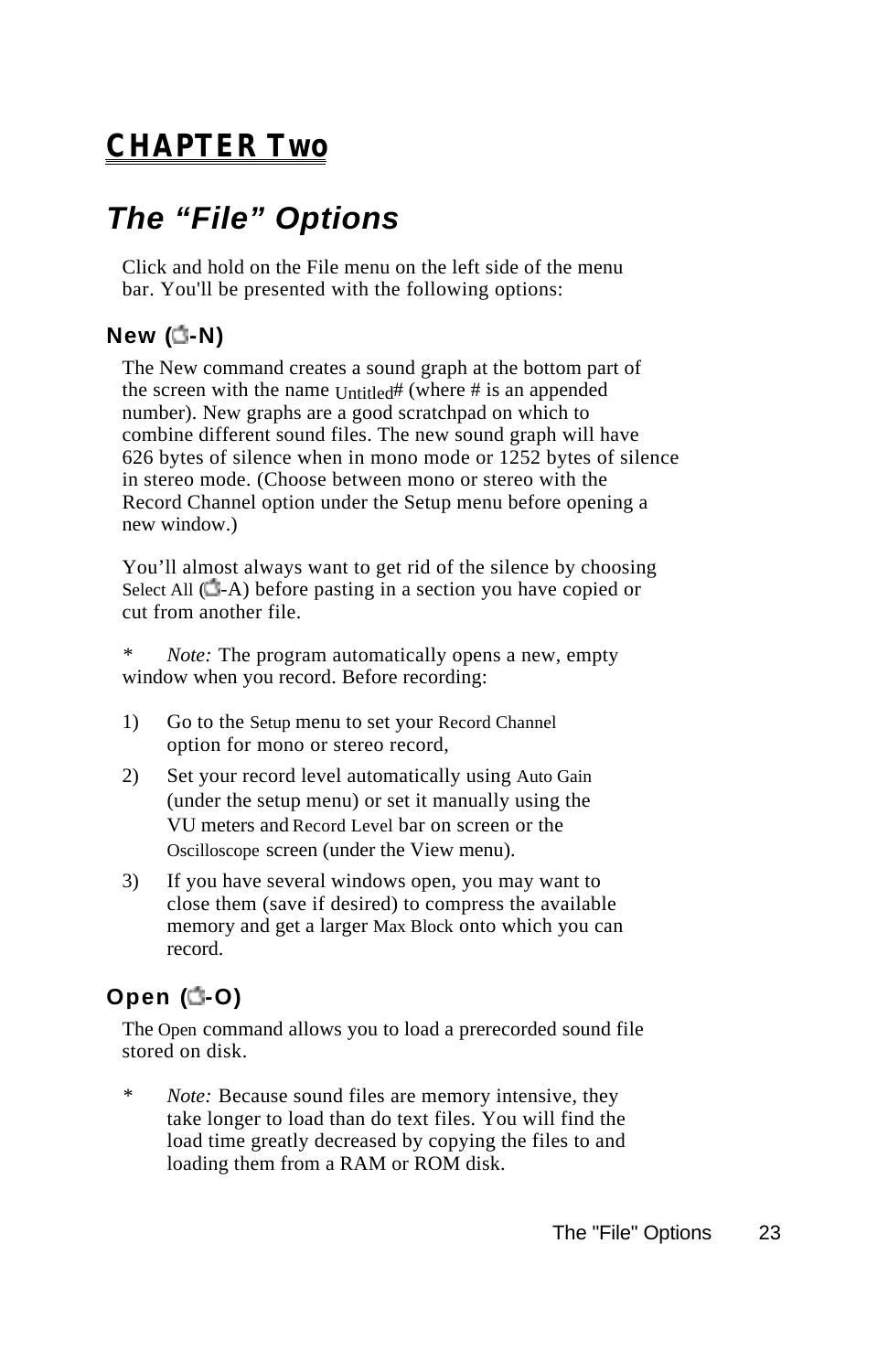For more information on ROM disks, see "RamKeeper" in the glossary.

For more information on RAM disks, refer to your *IIGS Owner's Manual.*

#### <span id="page-32-0"></span>**Append...**

The Append option will open a file and stick it beginning-to-end with the currently open file automatically and seamlessly. This option gives you the ability to load a single file as large as your memory allows instead of limiting the size of the file to the size of a single floppy disk.

Use this option to quickly piece back together a file you have stored to different disks or to stick together two different files without having to: I) open, 2) select all, 3) copy, 4) change windows, and 5) paste.

The first file opened will determine the playback setting for the appended files and whether the file will be stereo or mono.

- -> If you open a stereo file and then append a mono file to it, the mono file will be split into two channels (not true stereo but split mono).
- -> If you open a mono file and append a stereo file to it, the two channels of the stereo file will be combined into one mono channel.

## **Close ( -W)**

Close a file with this command or by clicking on the square in the upper left corner of the sound graph window.

If you have made changes to the file without saving them, a dialog box will appear asking if you want to save changes to this file before closing.

Click No' to keep the file as it was when loaded or as it was when it was last saved.

Click Yes' to save the file in its current state.

Click Cancel to stop the 'Close' and return you to the program with the file still loaded.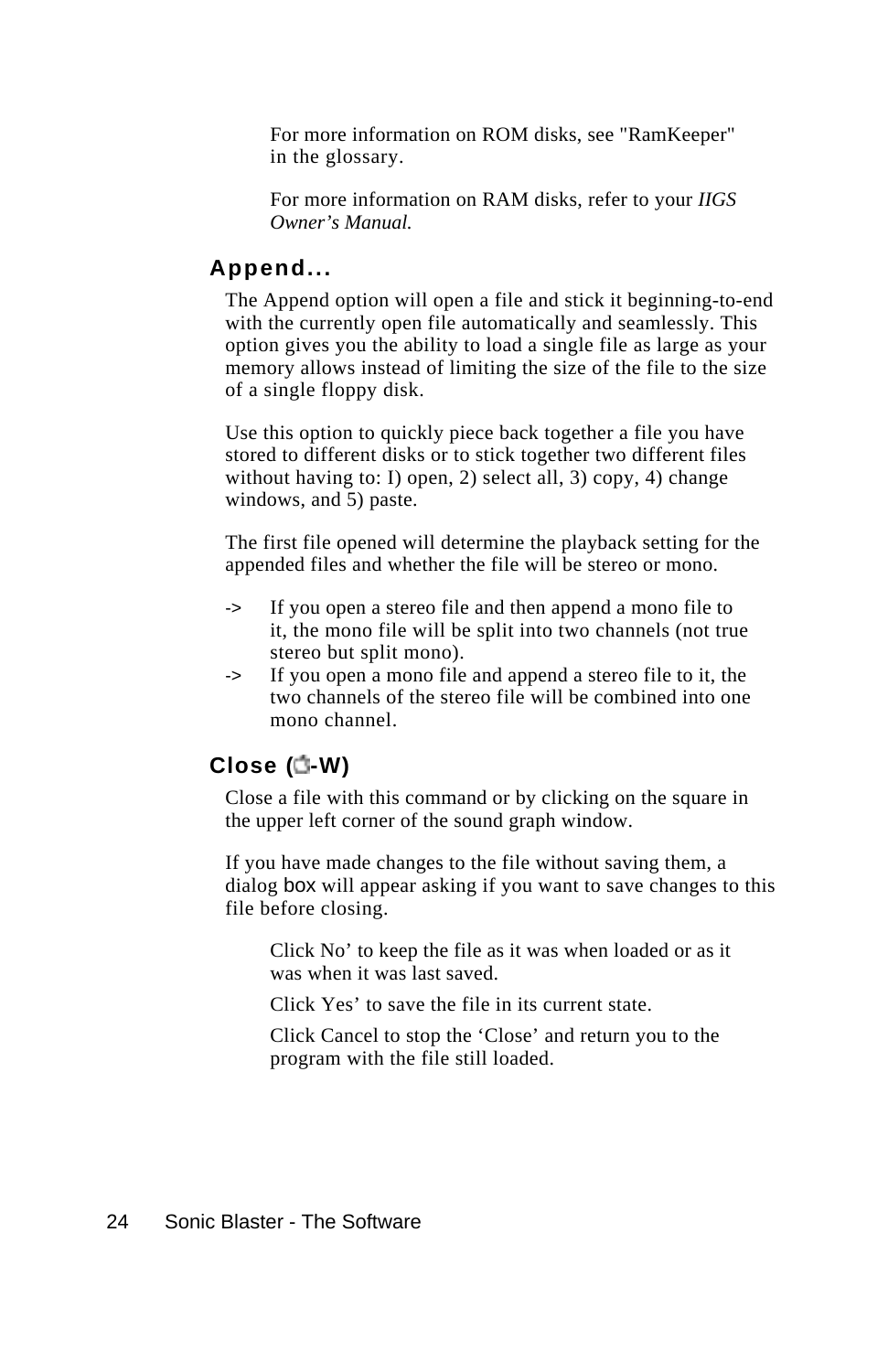# <span id="page-33-0"></span>**Save ( -S)**

Use this option to save changes you have made to a file, if you have just created the file, you will be presented with the Save As.. dialog box (see Save As... below), if you made changes to a file that already has a name, the file will be saved under the same name.

*Note:* If you try to save changes to a locked file you'll be told that the file is locked and asked if you want to replace it with the new information anyway. If you answer Yes, the new file will replace the old and the file will be locked again. If you select No, no save will be made.

#### **Save As...**

Save As... gives you a chance to name an untitled file or save an already named file with a different name and /or under a different format.

When this option is selected, you're shown a dialog box like the one shown below:



**Save as screen**

**Scroll through the disk catalog** by moving the thumb in the scroll bar or by clicking on the up or down arrows.

Disks online will be displayed in turn as you dick this box. The name of the currently selected disk is displayed at the top of the catalog screen (AEROM/SOUNDS in the example above). The amount available and total amount are also displayed (551 free out of 3199 in the example).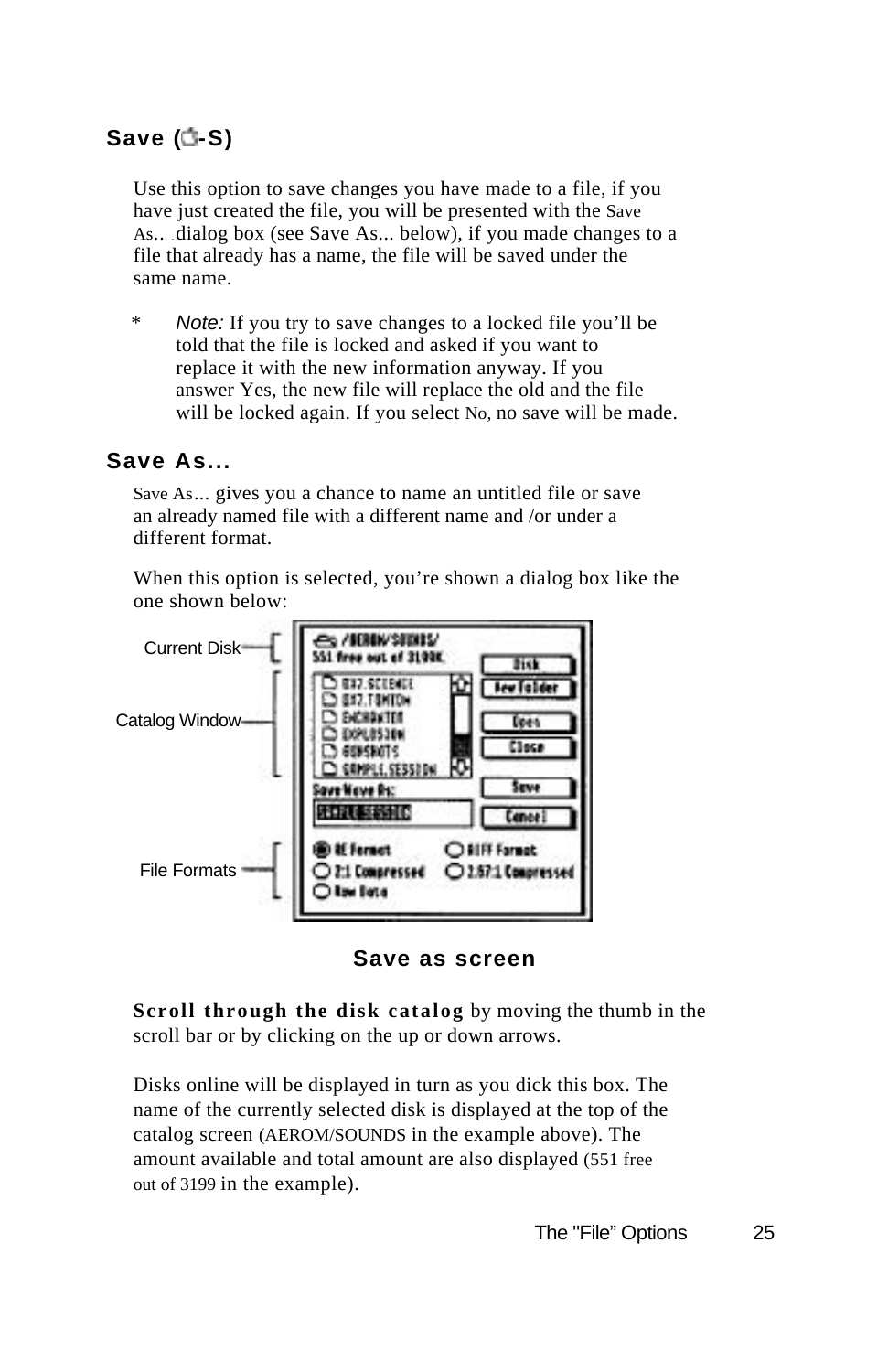<span id="page-34-0"></span>If the disk you want to save to is not currently online, eject a disk, that is, if no other drive is available, and insert the correct disk into the drive. The disk will be found as you circulate back through the online disks.

*\* Note:* If you discover that there is not enough room on your data disk to store the file, you can save to another formatted disk or Cancel the Save and make more room on the disk by using Delete from the Edit menu to get rid of any unwanted files. If the file is too large to fit on a single floppy, you'll need to break it up into several files and save to multiple disk. Refer to App. E for instructions.

**New** Folders can be created with the name that is in the title box when you click the New Folder option. If a file or folder already has that name, a new folder will not be created. Once the folder is created, you can double click on it to open, name your sound sample, and then save it in the new folder.

**Open** folders by selecting them in the catalog window and clicking this button or by double clicking on them in the catalog window.

**Close** the folder you currently have open by clicking this option or by clicking on the pathname located above the catalog window.

**Save** the sound file by the name that is currently in the Save Wave As: box when you click this button. The file will be saved to the directory currently selected in the format selected.

*\* Note~* As stated earlier, if you try to save changes to a locked file you'll be told that the file is locked and asked if you want to replace it with the new information anyway. If you answer Yes, the new file will replace the old and the file will be locked again. If you select No, no save will be made.

Cancel returns you to the edit mode.

#### Formats Recognized

The Sonic Blaster software lets you play and save sound files from and to many different formats. It uses it's own format (AE), Apple's standard sound file format (AIFF), Raw Data format (straight binary form), and 2:1 and 2.67:1 compressed.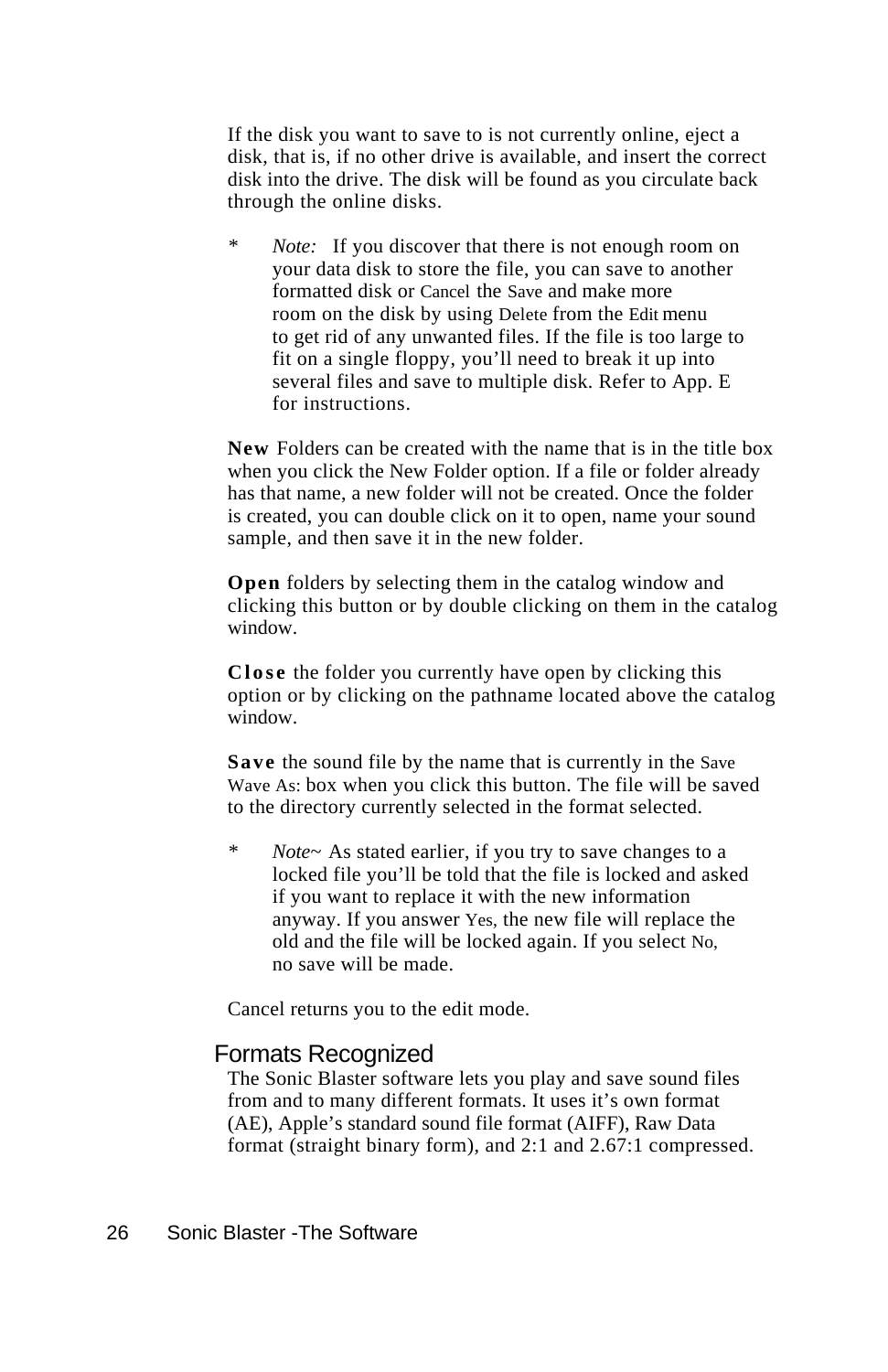**AF Format** is Sonic Blasters own filetype. This is the default format for saving files. You'll save the file you want to use as your startup sound in this format.

**AIFF Format** is the Apple Standard format.

**2:1 Compressed** is a format which does some squeezing to save the same amount of information in half the space.

**2.67:1 Compressed** same as above but compacting even more. This difference between 2:1 and 2.67:1 will be most noticeable on very large files.

The most noticeable difference between a compressed files and a non-compressed file is the amount of space it takes to store the file. Another difference is that the fidelity may be slightly decreased by the compression. The quality loss is very slight, especially in the case of voice recordings. Try saving a file in both the compressed formats and compare disk space used and quality with the original.

**Raw Data** is a mono file saved in straight binary format. This means that information, such as the speed at which the file was recorded, is not saved in this format. If you're saving a file recorded in stereo as raw data, the two channels will be combined into one channel and saved as a mono file. When raw data files are loaded, the playback rate is set to the default setting of 22085 Hz.

\* Note: If you plan to use a program or desk accessory that plays back sound files, other than the ones provided with the Sonic Blaster, you'll need to find Out the program's or desk accessory's default playback rate (if it does not let you set the playback rate) and record your sound files at that speed before saving as Raw Data.

Try saving the same file in the different formats and then play them back and check the amount of memory used to determine if you can tell a difference.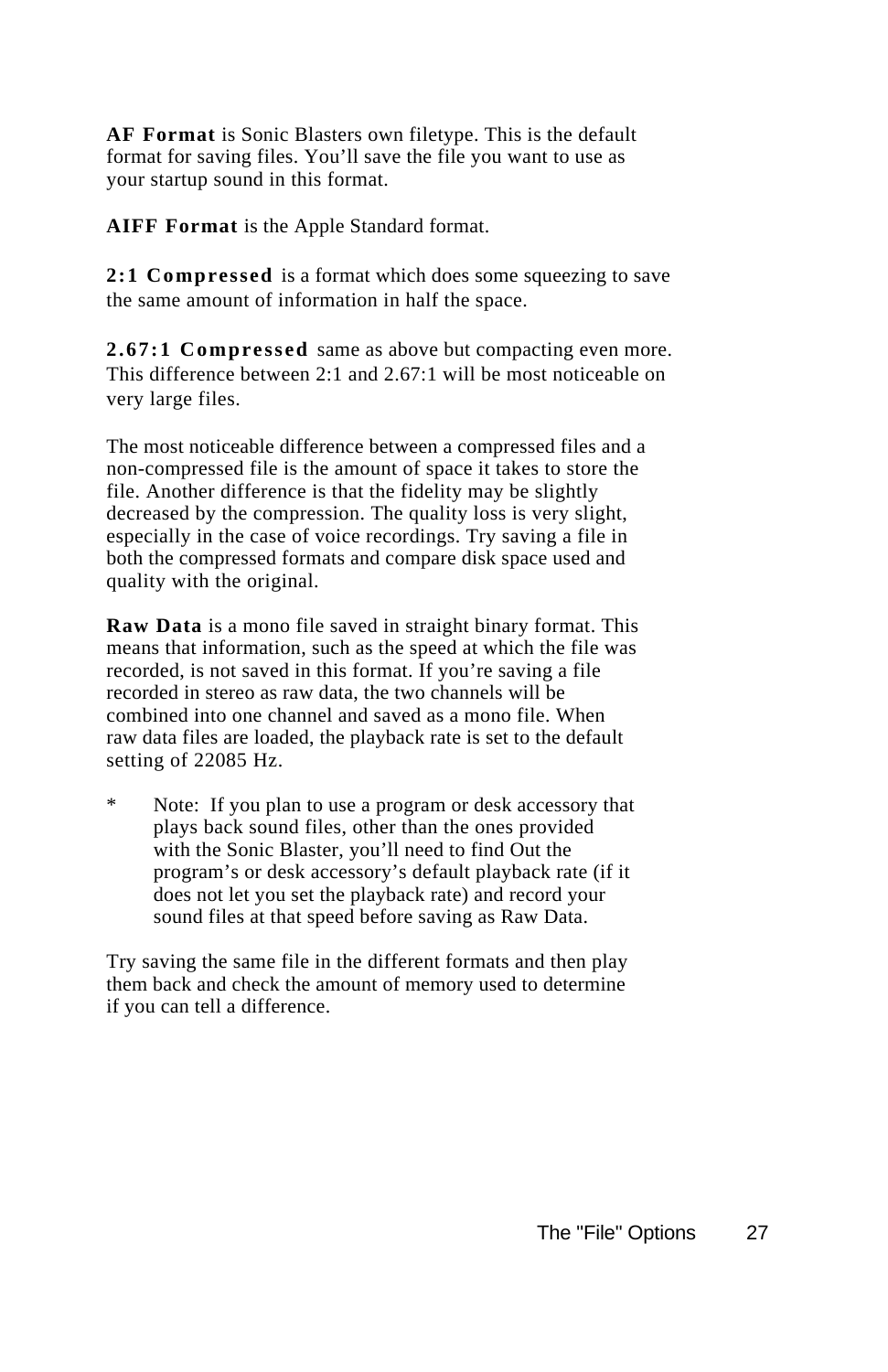### **Delete...**

Delete is extremely useful for getting rid of files you no longer want in order to make room for new files. When you choose Delete, you'll be presented with the open screen. However, the Open button is now the Delete button. Choose the disk that contains the file you want to delete. If the file is in a folder, double click on the folder to open it. Click on the file to delete and then click Delete. You'll be asked if you want to delete the file you've selected ~a safety precaution). Click Yes to delete or No to return to the main screen without deleting the file.

*\* Note~* If you click on a folder and then click Delete, the folder will simply be opened, not deleted. Files can be deleted only one at a time.

## **Print (<del></del><sup>1</sup> -P)**

The Print option presents you with the standard IIGS Print dialog box.



**Dialog box for Print option** 

Sonic Blaster will print the sound graph, the file's title, and the Resolution factor.

### **Page Setup**

The Page Setup option, when selected, displays the standard IIGS Page Setup dialog box.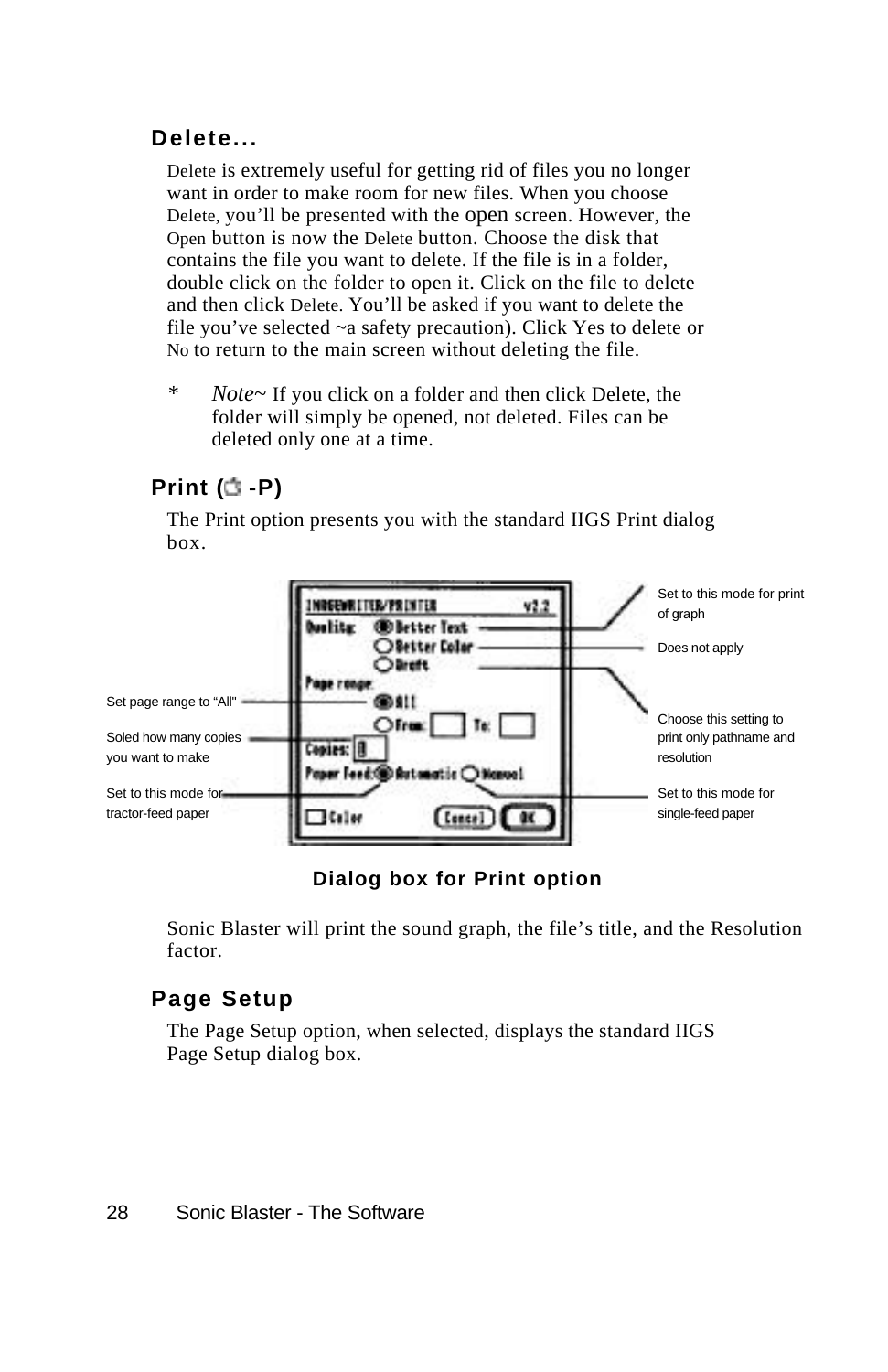



### **Choose Printer...**

Lets you specify your printer arrangement. Select the printer you have online, the port to which it is connected and whether it is an AppleTalk connection or a direct connection.



### **Dialog box for Choose Printer option**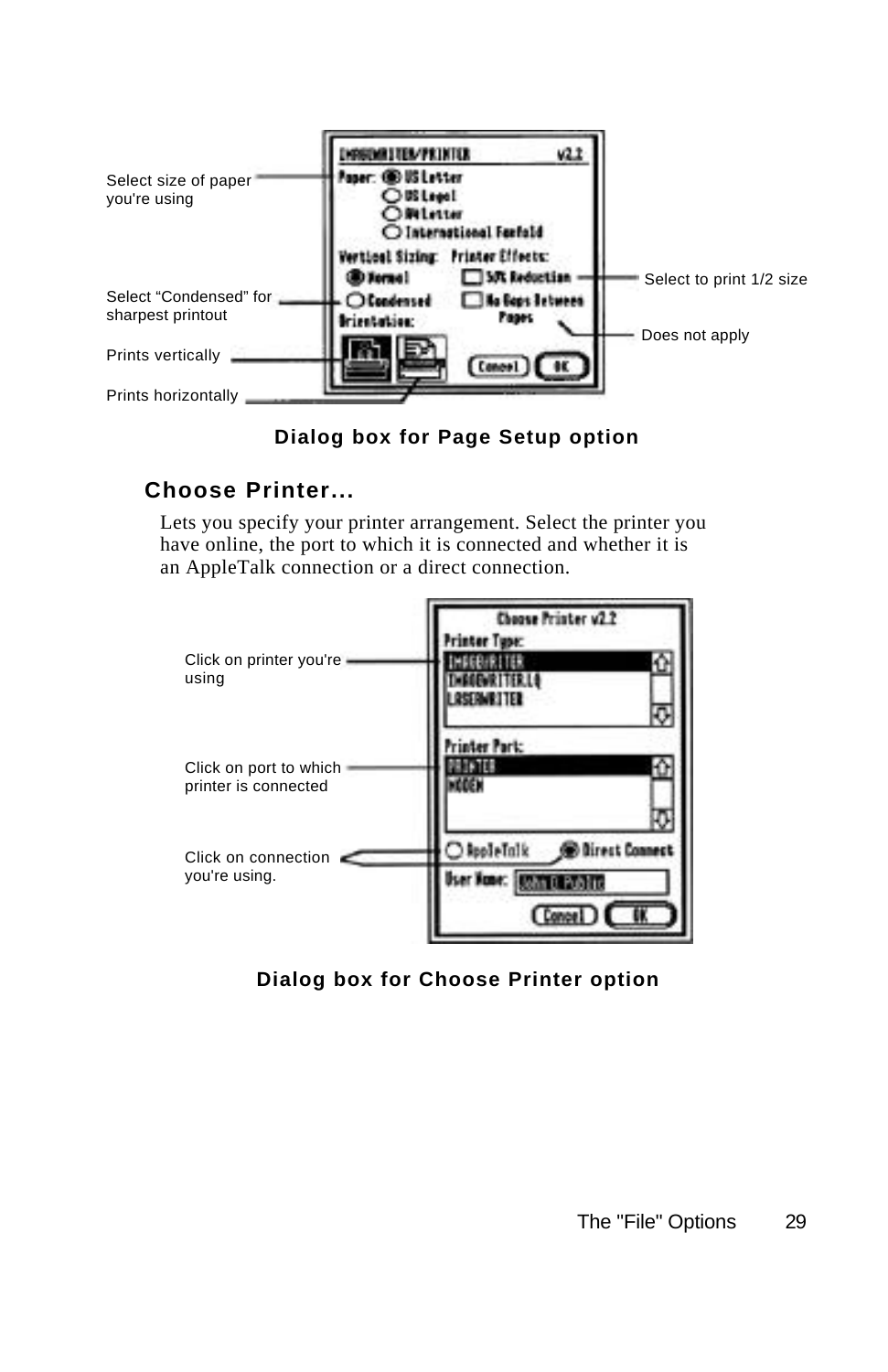

30 Sonic BIaster - The Software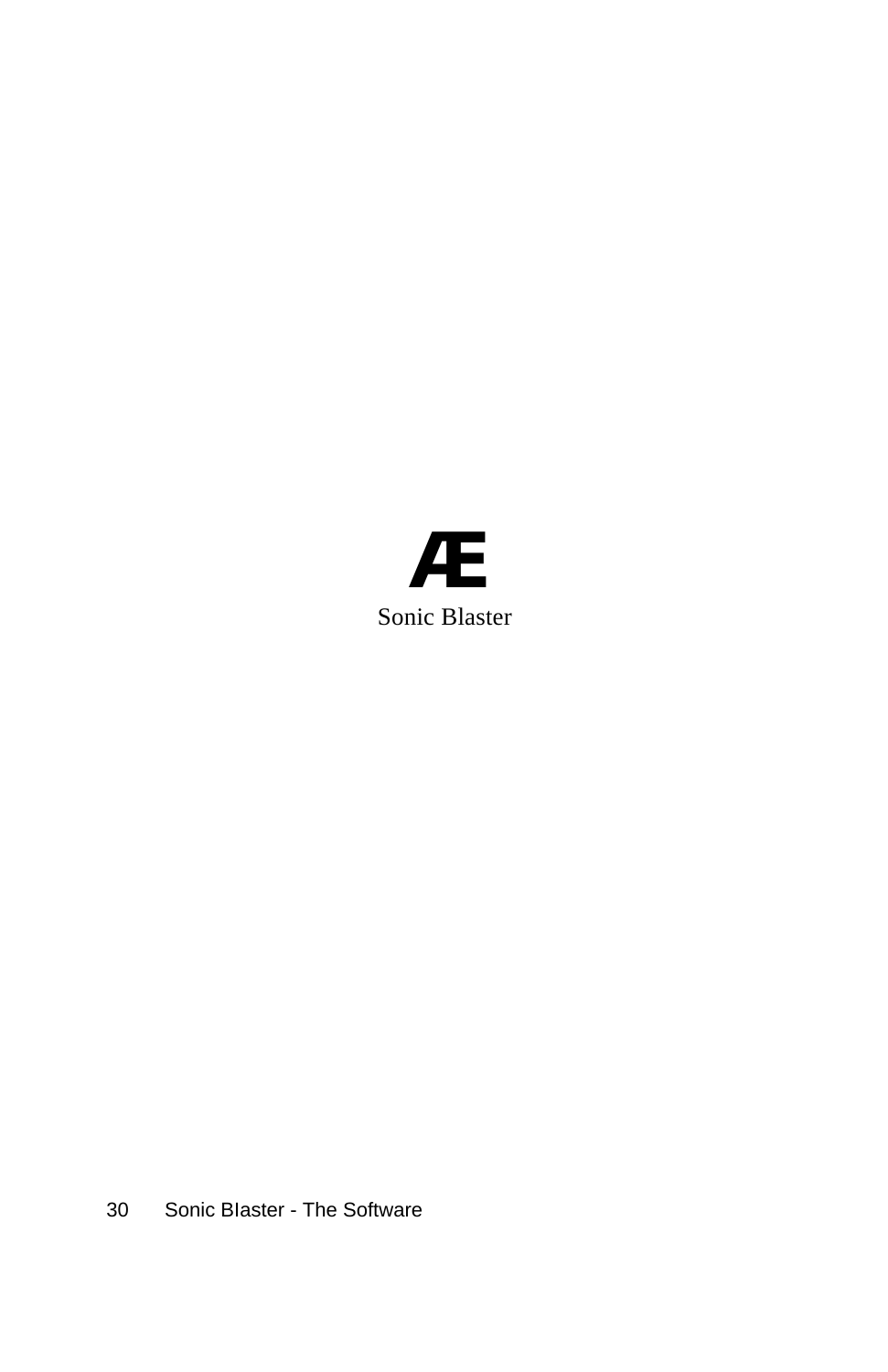## **CHAPTER THREE**

# *The "Edit" Options*

## **Undo ( -Z)**

After you've made a change to the file, you can select Undo to cancel the most recent modification. The Undo command will be followed by the most recent option you've selected, for example, Undo Paste or Undo Echo. If Undo isn't an option for the change you've made, the undo command will be dimmed.

## **Cut ( -X)**

After you've selected a portion of the graph, choose Cut to remove the selection from the screen and copy it to the GS clipboard. You can then paste it to another location on the same file or to a different file. The selection will remain in the clipboard until something else is pasted in to take its place or until you quit the program.

## **Copy ( -C)**

Choosing Copy when a portion of the file is selected will copy the selection to the clipboard without removing the selection from the screen.

## **Paste ( -V)**

Selecting Paste copies the current contents of the clipboard into file at the selection bar position. If a section of the file is selected when you choose paste, the clipboard contents will replace the selection. If a selection was recorded at a different rate from the file you paste it into, the pasted selection will be played at the rate of the file into which you paste it.

### **A Note about the Clipboard**

The Sonic Blaster's clipboard is a local clipboard; it can be used only for the Sonic Blaster program. Once you quit the program, whatever you currently have pasted to the clipboard is lost.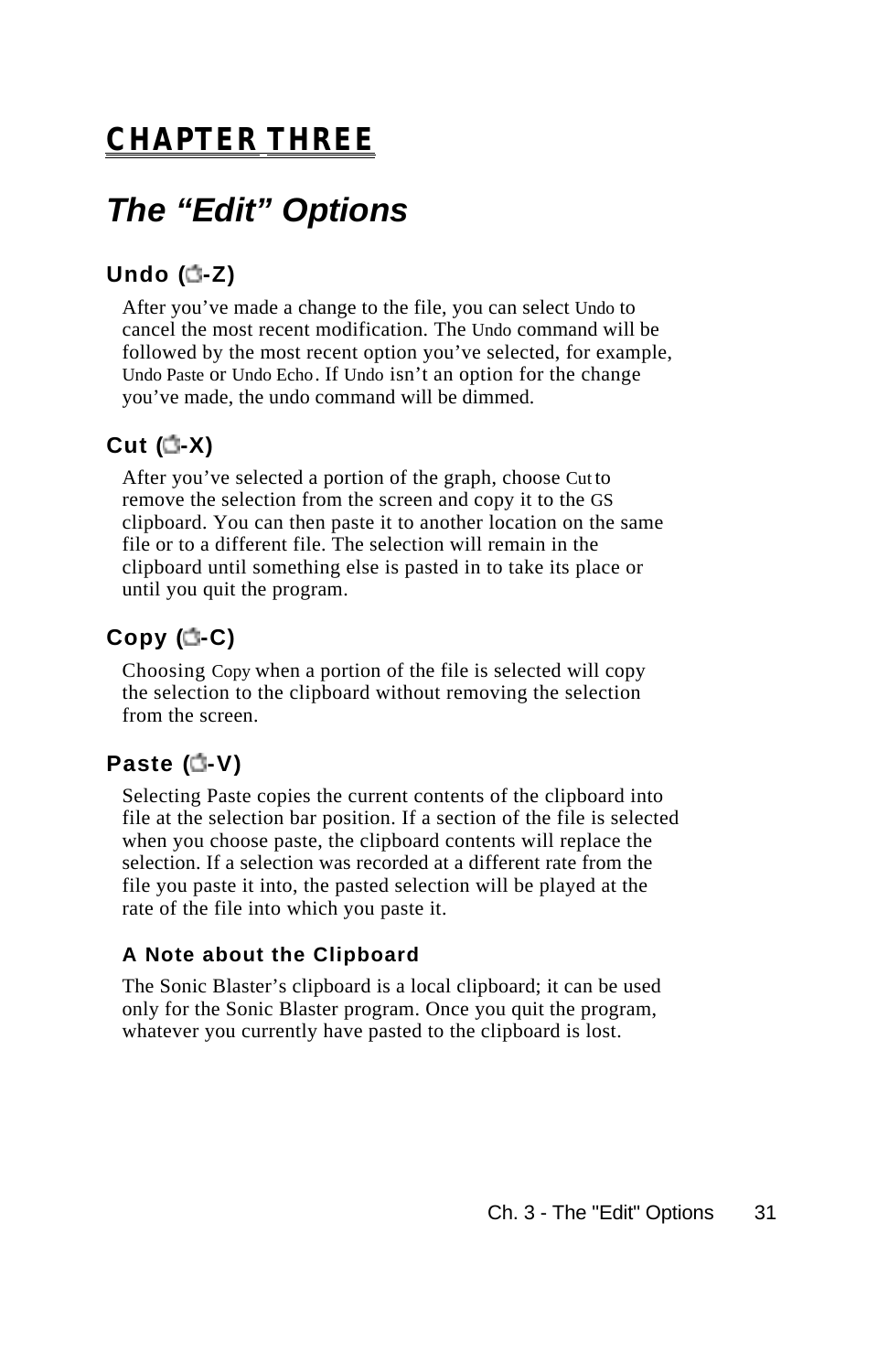### **Mixing**

Mix Settings and Mix enable you to Join selected portions of files together. A sound segment copied to the clipboard can be mixed with the selected portion of an active file. Use the SB's mixing capability to create background noises for your files. You patriotic music in the background of a presidential speech or add subliminal messages to muzac.

### **Mix Settings**

The Mix Settings option lets you choose how loud you want the clipboard in relation to the currently selected sample.

To use the Mix Settings option, follow these steps:

|            | <b>Set Mix Ratio</b> | 50            |
|------------|----------------------|---------------|
| Sample (%) |                      | Clipboard (%) |
|            |                      | Cancel        |

1) Select Mix Settings to display the dialog box below.

### **Mix Settings dialog box**

- 2) Use the Set Mix Ratio slide bar to determine the amplitude ratio of the sample currently in the clipboard to the sample currently selected in the active window. If you want the clipboard sample to be as loud as the window segment, you would split the Mix Ratio bar to 50/50. If you want the clipboard sample to be background and the window sample to be foreground, you would move the thumb on the slide bar or click the left end box of the slide bar to increase the Sample percentage and decrease the Clipboard percentage.
- 3) Click the Ok box to activate the settings or the Cancel box to leave the settings as they were when you entered the Mix Settings dialog.
- *\* Note:* The Mix Setting is saved in the Preferences file.

After selecting the Mix Settings, you're ready to do the actual mixing.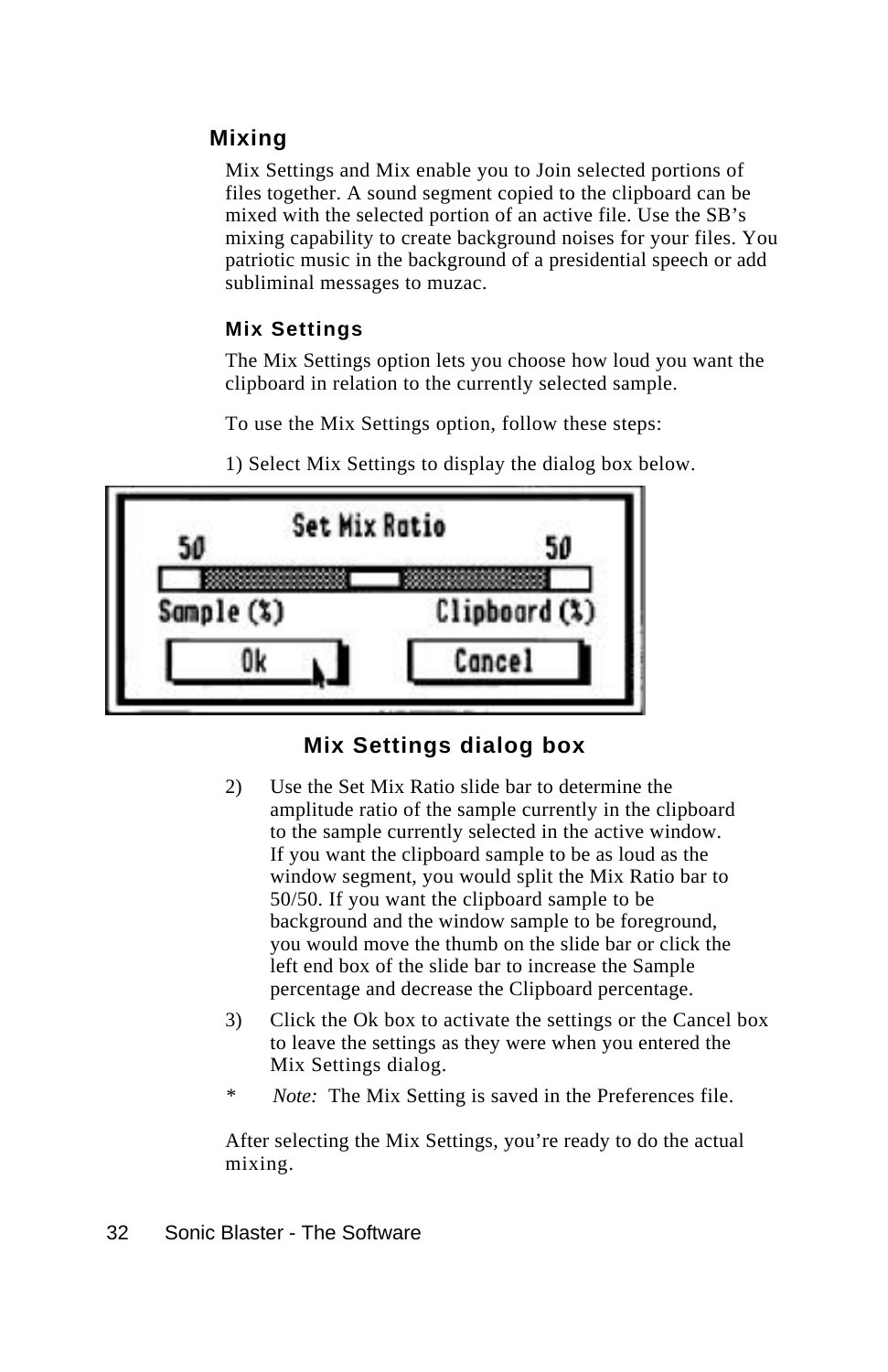### **Mix**

Select the Mix option to begin mixing the clipboard sample with the selected sample of the active window.

When mixing segments, keep in mind the following rules:

The mix option will be inactive until you have a segment selected in the active window.

Listen to the clipboard sample before mixing using the Play Clipboard command  $(\mathring{\Box}^*')$  under the Setup menu.

Samples recorded at different rates will be mixed at the different rates and may sound peculiar together.

You can undo a mix immediately after use the Mix command.

If the clipboard sample is shorter than the selected segment, it will end before the selected sample ends.

You will need enough memory to copy the sample you want to mix to the clipboard.

Mixing the clipboard contents with a selected segment of a file will not increase the size of the file.

## **Select All ( -A)**

Select All has the same effect as dragging the selection bar from the sound graphs beginning to its end. If you notice that the Select Region shows only half the value shown on the cassette label after you've used Select All while the file is in Full View, this is because you're working with a stereo file. The cassette label shows the total bytes of Channel 1 and Channel 2 combined.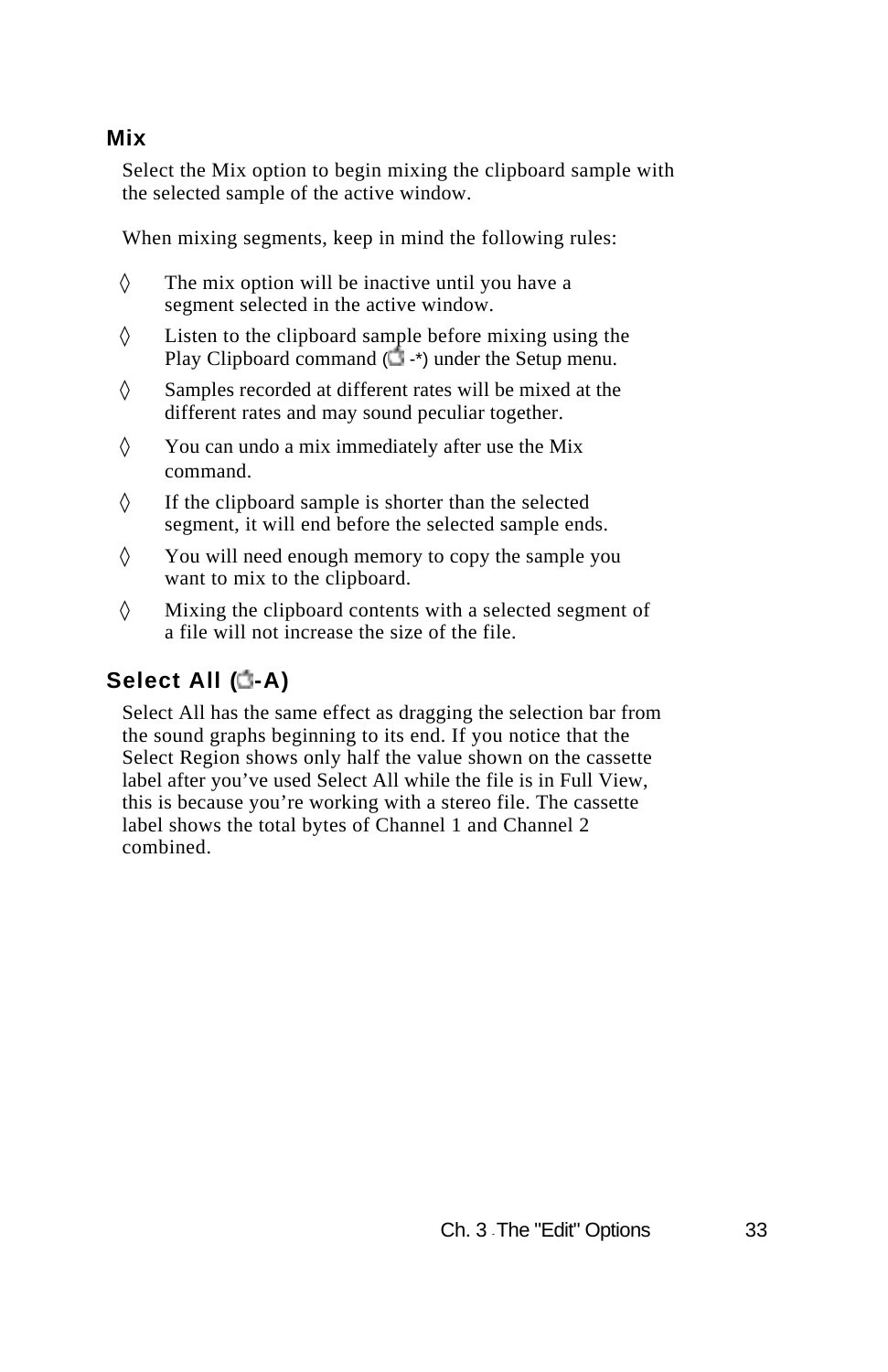

34 Sonic BIaster - The Software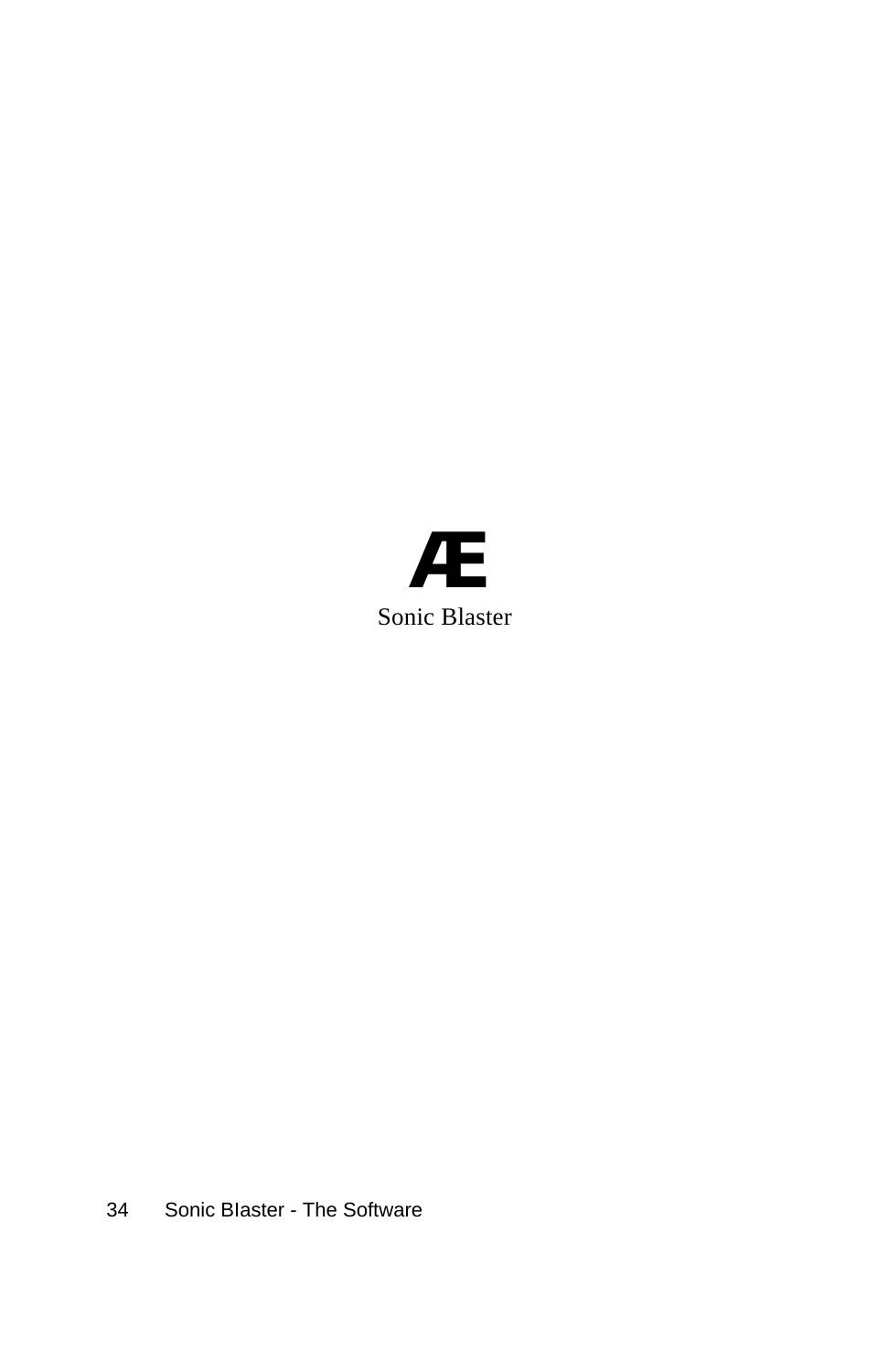# **CHAPTER FOUR** *The 'View" Options*

## Zooming

In the Zoom modes, described below, you can magnify portions of the sound pattern. In these enlarged views, you can select very small parts of the wave and use the edit functions to fine tune the file--cut out unwanted noise or unwanted silence, fine the exact location at which a sound begins, piece together sounds without popping, etc. As you zoom, the calculated number of samples per pixel will be displayed next to Resolution on the screen.

## **Zoom ( -M)**

Use the Zoom option to magnify a selected portion of the sound wave to fill the sound graph window.

## **Zoom In ( -+(plus))**

Select Zoom In to condense the view of the wave by 1/2. The wave is condensed from the beginning.

## **Zoom Out ( --(minus))**

Steps you back from the wave giving you a wider view.

## **Full View (<del></del> •p)**

Choose Full view to display the file's entire wave on the screen.

## **Oscilloscope**

Choose Oscilloscope to set your input levels before recording. The Oscilloscope gives you real-time feedback in response to your input. Use the record level bar at the bottom of the window to change your record level. You can also reset your 0 point to adjust for your particular card. With no input to the card, the zero level should be fairly straight across the second line from the bottom on the oscilloscope grid.

### Click:

Channel 1 to see the input to Channel I (Left).

Channel 2 to see the input to Channel 2 (Right).

Pause to freeze the wave momentarily. Click Pause again to continue real-time monitoring.

and drag the Record Level thumb to raise (right) or lower (left) the record level.

Ch. 4 - The "View " Options 35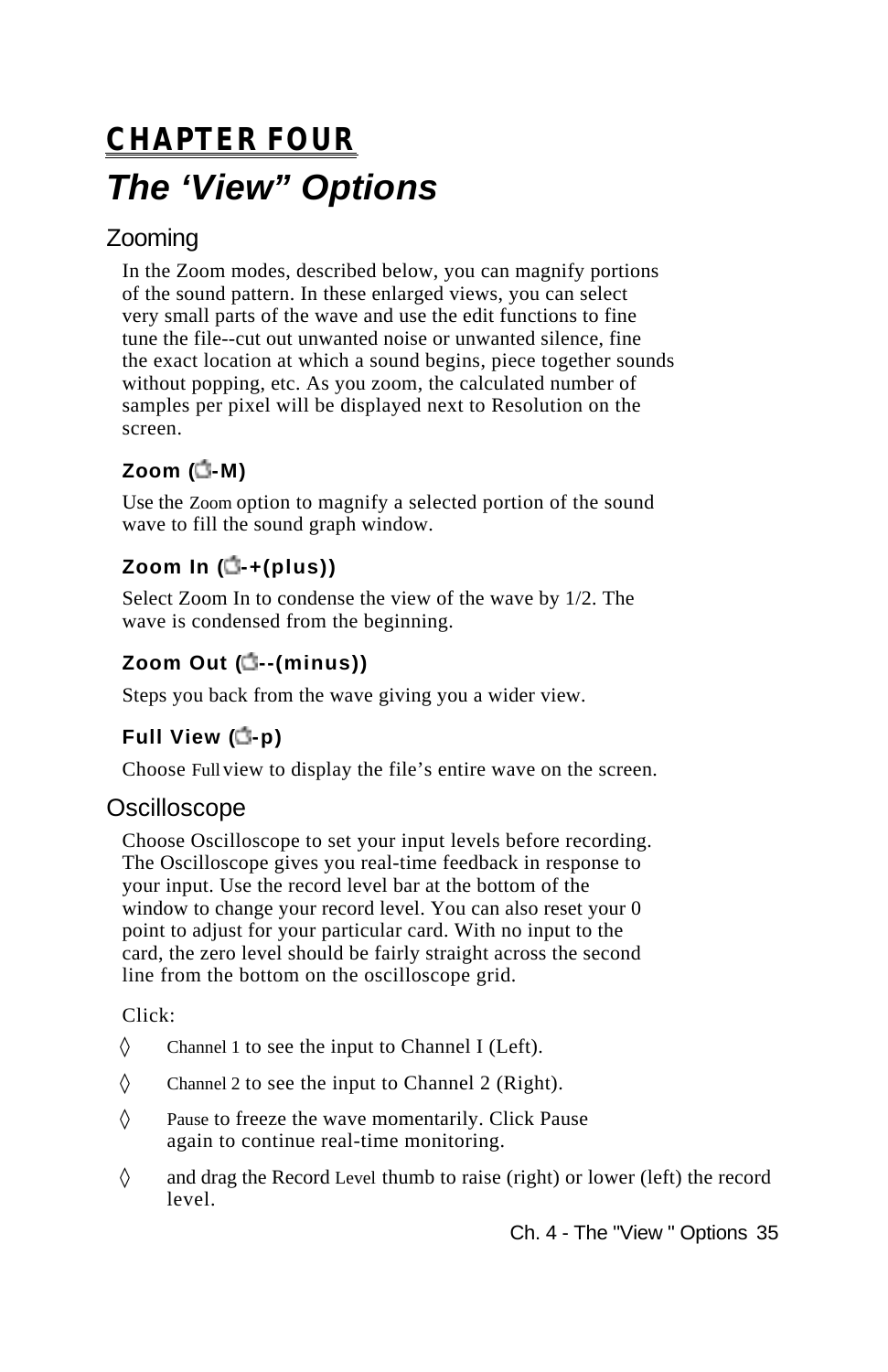and drag the Zero Adjust thumb to move the horizontal zero line up (right) or down (left). This setting has no affect on the recorded sound.

OK when the record level is Set to your satisfaction.



**The Oscilloscope option**

### **Change Color**

Select this from the menu and you'll be presented with a color palette. Click on any of the four squares to change that color. Adjust the color using the Red Green and Blue slide bars.



### **The Change Color option**

Click:

Default Color Table to return to the default Sonic Blaster colors.

Cancel to return to the colors set before choosing the Change Color option.

OK when you've found a color scheme you like.

The next time you start the program, the Colors will be the same as when you last ran the program.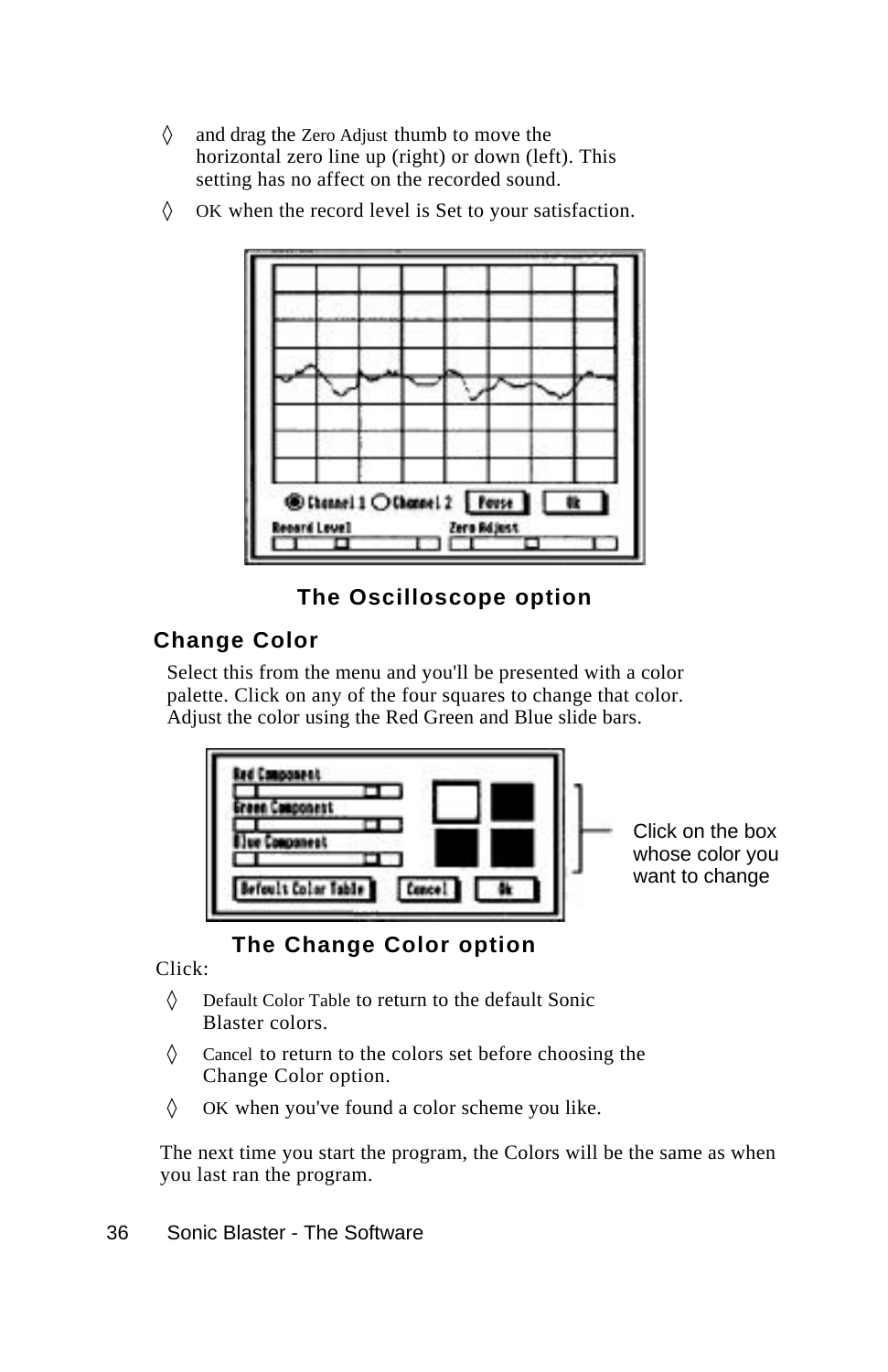# **CHAPTER FIVE**

# *The "Effects" Options*

The Effects options affect only the segment of the currently selected window that you have highlighted by clicking and dragging.

*\* Note:* When working with stereo files, you can select the channel on which you want the effects to take place with the Effects Channel option in the Setup Menu. You're given the options Display Channel, and Both Channels. You can, for example, echo Channel 1 while Channel 2 remains unaffected.

> The Effects Channel option cannot be selected when working with a mono file. In mono files, all effects will affect the single mono channel.

### **Amplify...**

First select the segment you want to amplify. Then select this option from the menu. A window will appear allowing you to select the percent of amplification (200% is twice as loud).

*\* Note:* When you increase the amplitude you also increase the level of noise you have recorded. For the cleanest sound, make sure that your recording levels are set high enough to capture the sound but not high enough to dip the sound. See *Trouble Shooting* in the Appendices.

### **Backwards**

The selected segment will be flip-flopped. This is your chance to hear for yourself if there are any secret messages backwardsmasked into Rock-and-Roll songs. Play your own voice backwards. Who knows? Maybe you, yourself, are sending out messages so subtle you didn't even notice.

### **Echo...**

A window will appear allowing you to set the Echo Amplification and the Echo Interval.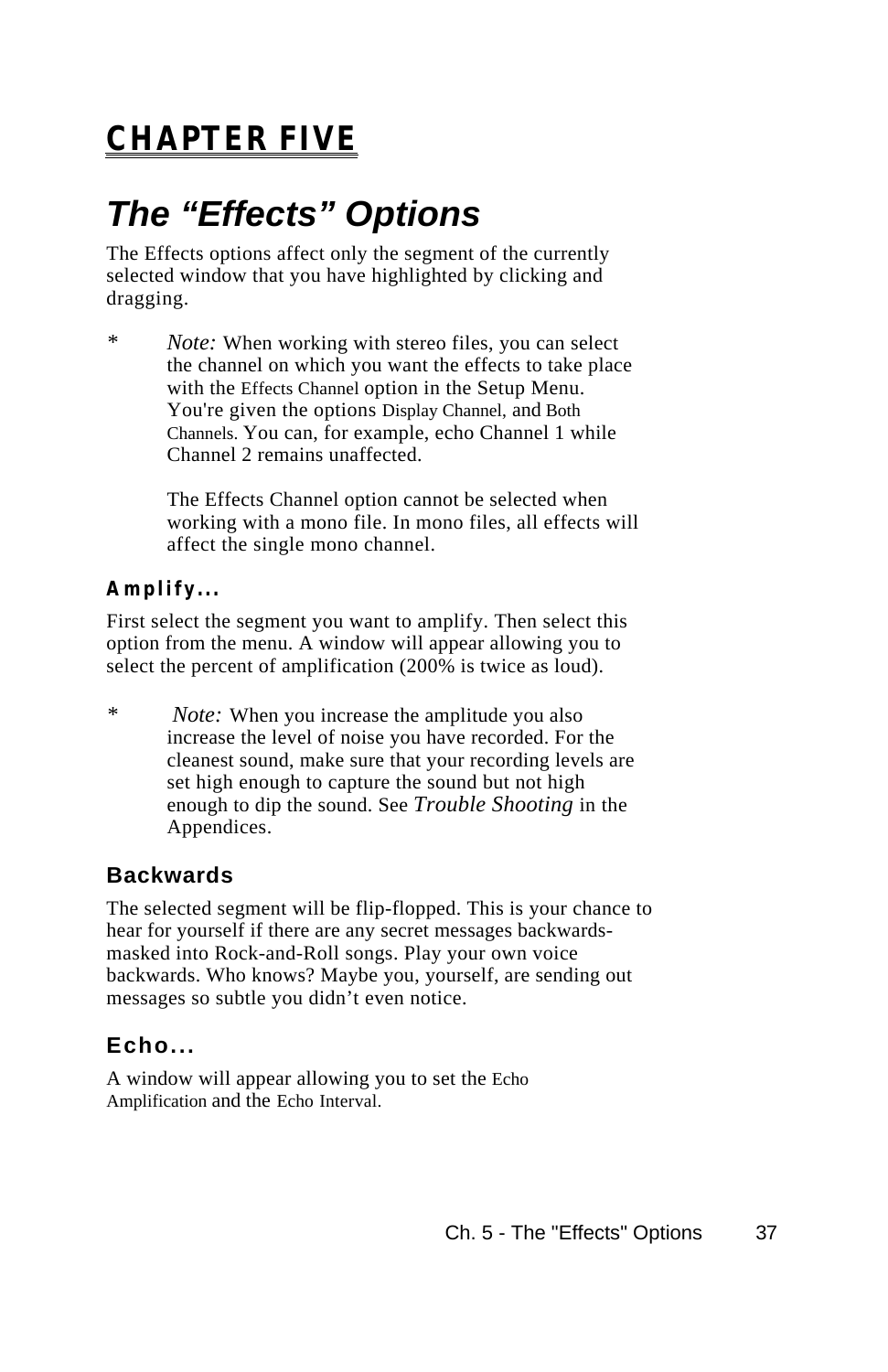| <b>Replification (3):</b>   |              |
|-----------------------------|--------------|
| Echo Interval (bytes):<br>᠇ |              |
|                             | <b>Cence</b> |

**Echo dialog box**

Echo Amplification determines how loud the echo will be.

- -> 50%, the default setting, is a good setting for most echos. each echo is at half the volume of the previous.
- -> A Setting of 100, will echo the sound at full strength.
- -> Settings above 100 will make it sound like the echo is coming toward you. If echoed long or loud enough, the sound will be clipped.

Echo Interval determines how much of the selected segment will actually be echoed. Echos are usually referred to in time intervals:

- -> A 1/8 second echo is about equal to the resonance in a bathroom.
- -> A 1/4 second echo is like the echo in a large hallway.
- -> A 1/2 second echo is like the reverberation in a big auditorium.
- -> A 1 second echo is like yelling in a canyon.

Decide how you want your echo to sound, divide the current playback by 8,4, 2, or 1 and then set Echo Interval to that number.

A couple of things to keep in mind:

- -> If you set the echo interval to a number larger than the selected segment, nothing will happen.
- -> On the longer echos, you'll need to leave some space for the sound to echo into.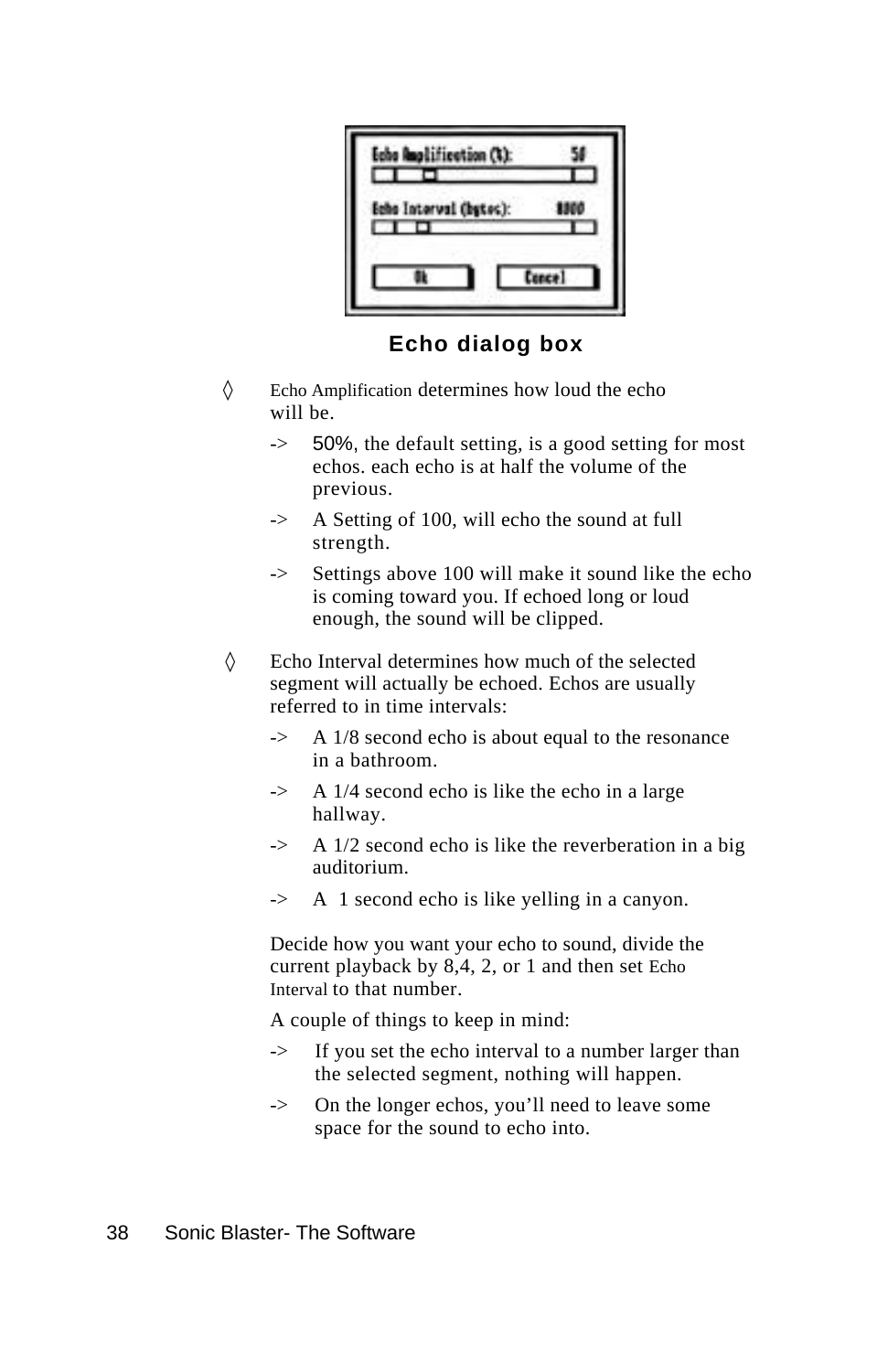### **Fade Down**

Fade Down will modify the selected segment to sound as if the volume was gradually turned down toward the end of the segment.

### **Fade Up**

Fade Up will modify the beginning of the segment to make the amplitude start low and build as if the volume was gradually turned up.

### **Phase Shift**

Phase Shift is for stereo waves. This effect gives you the same result as reversing the positive and negative speaker wires of one stereo speaker. Normally, stereo speaker cones move in and out similarly (in phase). When you reverse the wires of one speaker, it reverses the phase of that speaker so that when a phase pushes one cone out, the other cone is moving back. This creates what is called an ambient effect.

Phase Shift lets you reverse the phase of one channel without changing the speaker wires. Try it out and hear the difference.

- 1) Open a stereo file.
- 2) Select the Effects Channel option under the Setup menu.
- 3) Choose Display Channel from the Effects Channel dialog box.
- 4) Click the Ok box.
- 5) Select the entire sample or the segment of the sample you want to phase shift.
- 6) Select the Phase Shift option.
- 7) Play the sample.

## **shift**

Select the Shift option to change the zero level of a selected segment. Use the Shift option to match zero levels of two segments and avoid the audible "click" that is played when a sample makes a jump from one zero level to another.

1) Select the entire sample or the segment of the sample you want to shift.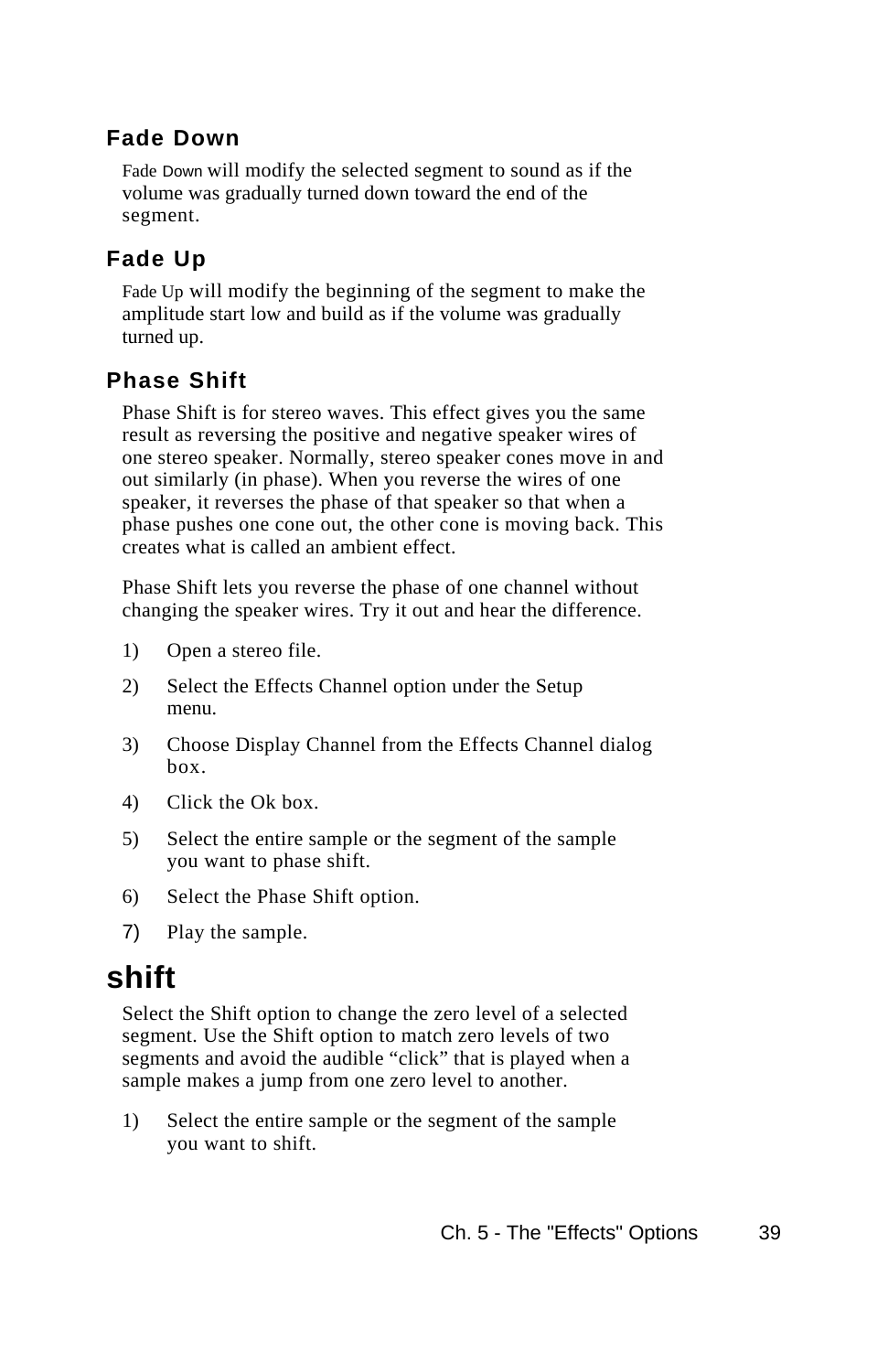2) Select the Shift option. The Shift dialog box (below) displays the viewable portion of the screen.



**Shift dialog box**

- 3) Use the up and down slide bar to raise or lower the zero line.
- 4) Click the Ok box to shift the selection to the chosen level or click the Cancel box to return to the active sound graph.

When using the Shift option, keep the following things in mind:

The Shift option will be inactive until you have a segment selected in the active window.

The Shift option affects only the zero level; it doesn't affect the rate.

Shifting the zero level does not remove noise. It can, however, introduce noise if the phase is shifted too high or low

### **Silence**

Silence replaces the selected segment with the sound of nothing; a sound like you've never heard before.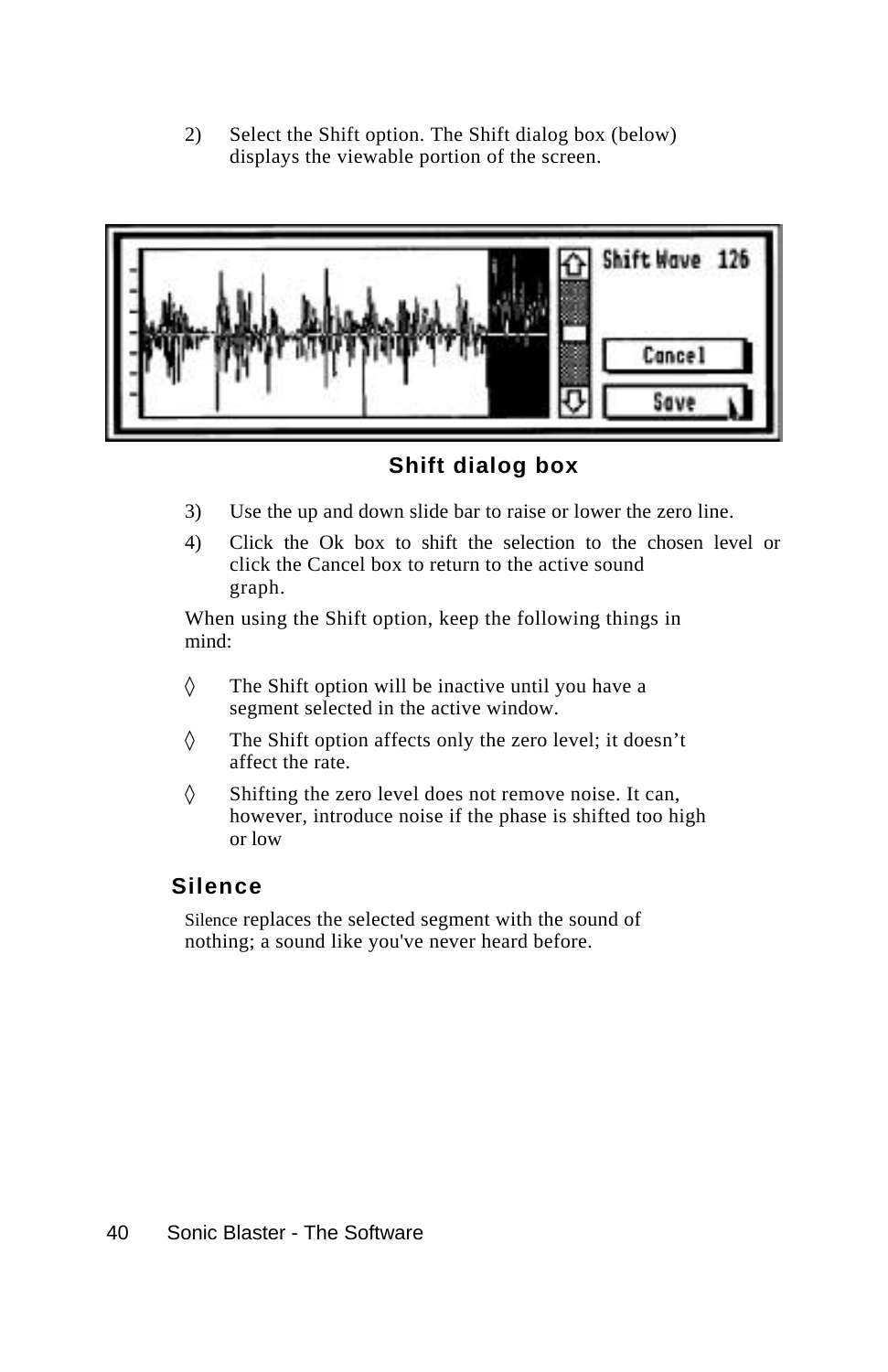## **CHAPTER Six**

# *The "Setup" Options*

*\* Note;* Channel 1 is the same as Left and Channel 2 is the same as Right on most stereo setups.

### **Playback Channel...**

You can choose to playback through Channel 1 (left), Channel 2 (right), or Both Channels. Cancel leaves the settings as they were before you choose the option.

### **Record Channel...**

This option lets you select which channel you want to record from.

Recording on both channels (stereo) cuts the maximum Record Sample Rate down from 30,368 to 15,184.

If you have your input device set up for mono input, and Set the Record Channel to Both Channels, you'll be recording sound on one channel and silence on one channel.

- *\* Note;* Most mono inputs feed to channel one. The VU meter will show which channel is getting the input.
- ♦ If you have a microphone inputing to Channel 1 and have the Record Channel set to Channel 2, you'll be recording silence.

Sounds recorded on only one channel (mono) can be played back through both channels using the Playback Channel setting.

### **Effects Channel...**

To activate this option, you must be working with a stereo recording. Use the Effects Channel option to dictate whether the Effects you select will affect both channels or just the channel currently displayed. Using this option, you can play a segment from one channel backwards while leaving the same segment on the other channel the same.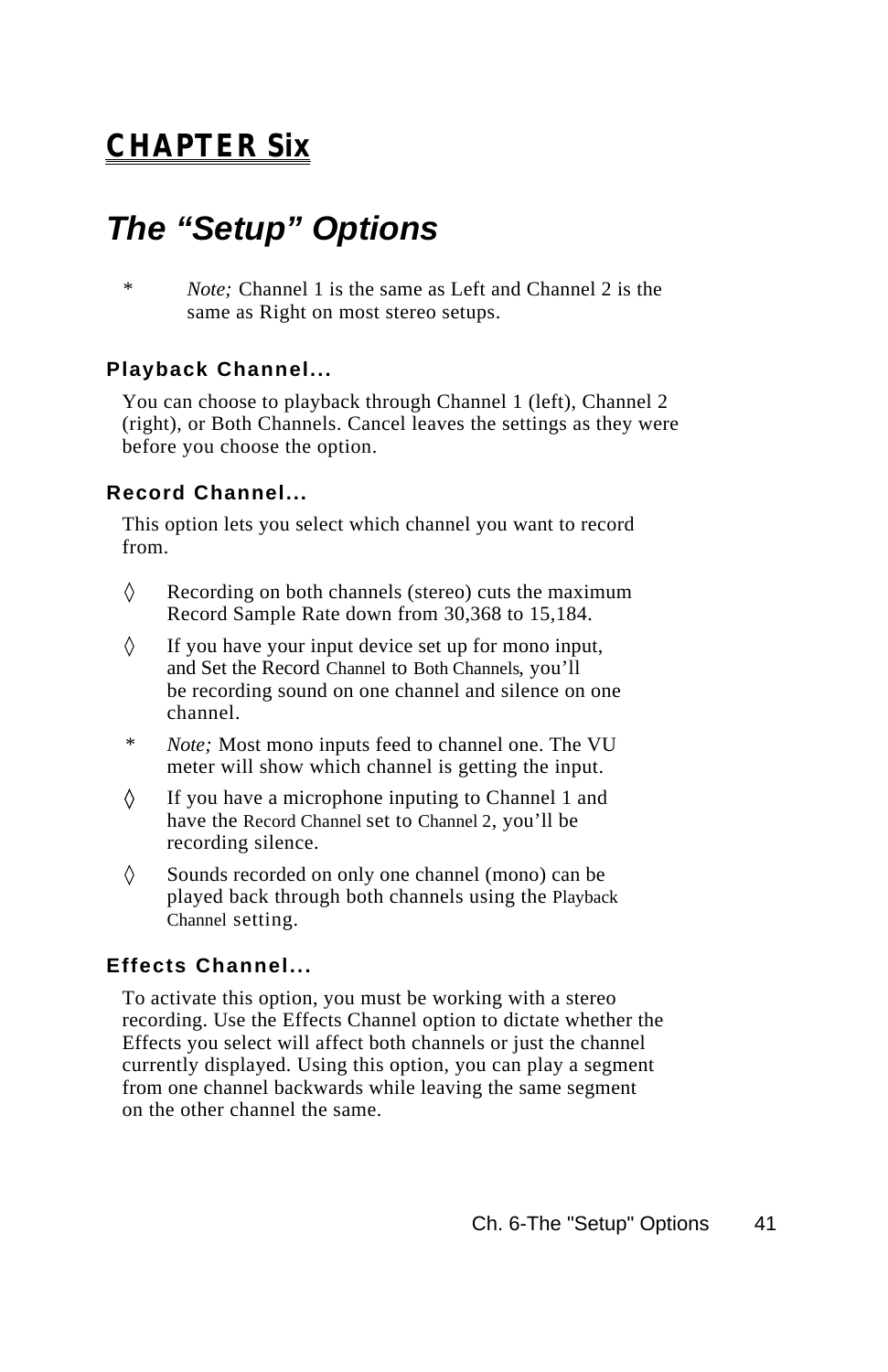### **Auto Gain**

You must have some form of input to use this option. Auto Gain will set the record level for you. This feature automatically adjusts the level according to the highest input to help eliminate clipping. Input the sound you'll be recording, click Save to set the level, then proceed with your recording. Move the thumb to the right of the sound wave grid to manually set the maximum level for clipping. In general, set the level dose to the second row from the top of the grid. Experiment with the Clip Level setting to see what the different levels will do.

## **Play Clipboard ( -X)**

The Play Clipboard option lets you hear the sample currently in the clipboard. The sample will play at the Playback Sample Rate set for the currently active window.

Use the Play Clipboard command to hear the clipboard contents before mixing. (Refer to the Mix command described earlier.)

### **Default Play Rate**

This option will set the Playback Sample Rate back to what it was when loaded. Raw Data format files will be set to 22085 Hz. All other format files will be set to their original Playback Sample Rate.

### **Set Play to Record Rate**

This is the easy way to set your Playback Sample Rate to the same setting as your Record Sample Rate.

### **Set Record To Play Rate**

This is the easy way to set your Record Sample Rate to the same setting as your Playback Sample Rate. Use this option to match the playback speed of one file to the recording speed of the next sample you record. For example, you may have a file that was recorded at a very fast rate. To make your next recorded file match the fast rate, select Set Record To Play Rate and then record your new file. The new recording will be made at the currently set Record Sample Rate so the new rate will match the old rate. Now the two files can be edited together and won't sound like Mr. Bill meets Lurch.

### **Display Dots**

This option replaces the sound graph's lines with dots. It has no other affect on the file.

### 42 Sonic BIaster - The Software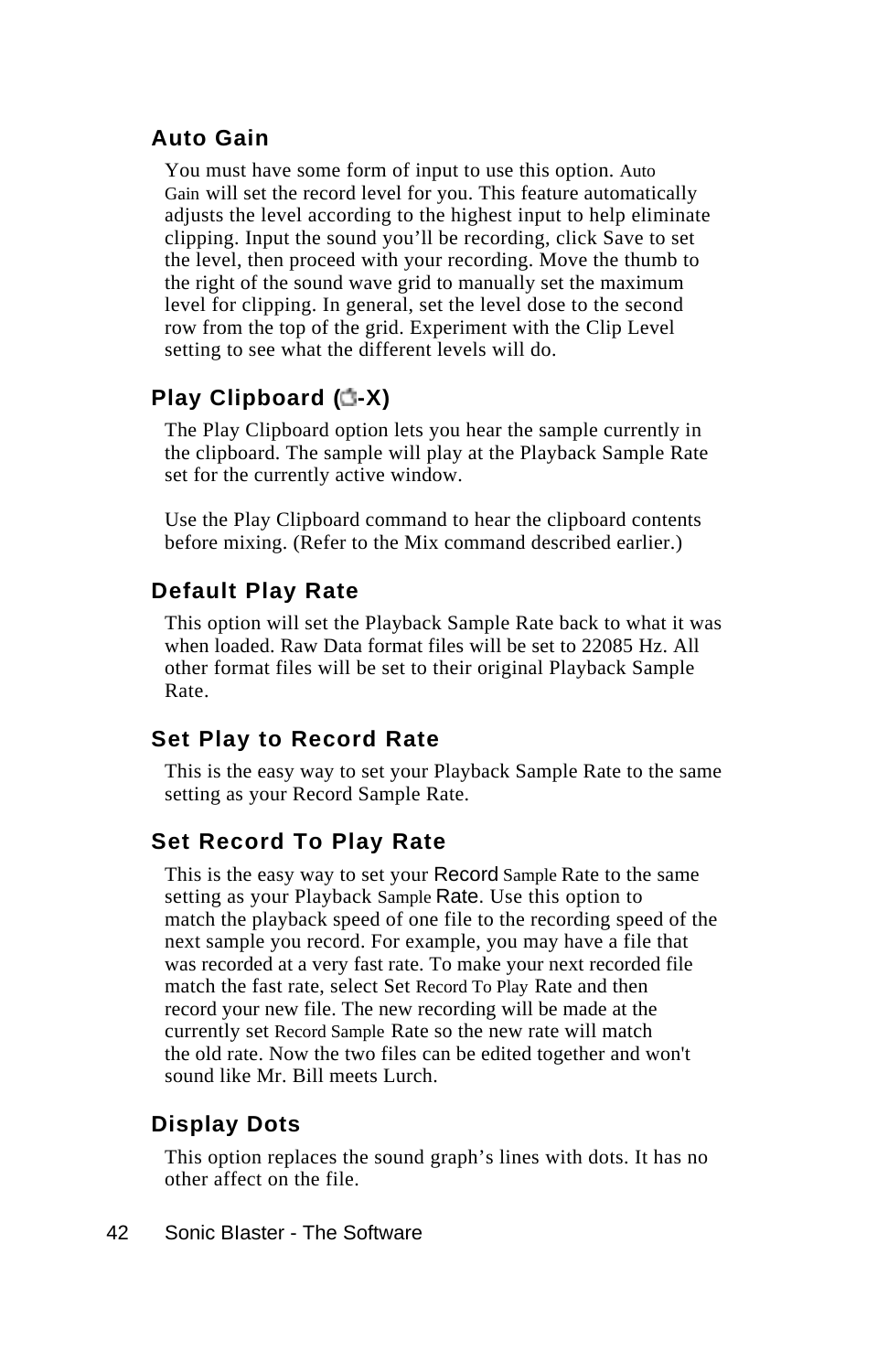# **CHAPTER S EVEN**

# **The Sounds" Options**

## **Display Channel 1**

Shows the sound graph for Channel I of the current file.

## **Display Channel 2**

Shows the sound graph for Channel 2 of the current file. This option will be disabled for mono files.

\* *Notes* Unlike the Effects options, any Edit made to one channels graph will also be made to the other channels graph.

## **List of Open Sound Files**

Pick the file you want to display from this list of currently open files.

*\* Note~* The program allows a maximum of eight files open at the same time. Your computers memory and the size of the files may mandate a smaller maximum.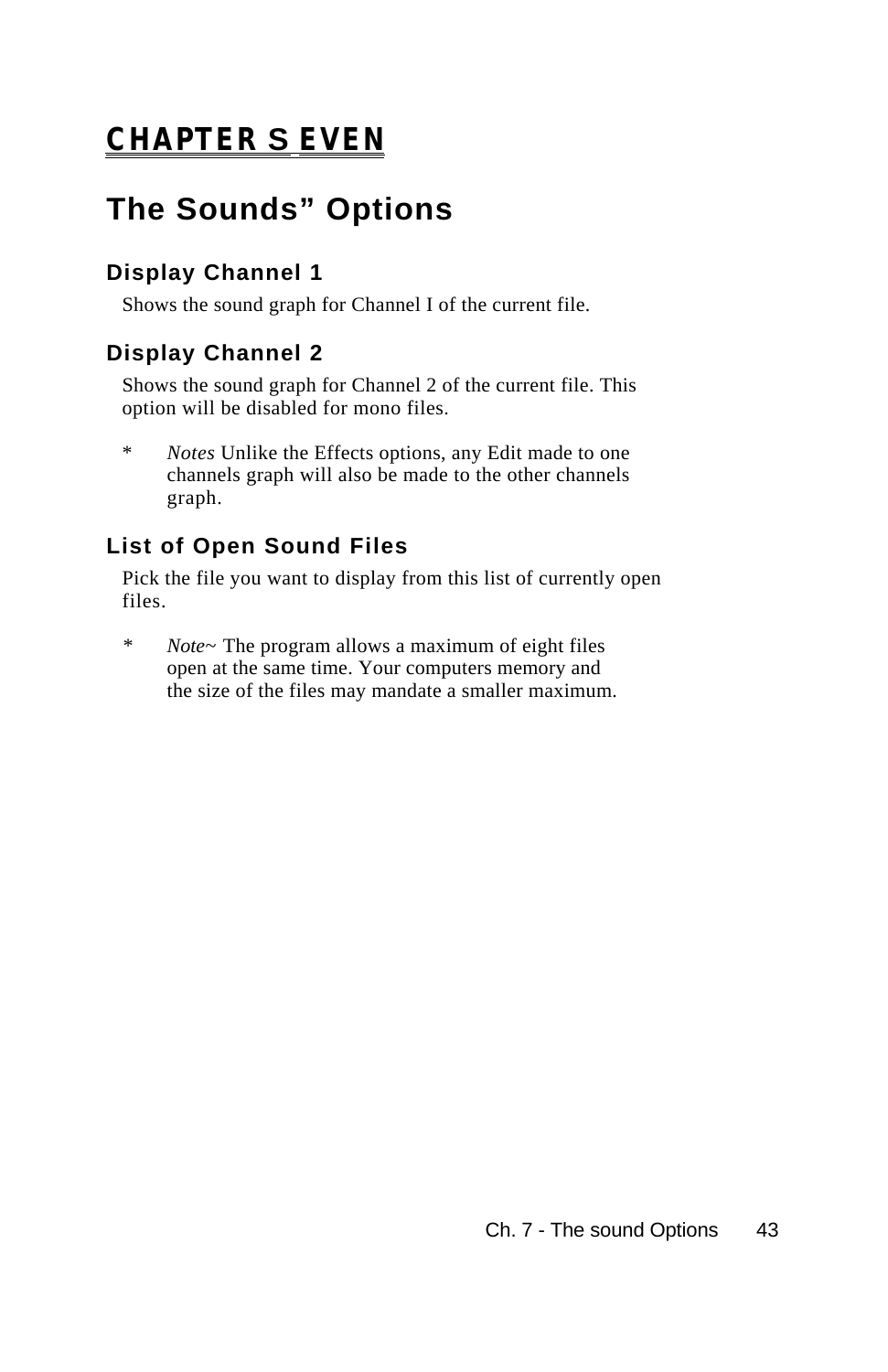# **APPENDICES**

The following appendices are included for further reference and reading enjoyment:

- **A**  - Copying Sonic Blaster to RAM, ROM or Hard Disk
- **B**  - Trouble Shooting
- **C**  - Adapters
- **D**  - The Introplay Program
- **E**  - Saving Large Files to Multiple Disks
- **F**  - Getting Help

### 44 Sonic Blaster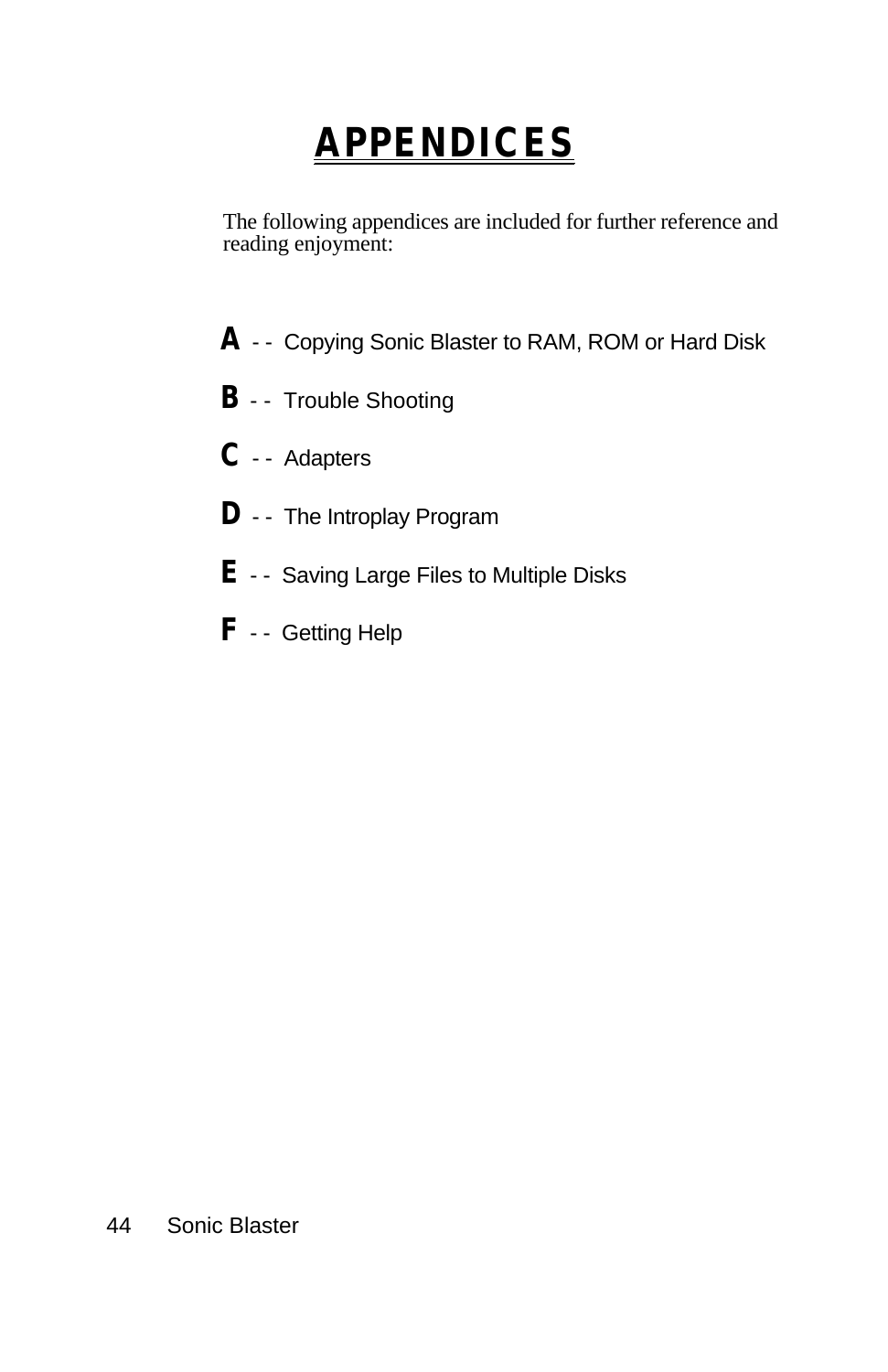# **APPENDIX A**

## **Copying Sonic Blaster to RAM, ROM or Hard Disk**

### **The System**

If you want to run Sonic Blaster from your RAM, ROM or hard disk, use the latest version of GS/OS. The GS/OS version we've included with the Sonic Blaster was the latest at the time the card was packaged. However, the Sonic Blaster disk does not contain all of the GS/OS files, just those system files needed to run the program and access any disk drives you may have connected. Check with your Apple dealer for GS/OS upgrades and documentation.

\**Notes:* Do not use any system other than GS/OS.

### **Where's the Program?**

The Sonic Blaster program itself is contained in the SONIC .SYS16 file. The SBPARAMS file is created by the program and adjusted each time you Quit the program. It contains the program settings as they were when you last Quit the program. The settings saved are: Color, Volume, VU On or Of f, Record Sample Level, Record Sample Rate, Single or Continuous Play, and the Setup menu's settings for Playback Channel, Effects Channel, Record Channel. and Auto Gain Clip Level.

### **Booting from the RAM Disk w/o Your Own System Loaded**

To boot the program from a RAM disk, you'll need to set up a RAM disk of at least 448K. If you have enough memory, you can create a RAM disk large enough to hold several sound files as well as the program. (Refer to your IIGS Owner's Guide for direction on sizing the RAM disk.) However, keep in mind that the more memory you use as RAM, the less the program has to use to record and play sound files.

Initialize the RAM disk first and then copy the entire SB startup disk to your RAM disk.

If copying with the Finder, do not drag the icon of the Sonic Blaster disk onto the RAM disk icon. Instead:

1) Open the SB disk icon first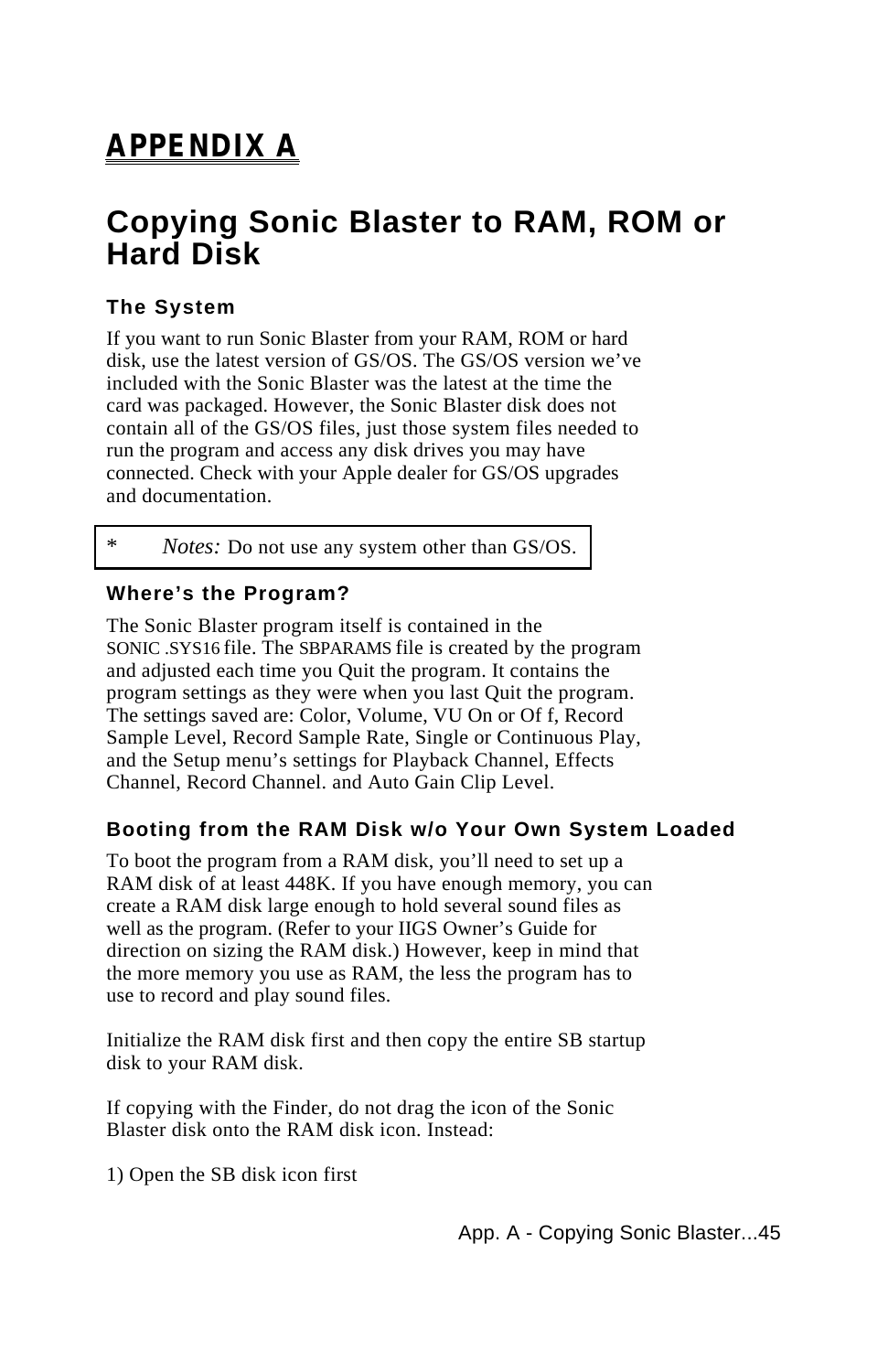- 2) Select All  $(\vec{\Box} \cdot A)$
- 3) Drag all the files to the RAM disk icon.

This allows the computer to find the files it needs to boot.

\* *Note*: Because this is an auto-start program, when you boot it from the RAM disk and Quit  $(\overline{1} - Q)$ , you'll just be returned to the program. You'll need to eject the disk and reboot the computer to run a different program.

### **From RAM, ROM, or Hard Disk W/ GS/OS Intact**

If your RAM, ROM, or hard disk is already set up with GS/OS, simply copy the SONIC.SYS16 file from the Sonic Blaster disk to the volume.

If you want to keep the current settings intact (color, volume, etc.), you'll need to also copy the SBPARAMS file from the System directory of the Sonic Blaster program disk to the System directory of your boot disk.

You can also copy any sound files with which you plan to work onto the RAM, ROM, or hard disk if there is room.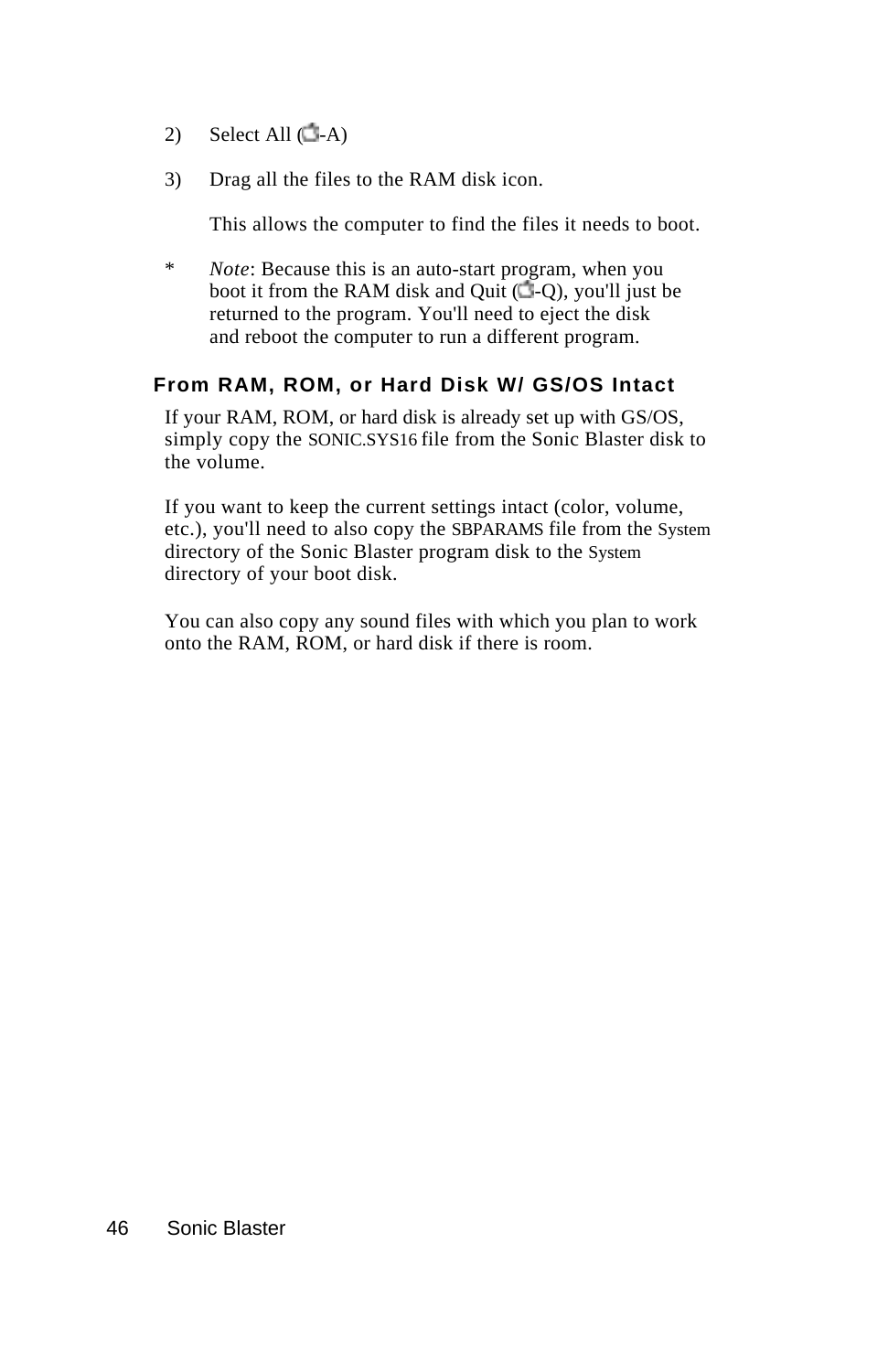# **APPENDIX B**

# *Trouble Shooting*

## **Strange Behavior in General**

When the Sonic Blaster doesn't seem to be playing or recording properly, it's probably do to a loose connection somewhere.

*Important!* You must connect the mounting plate to the back panel of the computer for proper grounding. If you do not, Sonic Blaster cannot function properly.

Check the cables connections to the card, to the motherboard and to the back panel. Check the cards connection to the expansion slot.

A quick and thorough visual inspection before calling Technical Support can save you both time and trouble.

### **Reversed Speakers**

If you notice that the stereo sound from a game, music program, or other sound software is coming from the 'wrong" speaker (left instead of right or visa-versa), simply switch the speakers or their plugs around. The Sonic Blaster uses the Apple standard left (Our channel 1) and right (our channel 2) output assignment. Some programs, however, have the channels reversed.

## **"Check startup device" message**

If you're trying to boot the program from a RAM disk, you must initialize the RAM disk before copying the program disks files onto it.

## **"Unable to load ProDOS" message**

If you're trying to boot the program from a ROM or RAM disk, the system folder must be on the main level (the root directory) of the ROM disk. If you dragged the icon of the program disk to the ROM or RAM disk (using the Finder), all the boot files will be in a folder of their own on the disk. You'll need to open this folder, use the Select All option, and drag the folder's contents to the ROM or RAM disk. You can then throw away the empty folder out of which you have moved the files.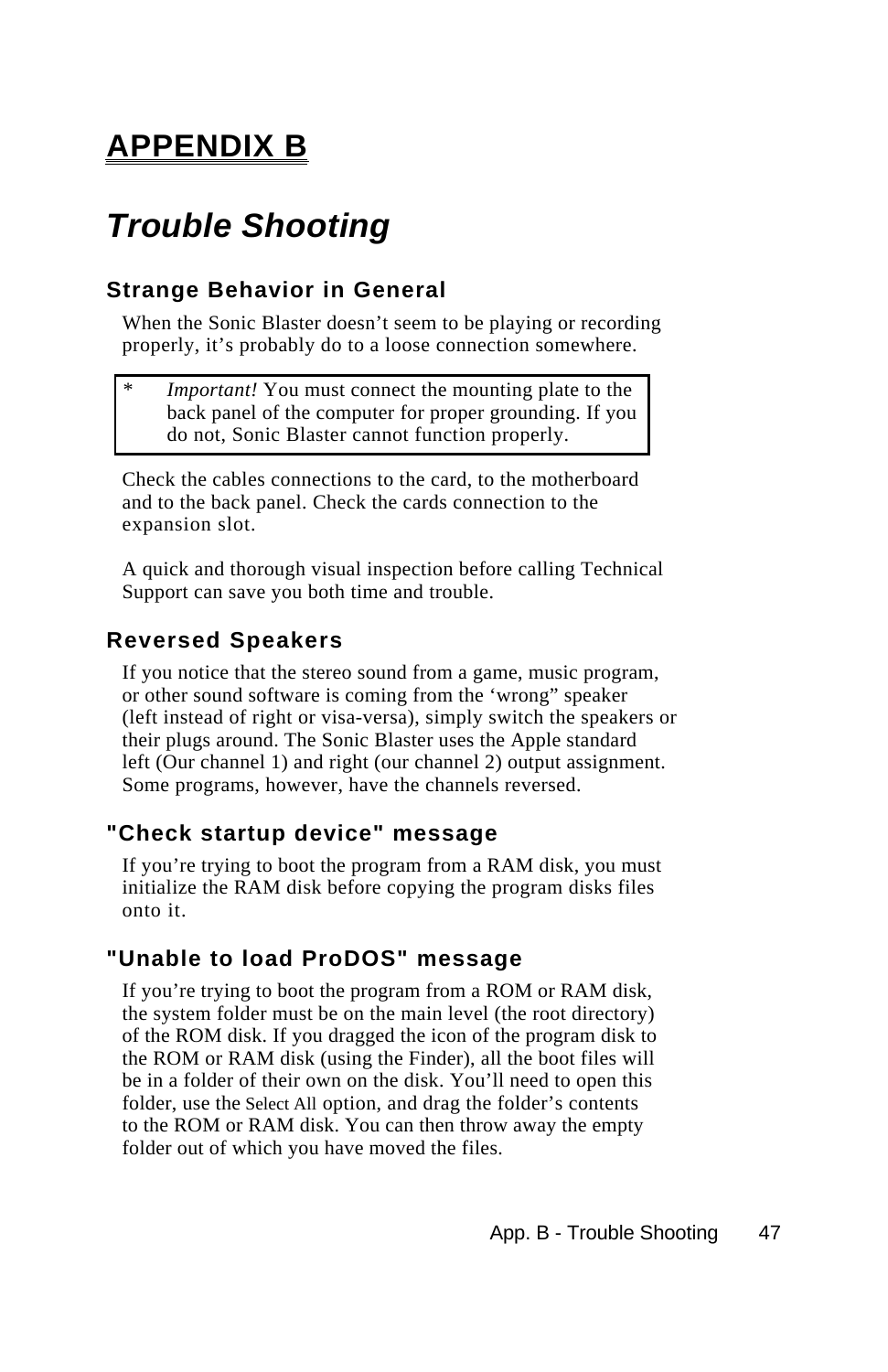### **Distorted Sound**

Once again, is the SB's connector plate screwed onto the back panel? Is the other end securely connected to the card? If not, the Sonic Blaster is not grounding properly.

Is the E-I/O cable connected to both the Sonic Blaster and the motherboard?

Check your speaker wires. Are all the connections secure? Are bare wires from the left and right wires or the power and ground touching?

Are you clipping the sound? If the peaks of your sound waves are flattened against the top and/or bottom of the sound graph window (see below), you're clipping. This results in distorted sound. Turn down your record level. Try using Auto Gain to set the record levels for you.



**An example of clipped sound**

### **Sonic Blaster's Error Messages**

### **Cannot Set Record to Playback**

The maximum Playback Sample Rate is higher than the maximum Record Sample Rate so the record cannot always be set equal to the playback rate. For example, if your Playback Sample Rate is set to 43382, the Record Sample Rate cannot match that setting.

### **Maximum number of windows opened**

You'll get this message when you have eight windows open and you try to open another with the Open, New, or Record commands. Close a few windows before proceeding.

### **Maximum of 2 Channels Supported**

This error message appears when you try to open an AIFF channel that has been recorded with more than two channels. You won't be able to open the file.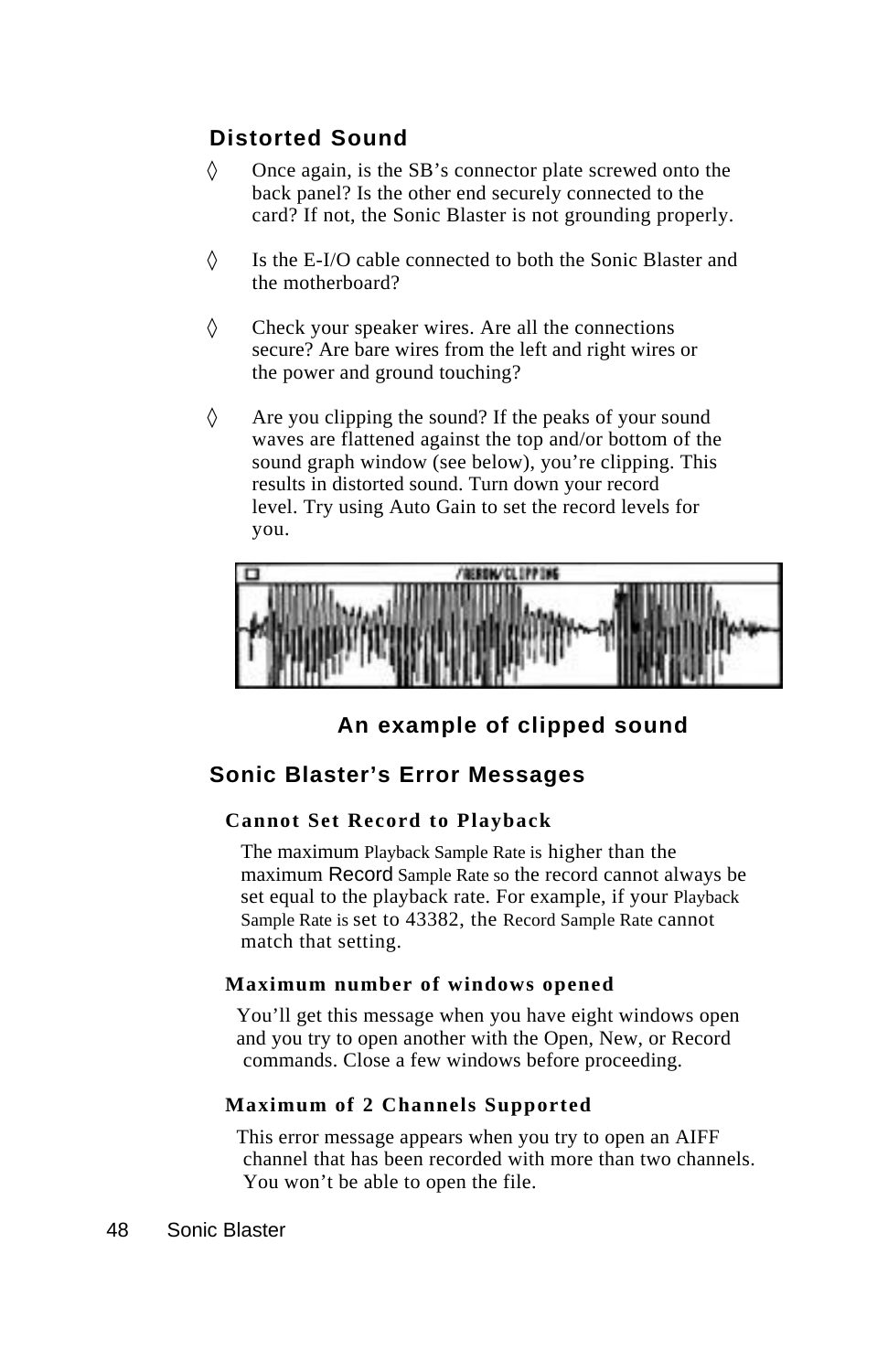#### **Missing FORM/COMM/SSND chunk in AIFF file**

This is a seldom, if ever, seen, error message that appears when a sound file does not have some required information. You wont be able to open the file.

### **Must have a 64K block to record Must have a 128K block to record**

If Max Block shows less than 64K, you'll get this message when you try to record in mono. If Max Block shows less than 128K, you'll get this message when you try to record in stereo. Even though you close files to free up memory, the CS memory manager may not join the newly freed pieces of memory together. This is the same reason that the Max Block setting may show you have 110K free before you record a l00K file and still show 90K free when you finish the recording; the memory manager does some memory resorting to put together and make available fragmented pieces of memory.

#### **Only 8 Bit Samples Supported**

AIFF supports more than S bit samples. Sound files created on the Macintosh, for example, may be 16 bit samples. You won't be able to open the file.

#### **Playback speed is too fast**

When this message appears, the file segment is too small to be played at such a high speed. Slow down the Playback Sample Rate or select a larger segment of the file. (Entering and exiting the Control Panel while playing can also cause this error).

### **Requires AE Sonic Blaster Card**

The program can't find the Sonic Blaster card. Make sure the card is installed properly and that the slot containing the card is set to "Your Card" in the Slots option of the Control Panel.

#### **Requires GS/OS Operating System**

You'll need to boot from a disk containing GS/OS before you can use the SB program.

#### **Window must be open to Append**

Before you can use the Append command, you must open a window with the Open, New, or Record command. The Append option will be enabled when you have a window open.

#### **Window must be open to Paste**

Before you can use the Paste command, you must open a window with the Open, New, or Record command. The Paste option will be enabled when you have a window open.

App. B - Trouble Shooting 49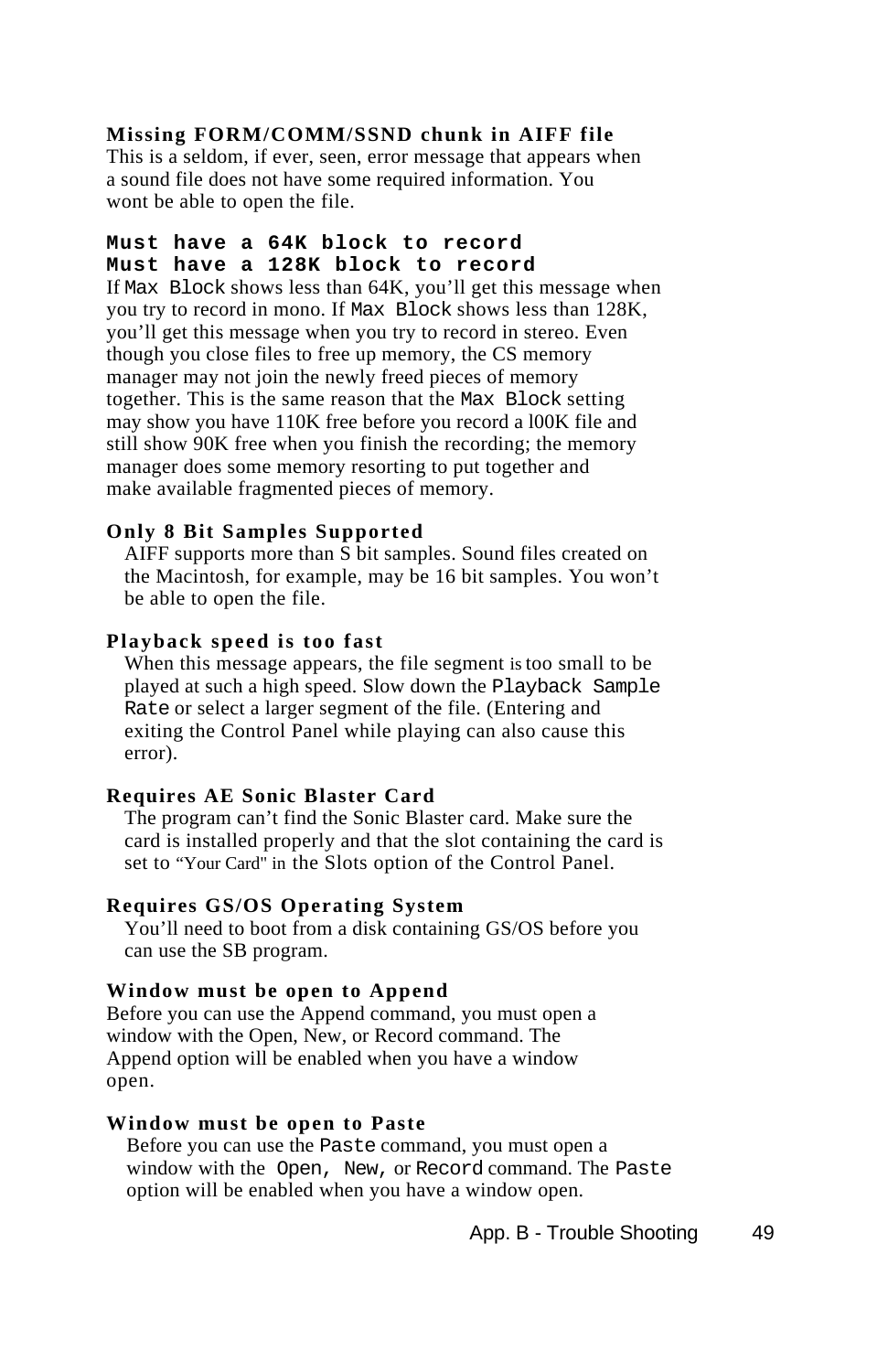# **APPENDIX C**

# *Adapters*

### **Speaker Connections**

The Sonic Blaster uses the 1/8" stereo mini jack for input and output. This is the same jack used by most portable stereos.

The Bose Roommate speakers and several other brands use the 1/8" jack and will need no adapters.

If your speaker wires (or wires from your amplifier) end in phono plugs (often called RCA plugs), you'll need the Stereo Playback Y-Adapter. It adapts phono plugs to the Sonic Blaster's 1/8" stereo mini jack. (Radio Shack Cat. No. 274-369.)

 From Speaker Phono Plugs Left and Right  $\Box$  To Sonic Blaster "OUT" (Ch1& Ch2)



**RS Cat. No. 274-369**  Two Phono (RCA) Plugs to 1/8" Stereo Jack

If your speakers have button terminals (quick connect), you can get two "mini phone plugs to stripped ends" and connect it to a connector with "two 1/8" mono plugs to 1/8" stereo jack." (2 cables--RS Cat. No. 42-2434 and I adapter--RS Cat. No. 274-375.)

From Speaker Wires (Ch1 & Ch2)



Stripped Ends 1/8' Stereo Jack

 **RS Cat. No. 42-2434 RS Cat. No. 274-375** 1/8" Phone Plug to Two 1/8" Mono Plugs to

If you have a setup different from the ones mentioned, talk to your local Radio Shack person or stereo/electrical supplies person for the correct cables and adapters.

50 Sonic Blaster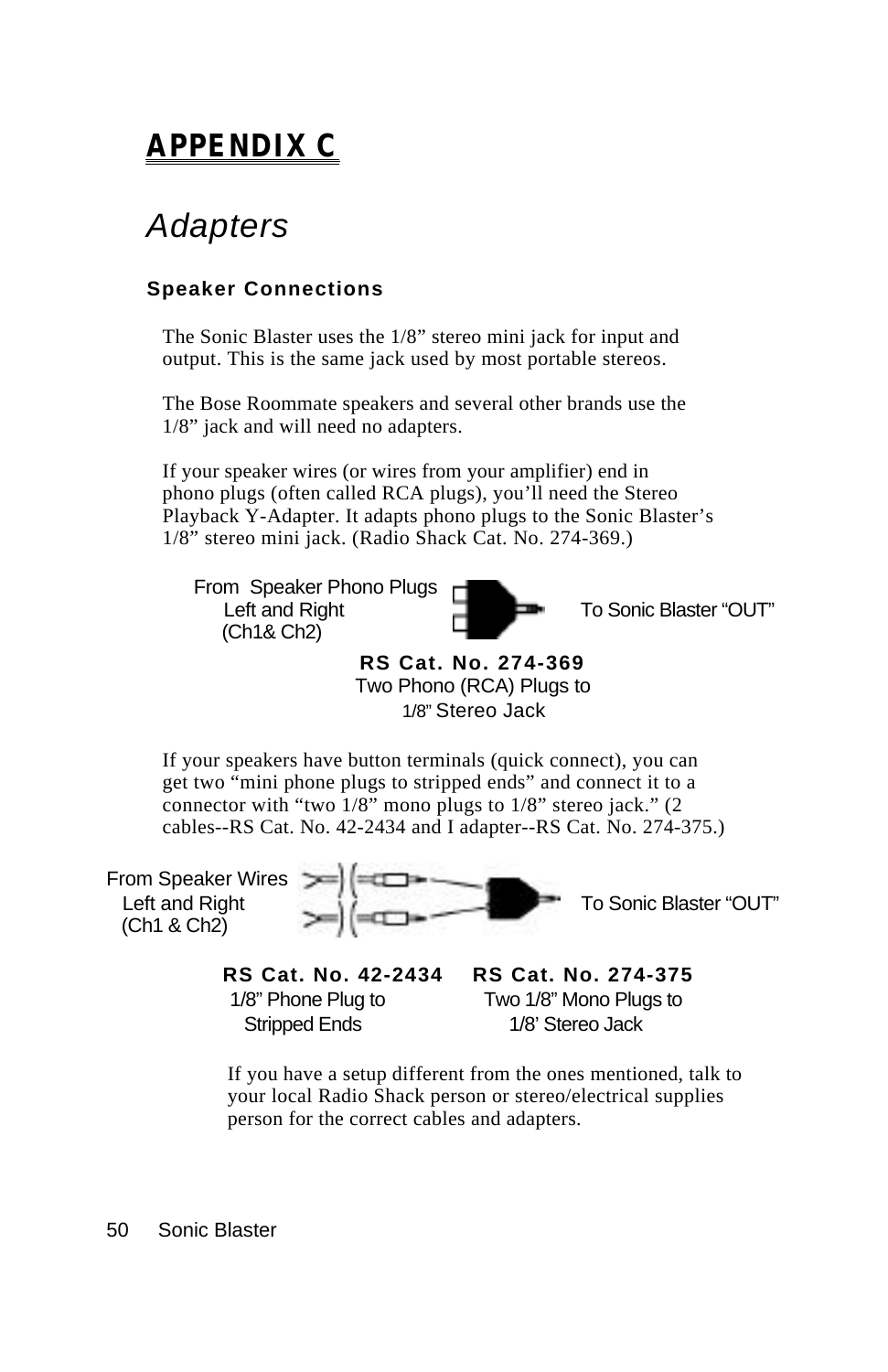### **CD, VCR, TV. Turntable and Amplifier Connections**

If your VCR or TV has phono jacks for audio input and output, you can use a "mini phone plug to phono plug cable (RS Cat. No. 42-2444) for mono recording.

For Mono Record To Audio "OUT' of  $VCR$ . CD, TV, etc.  $T = 1$   $T = 1$  To Sonic Blaster "IN" **RS Cat. No. 42-2444** Phone (RCA) Plug to 1/8" Phone Plug If you have a stereo TV, or VCR or if your amplifier, CD player, tuner, or turntable has phono jacks for left and right input and/or output, use two of the same cables mentioned above and a connector with 'two 1/8" mono plugs to 1/8" stereo jack." (2 cables—RS Cat. No. 42-2444 and 1 adapter—RS Cat. No. 274-375.)

To Audio 'OUT" of Left and Right (Ch1& Ch2)





**RS Cat. No. 42-2444 RS Cat. No. 274-375**  1/8" Phone Plug Two 1/8" Mono Plugs to to Phono (RCA) Plug 1/8" Stereo Jack

If you can use the same connectors for output, double the order (4 cables and 2 adapters) and connect phono plugs to Audio "IN" and Sonic Blaster "OUT."

If you have a setup different from the ones mentioned, talk to your local Radio Shack person or stereo/electrical supplies person for the correct cables and adapters.

### **Microphones**

Chances are, you've got a microphone lying around the house somewhere; maybe from an old tape recorder, from your answering machine, or from your days in that garage band that could have made it big if the right people could have heard you. If you don't have a mike around, you can buy a very inexpensive one at Radio Shack or at many drug stores and super markets.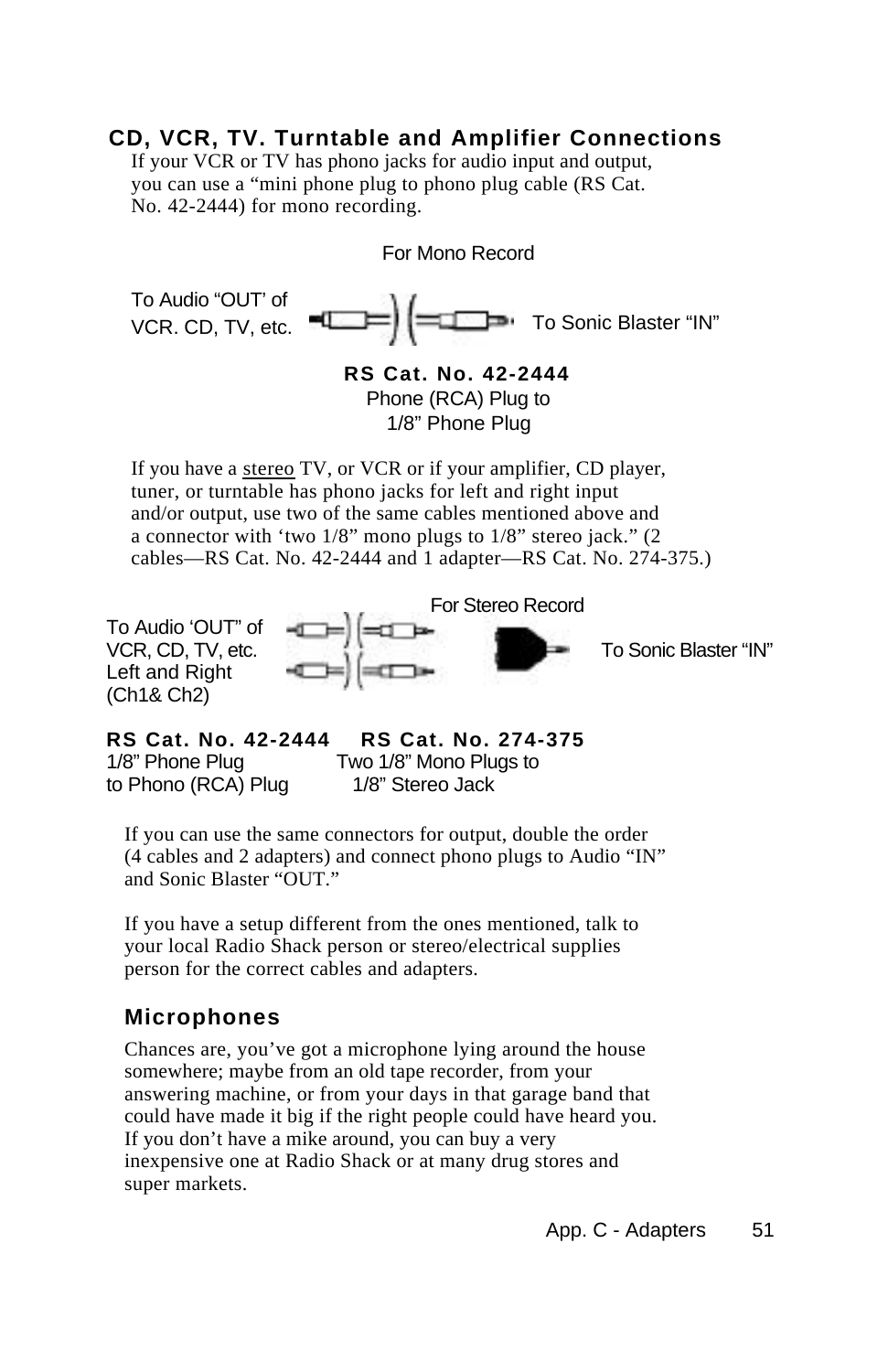The microphones don't need to be super high quality for voice recordings, but the higher the quality input, the better the recording (up to a point). Start out with a low-cost mike. (Try Radio Shack's Windscreen Dynamic Omni--RS Cat. No. 33-2001.)

For mono input, a mike with a 1/8' mini stereo plug does not need a Y-adapter.

For stereo input, either plug two mono mikes into a left and right mono adapter (two 1/8" mono plugs to 1/8" stereo jack" adapter--RS Cat. No. 274-375--see below) or try a dual head microphone (RS Cat. No. 33-1065).



**RS Cat. No. 274-375** Two 1/8" Mono Plugs to 1/8" Stereo Jack

If your mike cable ends in a 1/4" plug, you can use the 1/4" phone plug to 1/8" lack (RS Cat. No. 274-047) for mono input.

To 1/4" Mono



Microphone Jack  $\left[\begin{array}{c|c} 1 & \cdots & \cdots \end{array}\right]$  To Sonic Blaster "IN"

**RS Cat. No. 274-047** 1/4" Mono Plug to 1/8" Jack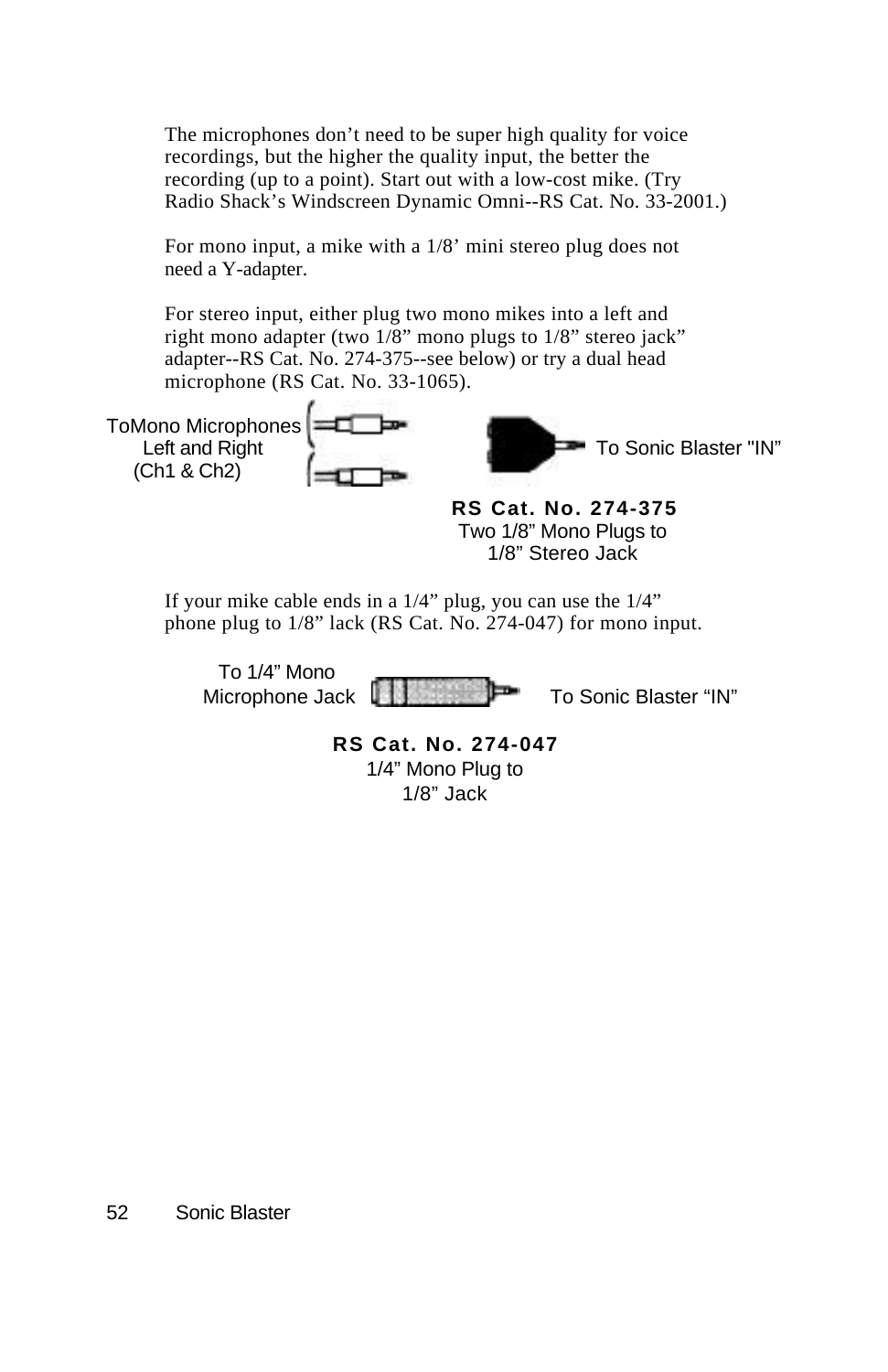# **APPENDIX D**

# *The Introplay Program*

The file Introplay, found in the System/System.Setup folder (subdirectory) of the Sonic Blaster program disk, will play the sound file Introsound as the GS/OS startup screen is displayed. We've included an Introsound file but you can easily create your own.

To use the Introplay program when booting from RAM, ROM, hard disk, or any other boot disk, copy Introplay and Introsound from the System/System. Setup subdirectory of the Sonic Blaster program disk to the System/System. Setup subdirectory of your boot disk.

If you're booting the program from your copy of the SB program disk, Introplay is already in place.

To create your own intro sound, run the Sonic master program and save the file you want as your intro sound to the System. Setup folder in the System folder on your boot disk. The file must be saved as an AE Format file called Introsound.

*Note:* If you do not have the program setup correctly, the computer will still boot but no sound file will be played during the boot.

If you're using the Startpic program to load a picture during boot, the Introsound file will be played either before or after Startpic depending upon which appears in the boot disk's directory first. If you want the picture loaded before the sound file is played, copy startpic to the boot disk before you copy Introsound to the boot disk. You may also use a disk utility, like ProSel, to arrange the order.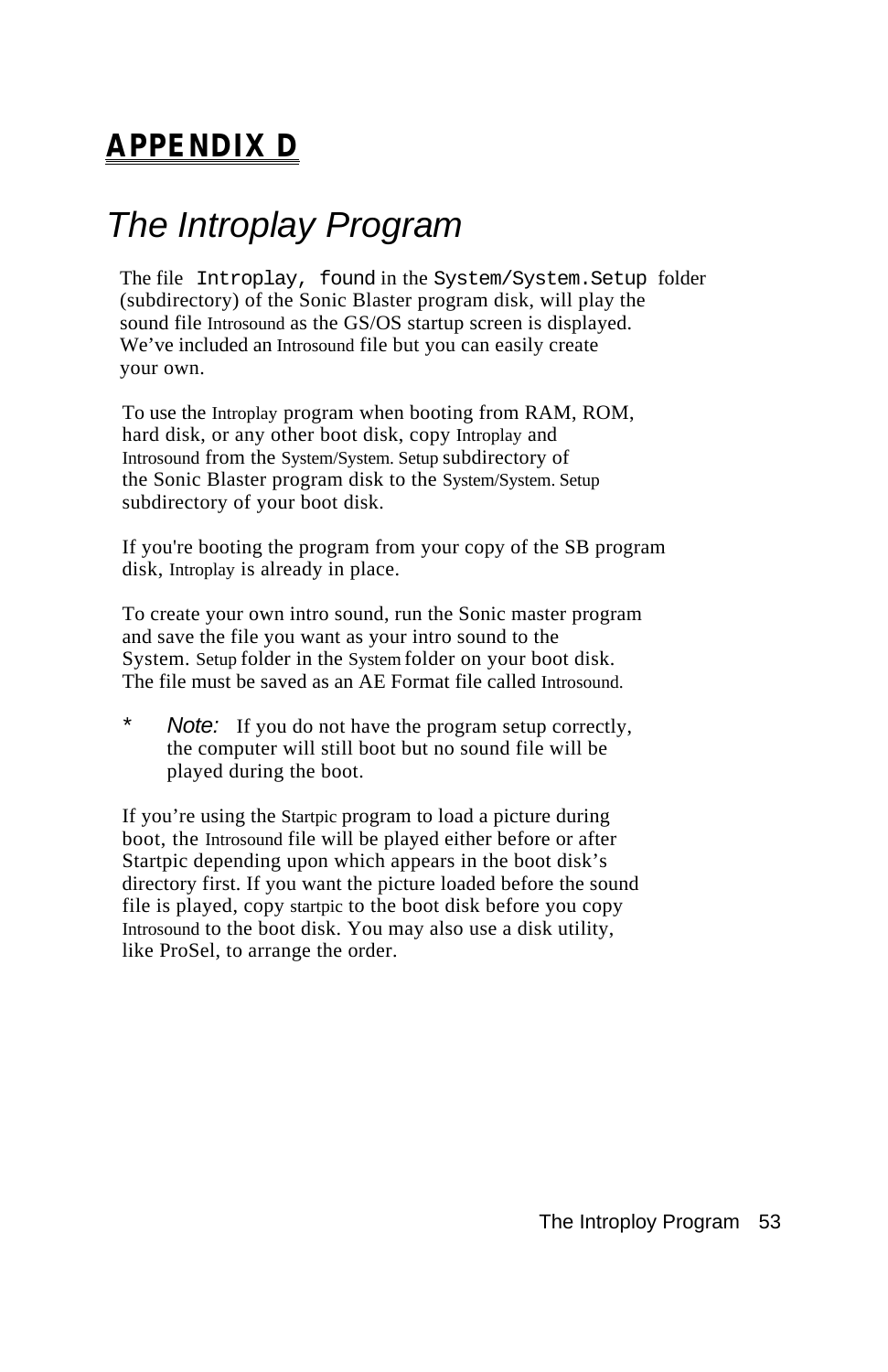# **APPENDIX E**

## *Saving Large Files to Multiple Disks*

If you have a file that is larger than a single floppy disk, you can break it up into two or more files and save it to separate disks. You can then load it back into the program using the Append option under the File menu.

To break up a file into several files, follow these instructions:

1) Hold down the  $\Box$  key while clicking the mouse within the sound graph of the file.

This will select a portion of the file from the beginning to the point where you click the arrow.

- 2) Check the Select Region to see how much is selected.
- 3) Continue to hold down the  $\vec{u}$  key while dragging more to the left or right within the sound graph until you have selected a region the size you want to save. Release the mouse button and  $\Box$  key.

 $\begin{array}{c} (4) \\ \text{it} \ (\Box \mathbf{-X}). \end{array}$  When you have the right size, Cut This moves the selected segment to the clipboard.

Don't use the Copy command to move the segment to the clipboard. You need to remove the segment from the sound graph window.

5) Open a New file  $(\Box - N)$ .

If you're segmenting a stereo file, your Record Channel should be set to Stereo Record before opening a new file. Otherwise, the two channels will be combined into one mono file.

If you're segmenting a mono file, set the Record Channel to Channel 1 or Channel 2 before opening the new file. If you set the Record Channel to Stereo Record, the mono file will be pasted into both channels (not true stereo; just split mono) and the size of the segment will be doubled.

- $6)$  Select All  $(\Box A)$ .
- 7) Paste  $(\vec{C}-V)$  the sound segment into the sound graph window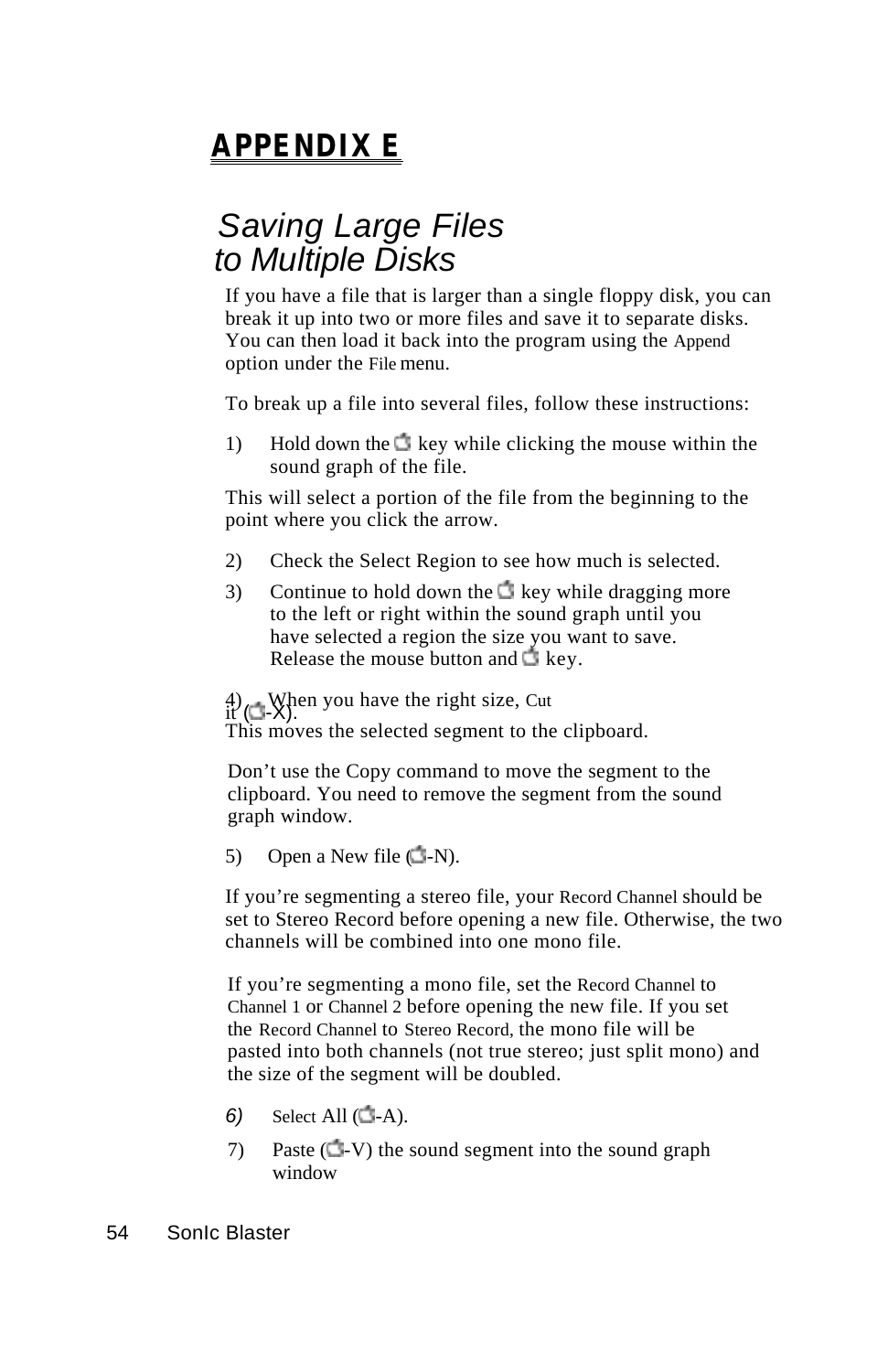The 'silent wave used to create the window will be replaced with the clipboard contents.

8) Save  $(\vec{\Box} - S)$  the file to whatever disk you want. (Refer to the Save instruction in Chapter 2 if you don't know how to change volumes, etc.

End the file's name with the sequence number, for example, Laughs.I will be your first save, Laughs.2 your second, etc. This will help you keep track of the files' order to make Appending easier.

- 9) Close the window you have just saved.
- 10) Return to the window you are segmenting.\
- 11) Check the size of the remaining segment as indicated on the cassette label.
	- -> If the Select Region is too large to Save to your other disk, repeat the steps above.
	- -> If the Select Region shows a size that can be saved to disk, use the Save As command to rename the file with the sequential number (Ex: Laughs.2). This saves the extra steps of cutting, opening a new window, selecting all, etc.

Segmenting is complete. You can now load the entire file back into the program by opening the first file (File. 1) then Appending the other files in sequence (File .2, File.3, etc.).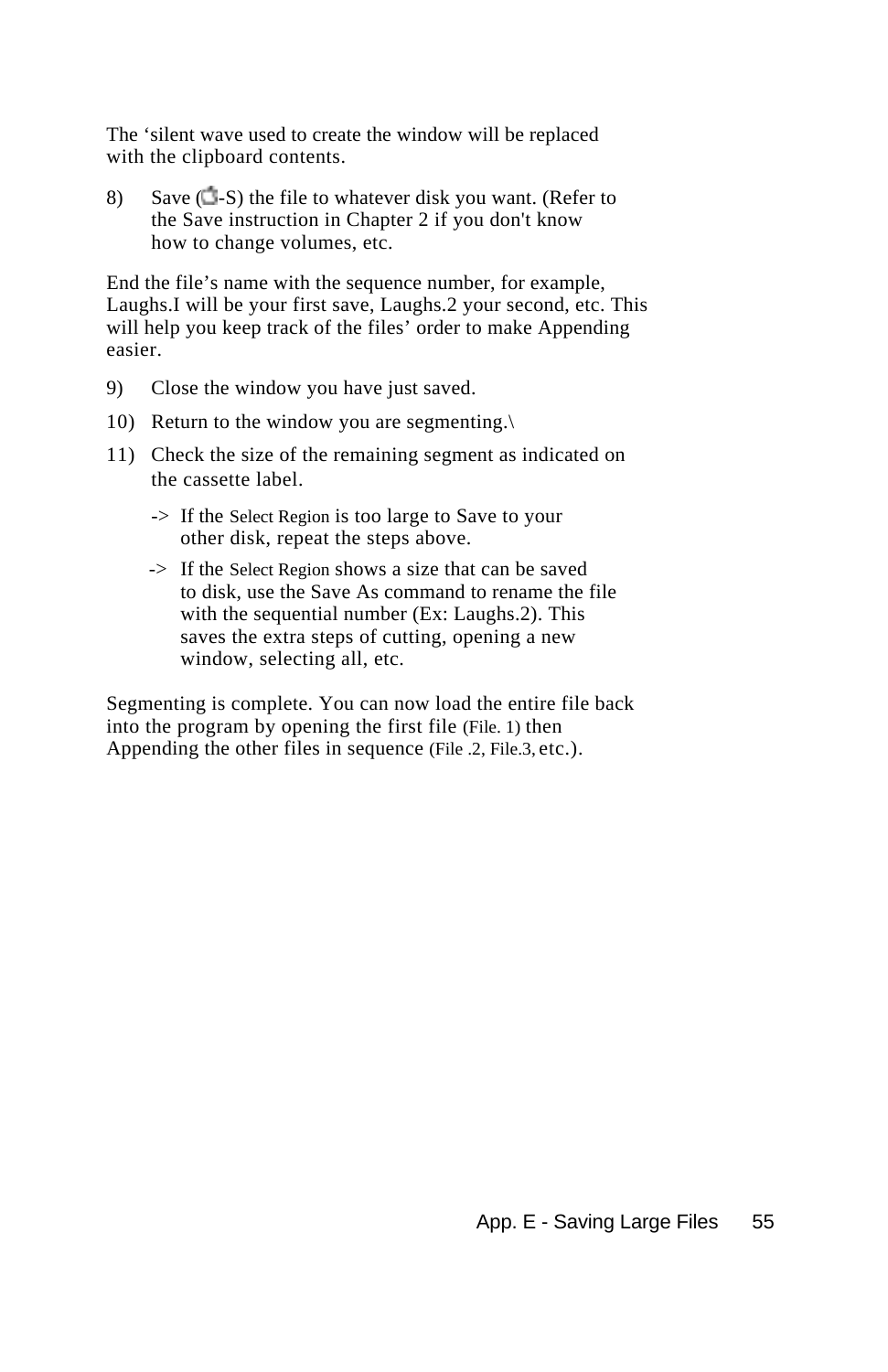## **APPENDIX F**

## *Try This!* **(Tips and Hints)**

### **Record Sample Rate**

When deciding at what rate to record a sample, keep in mind that the higher the sampling rate, the higher the sound quality but the more memory used. We recommend that you experiment to find out how the quality differs with lower sampling rates for both voice and music recording. Notice that the sound quality of voice recordings don't improve much above a record rate of about 7,000 Hz while music sound quality drops dramatically when recorded at the lower rates.

In general, voice recordings require lower sample rates (around 7,000) while music (especially from CD's) require higher sample rates (we recommend the maximum, 15,184 for stereo and 30,368 for mono).

### **Stereo or Mono?**

When deciding whether to record a file in stereo or mono, consider these points;

Do you have a stereo signal?

If you have only a mono signal, there is no reason to record in stereo; mono recordings can play back through both speakers.

In the stereo mode, your maximum record rate is cut in half (from 30,368 Hz to 15,184 Hz) although you can still play back at the max. sampling rate.

If you want control of both left and right channel outputs of a mono recording, you can:

- 1) Record the input in mono.
- 2) Paste it to a blank stereo file.

3) Edit the left and right channel separately. (See "Effect Channel" p.41.)

This allows you to record and play back at a higher sampling rate than if you make the recording in stereo. (See also, "Traveling Sound" p. 56.)

56 Sonic Blaster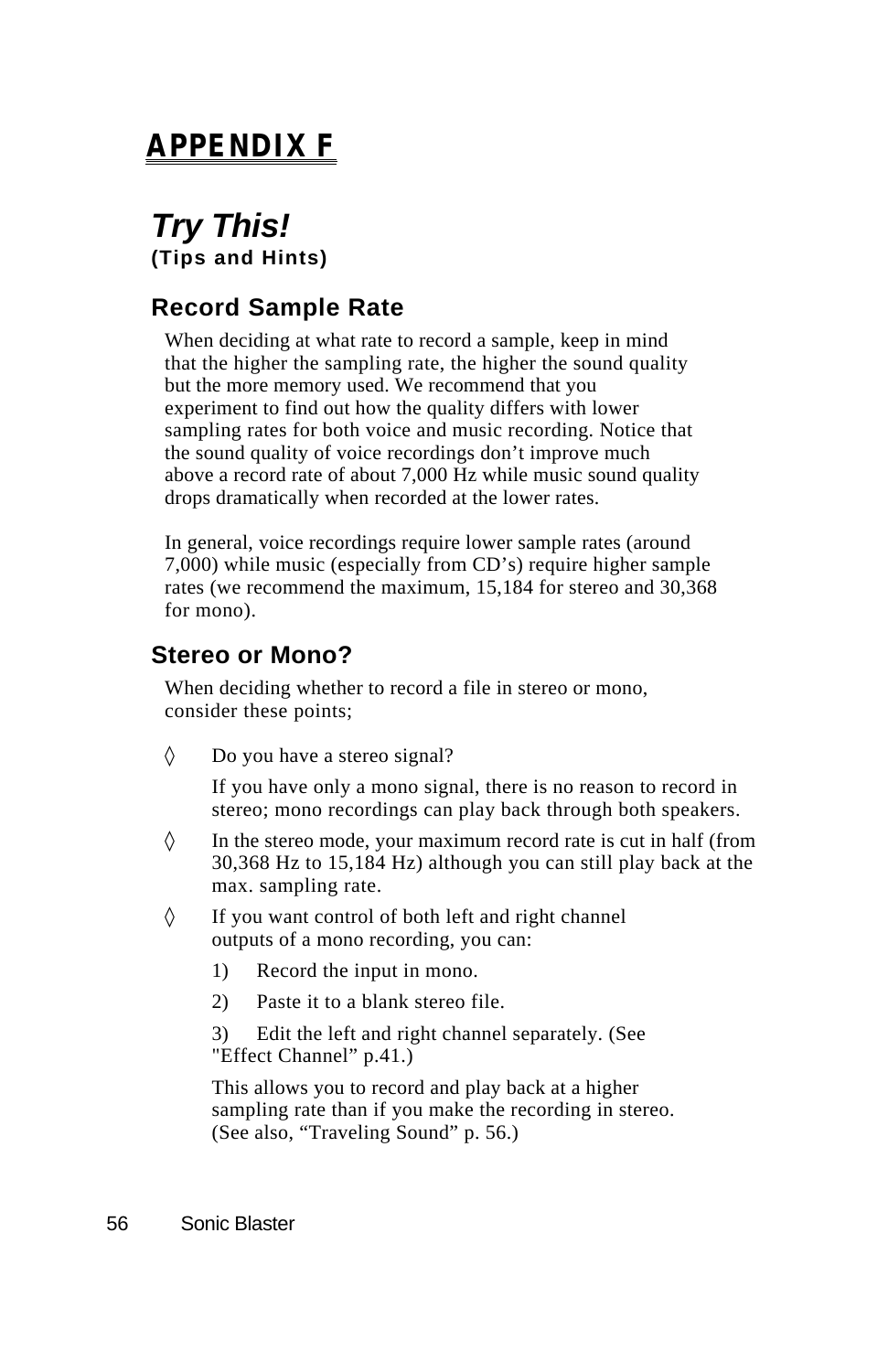### **Fun Stuff**

You've probably had a chance to mess around with the Sonic Blaster software by the time you read this; we have, too. Here are a few things we've tried at Applied...

### **Back Talk**

Record a word or phrase forward, listen to it backwards, record yourself saying it backwards and then flip it. How close can you get it to sound like an intelligible word or phrase? One phrase that sounds clear when reversed is "eem pleh" ('help me).

*\* Notes* Remember that you're working with the way words sound (phonetics), not the way they look; spelling a word backwards and reading it will usually not sound intelligible when flipped around.

### **Traveling Sound**

If you've played the Left . Cen . Right file through stereo speakers, you've noticed that the sound moves from the left speaker to the middle and then to the right speaker (hence the name Left . Cen . Right). Look at Channel I and 2 of the file. Notice that Channel I has the first drum beat, Channel 2 has the third drum beat, and both channels have the second drum beat.

You can make even mono files "travel" in this manner by copying them into a stereo window, setting the Effects Channel to Display Channel, then pasting in silence over a section of the sound wave at the beginning of Channel One and at the end of Channel 2. Using this technique you could record a joke in mono, then have the left speaker ask the question **(ex:** Why are 5 and 6 afraid of *7?)* and have the right speaker answer (Because 7, 8,9 and 10).

### **Answering Machines**

Are people complaining about how boring your answering machine messages are? Well, with a Sonic Blaster, some stutter, and a little echo, even the most commonplace "I'm sorry. We can't come to the phone right now comes alive!

Some answering machines allow external inputs for leaving messages. If yours does, it may be possible to connect the SB directly to your machine. If not, place the machine near the SB speakers, begin recording with your answering machine and play the file you've created from Sonic Blaster.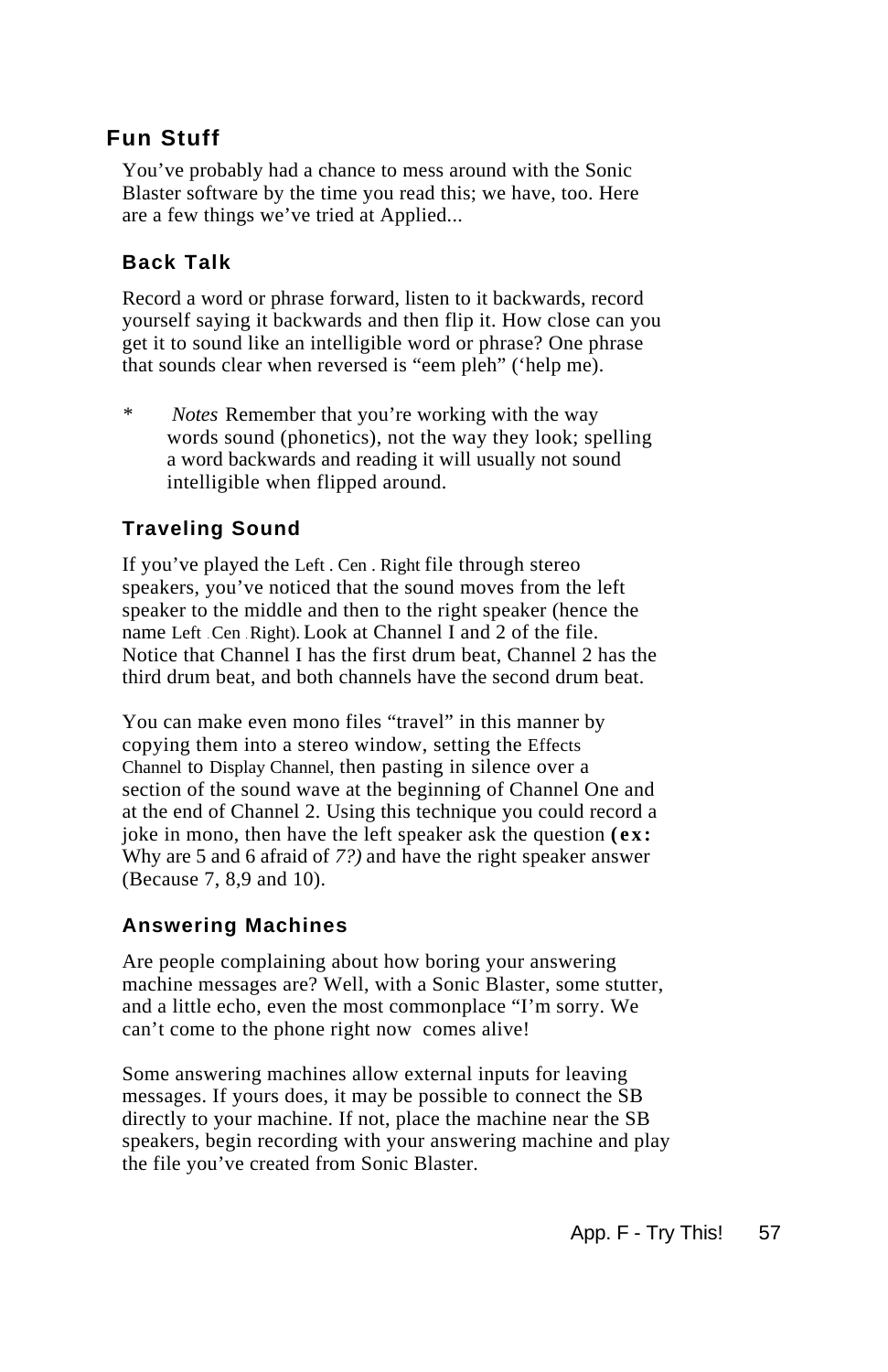### **More Phone Fun**

### Hey Dad—I'm in jail

Imagine the surprise your parents will get when you call them from jail (any police show will give you some good background noise). Imagine the look on your child's face when he/she gets a call from Alvin and he actually calls them by name (fast playback rate). Imagine how envious your friends will be when you call them from your new car phone (highway ambiance, honking horns, maybe even a crash). We're not saying that you should try any of these; but just imagine!

### 'It's a floor wax and a dessert topping

Ever talk to obnoxious phone salespeople who only let you say 'Yes' or "No"? Now you can let Sonic Blaster do the talking for you. Record a "Yes" and "No" then select and play the appropriate one. After you're used to this, throw in a "Please, tell me more!" and an "I'm not interested" for variety. Play them at slower playback rates to send chills up their spine. When they ask, tell them you live on Elm Street and your name is Fred.

### **Twistin'**

Tired of tangling your tongue with twisters? Let Sonic Blaster say them faster. Record yourself saying a tounge twister once (ex: The slick shiek's sixth sick sheep) and then hit continuous play and increase the playback rate. Toy boat, toy boat, toy boat, toy boat...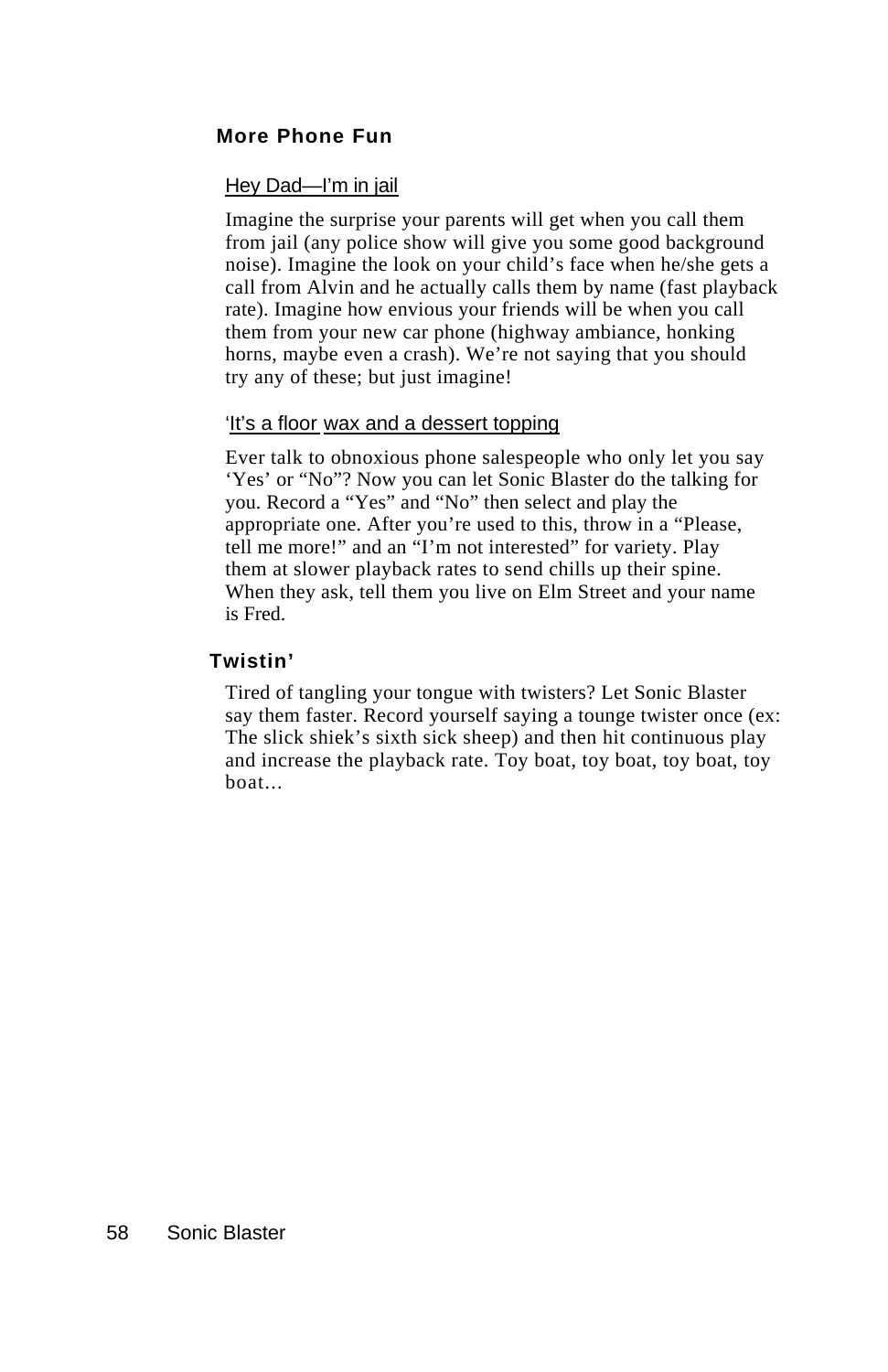# **APPENDIX G**

# *Programmers' Reference*

*\* Note:* This chapter contains technical information for programmers interested in programming the Sonic Blaster. It is not a programming tutorial, If you're not a programmer you should ignore this information. Don't look at it. Don't even think about it. The card will run fine without knowing what's under the hood.

### **Identify the Sonic Blaster**

The card resides in the following memory locations:

```
SCN00 \rightarrow$5B
 CNO1 \rightarrow $5B '
 '
 '
CNFF \rightarrow $5B
```
### **AE File Format**

The AE File Format attaches an ID header with the following information to the sound file.

| <b>Files</b> | Binary     | <b>Notes</b>                                                        |
|--------------|------------|---------------------------------------------------------------------|
| ID           | \$4145504D | 'AEPM'<br>ASCII 4 byte MSB off                                      |
| Type         | 2 bytes    | 0—AE Format<br>$1 - 2:1$<br>$2 - 2.67:1$                            |
| Channel      | 2 bytes    | $0$ —Mono<br>1-Stereo                                               |
| Length       | 4 bytes    | Length of sampled Sound<br>(per channel) does not<br>include header |
| Frequency    | 2 bytes    | In Hz                                                               |

Following the header is Channel 1 sampled data.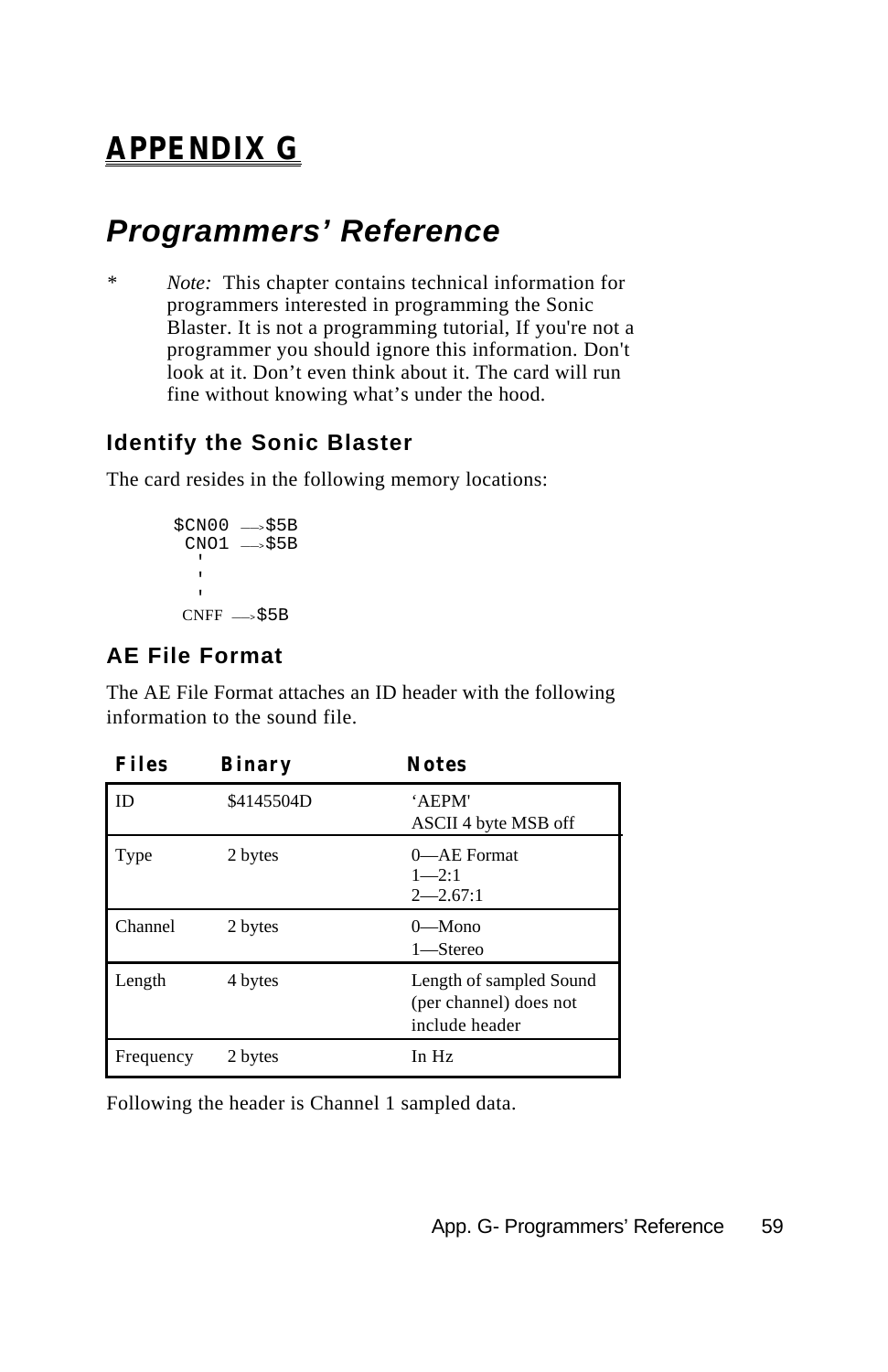

In the case of stereo files, Channel 2 sampled data immediately follows Channel 1 sampled data and does not require a separate header.

Refer to the *Apple Standard Sound File Format (SSND)*  documentation for complete AIFF format information.

## **Setting Gain and Channel For Input**

When setting gain and channel for input, write to the following hardware location:

\$C0n\*16+\$81 (write/read)

The format of the byte to write is:

 $| 76543210 |$  x x | | Gain - 0-31 0 - Ch 1 0 - low level gain for high input 1 - Oh 2 31 - high level gain for low input

*\* Note:* Bits 5 and 6 are not used.

This is all the information provided by the program. The rest is done through the Ensoniq chip. Refer to the *IIGS Hardware Reference Manual* for information about digitizing with the Ensoniq.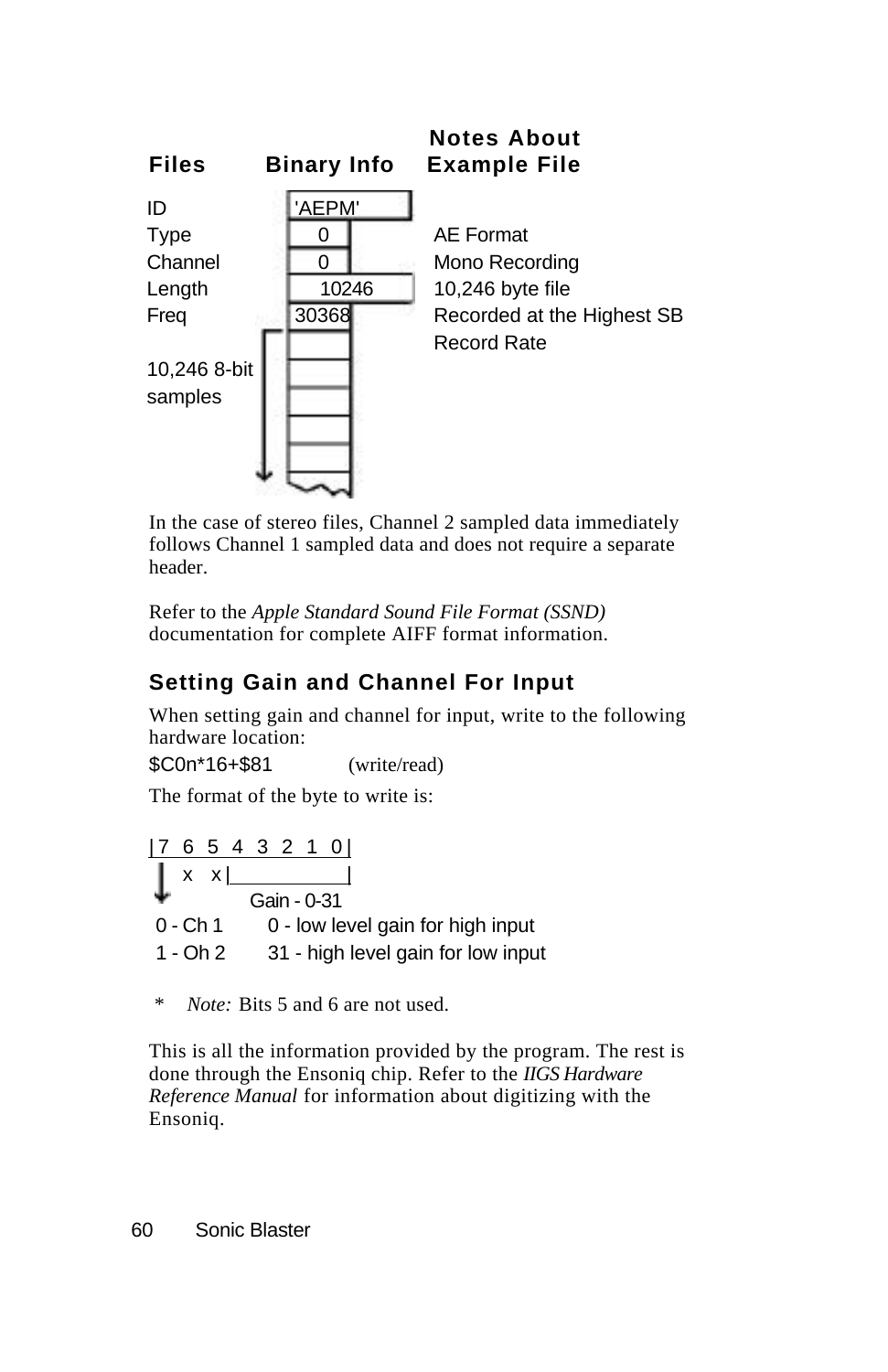# **APPENDIX H**

# *Getting Help*

If you have a technical question relating to your Sonic Blaster card or any other Applied Engineering product that is not covered in the manual please contact the dealer from whom you purchased the product. If you are experiencing difficulties with one particular program, contact the programs author or publisher.

In the event that the dealer or the publishers support personnel cannot answer your question, call Applied Engineering Technical Support. The support representatives are experienced in the applications and uses of Applied Engineering products, but in order to provide a quick and effective answer to your question, they will need to know as much as possible about the hardware and software specifically related to your question. Please provide the technical support representative with the following information:

The Applied Engineering product related to your question and its revision number.

The original and current memory configuration of the card (if applicable).

The model and revision of your computer.

What peripherals are being used and what cards are in each slot.

The name, version, and revision level of the software with which you are experiencing problems.

The results of any test programs, diagnostics, or troubleshooting done by you, your dealer, or your software publishers support department.

### **Applied Engineering Technical Support (214) 241-6069**

9AM to 12:30 PM & 1:35 PM to 5 PM(CST) Monday — Friday (Please call only the number above for technical support. Our sales office cannot transfer calls to the support lines.)

**Bulletin Board System**

### **(214) 241-6677**

24 hours, 7 days a week 300/1200/2400 Baud, 8 Bit, No Parity, Full Duplex, MNP-5

App. G - Getting Help 61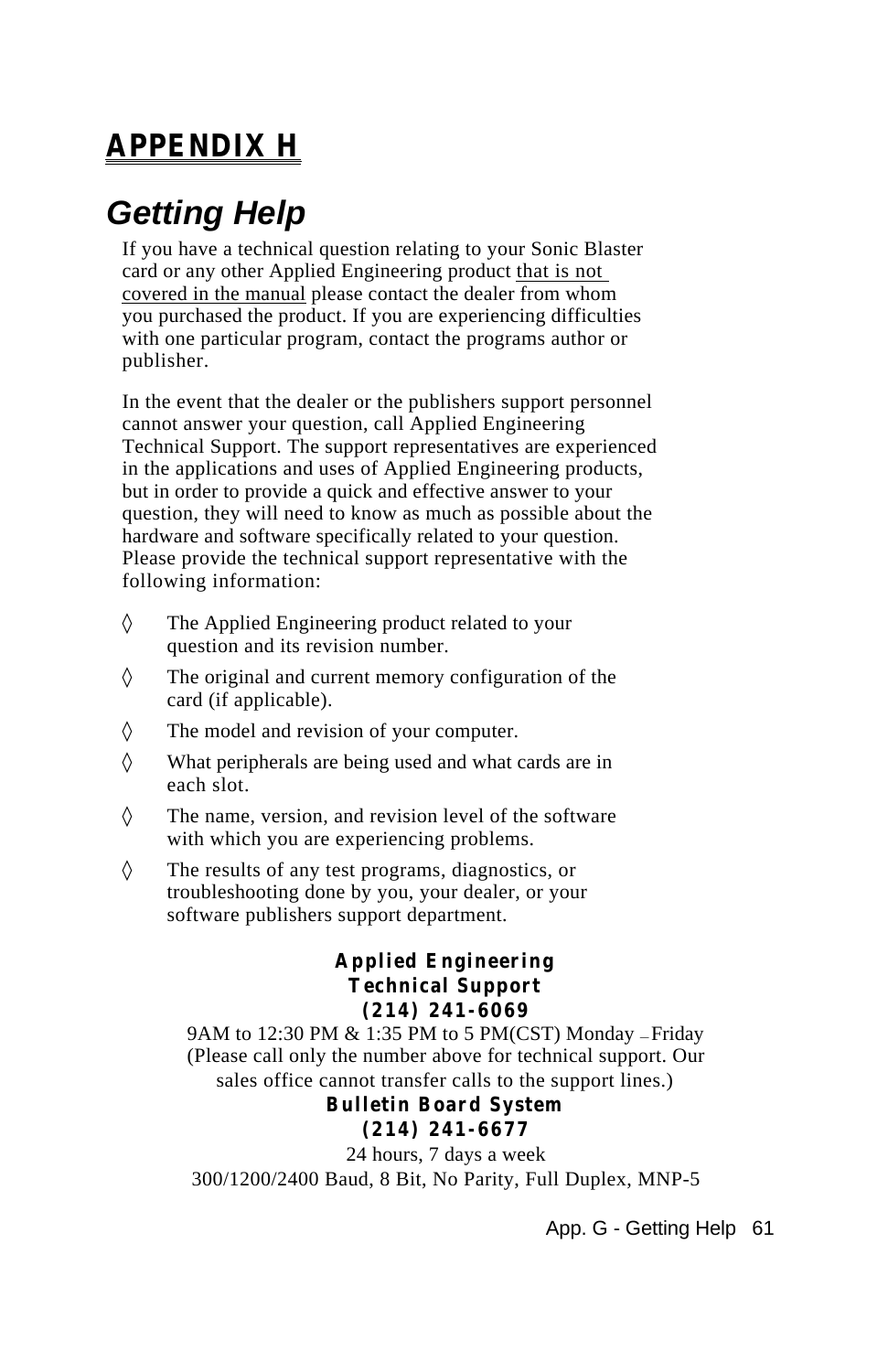## **Returning a Product RMA Number** , **"Attention" Sheet, and Invoice**

If your product needs to be returned, the technical support representative will give you a Return Material Authorization (RMA) number.

Record the RMA number for your own records.

Write the RMA number on your package label.

Fill Out the Return Form on back of the yellow sheet marked "Attention!' A complete form will greatly reduce the time it takes to return your package.

Attach a copy of your original invoice to the form.

*\* Warning~* If you don't include an invoice, products will be treated as out of warranty products and will be returned to you C.O.D. for the amount of the service charge.

A completed form should look something like the one below.

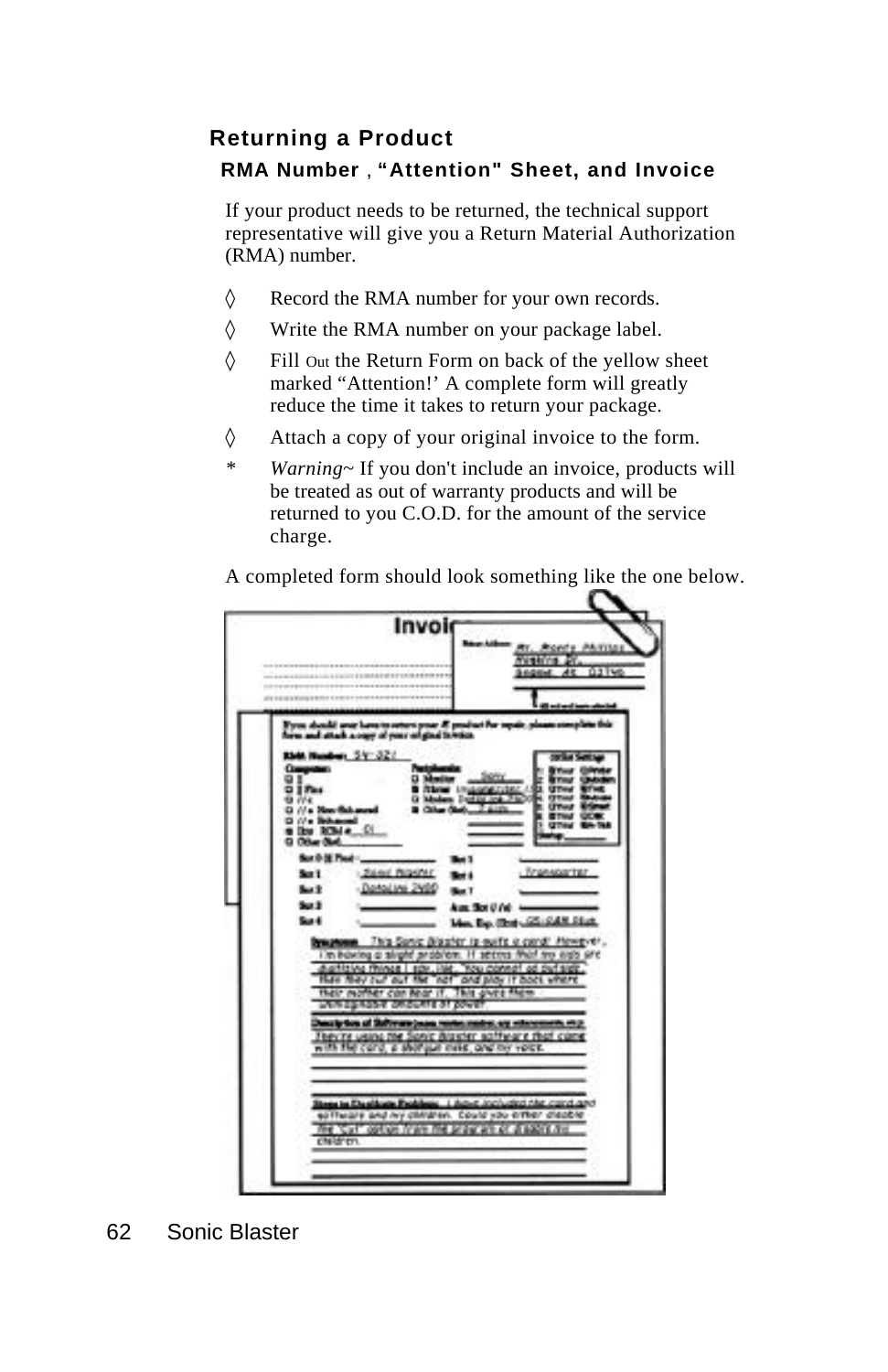### **Packing**

If you don't have the original packing material, wrap the board in anti-static material (preferably the anti-static bag in which the card was originally shipped; however, aluminum foil will work fine). Pack it in a sturdy box cushioned with wadded papers (i.e. used computer paper or newspaper).

*\* Warning:* If your product is damaged due to inadequate packing, your warranty will be void.

Include the return form and invoice.

Send the package, shipping prepaid, to:

```
RMA#__?__
Applied Engineering
Technical Support
3210 Belt Line Road, Suite 154
Dallas TX 75234
```
You should insure your package. Æ will not assume any responsibility for inadequate packing or loss or damage during shipping.

### **When We Receive**

Our service department will use your completed form in an attempt to duplicate the problem.

If it is determined that your product is defective due to a manufacturing defect, your card will be repaired or replaced at Æ's Option.

Any misuse, abuse, or non-Æ authorized alteration, modification, and/or repair to the Applied Engineering product will void the warranty. This warranty will also be void if you use the Æ product for any purpose other than its intended use.

Your product will be fully tested before it is shipped back to you, transportation prepaid, via UPS regular delivery.

Once your product is received by Technical Support, it will be processed and delivered to our shipping department within 7 to 10 working days.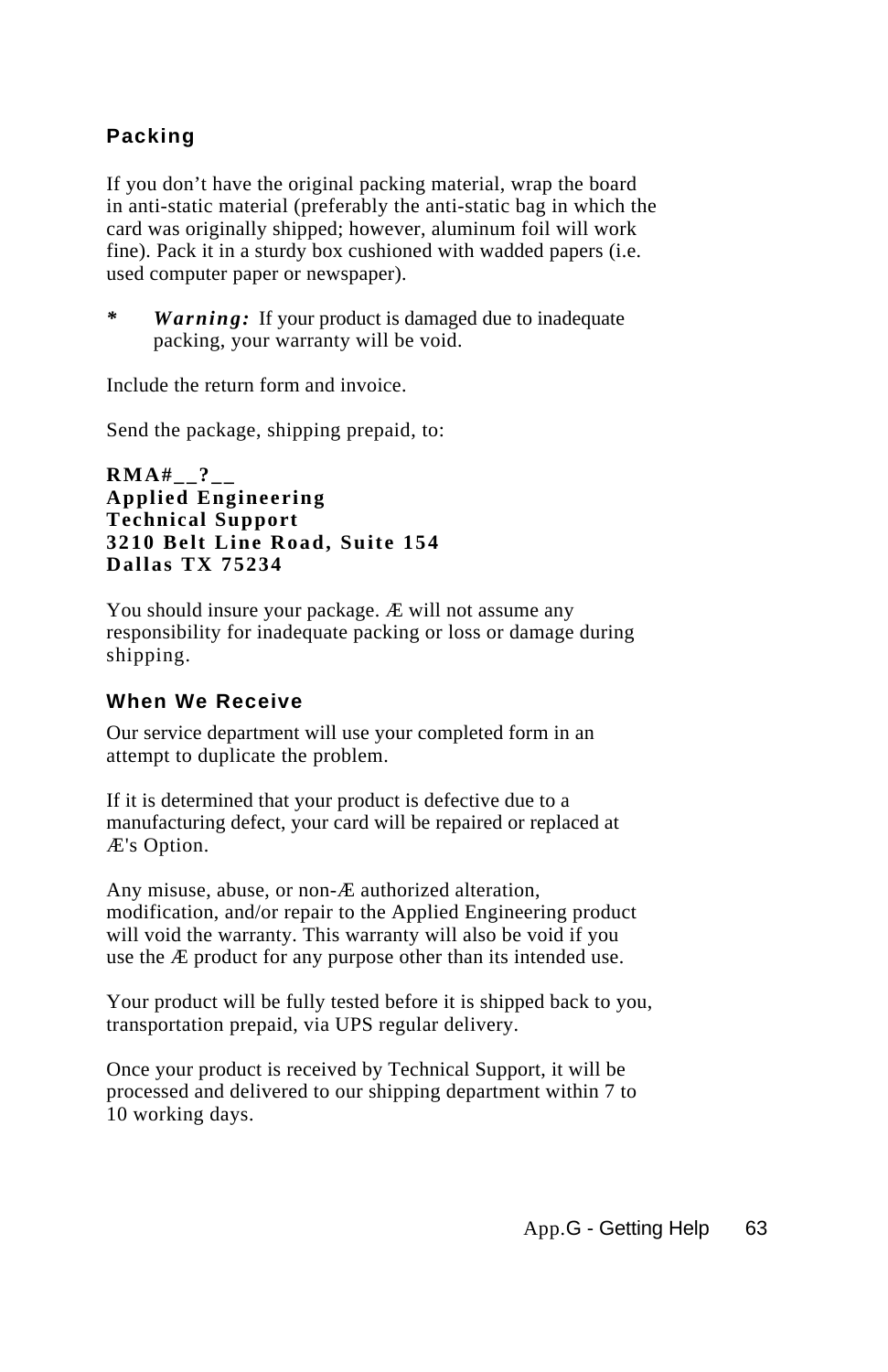## Glossary

**AE Format** - Sonic Blaster defaults to the AE format for saving files. Information about the files record rate is saved along with the binary information so that when the file is loaded back into the program, it will be set to the same speed as it was recorded.

**AIFF** - This is Apples standard sound file format.

Append - The Append option will open a file and attach it to the end of the file that is currently open. Use this option to quickly piece back together a file that you have stored to different disks or to stick together two different files. The first file opened will determine the playback setting for the appended files.

**Auto Gain** - This setting, under the Effects menu, will automatically set the recording level for the sound being received. This helps to eliminate clipping (see below). You can't record from the auto gain window. Send the loudest part of segment of the sounds to be recorded to the Sonic Blaster while in the Auto Gain window, click Save to set your levels, and then record from the main screen.

**Clipping** - Clipping occurs when your input is too 'hot." ("hot" meaning intense in a bad way, not "hot" as in "cool," "hep," "happening"). Clipping is evidenced by wave forms that flatten out at the top or bottom of the sound graph. Lower the input level or record level to prevent clipping. The Auto Gain option is also an effective way to keep from dipping (see above).

**Compressed Files** - These are files that have been in a form which reduces the amount of space required to store them. One disadvantage to compressing files is that during the compacting, a small amount of fidelity may be lost. This loss is negligible for the most part. Try compressing some files and playing back the compressed and non-compressed and listen for a difference.

**Mini Stereo Jack** - The mini stereo jack is the connector used on Bose Roommate speakers, Sony Walkman, and many other portable stereo systems. This jack is becoming more popular because of its compactness. It incorporates the left and right inputs into one connector.

**Oscilloscope** - Sonic Blaster's oscilloscope lets you see a real-time waveform of the input received from the device connected to SB's input connector. You Can't record from the oscilloscope screen. Set your record level in the oscilloscope window (for both channels if recording in stereo) and then click OK to return to the main screen where you can begin the recording.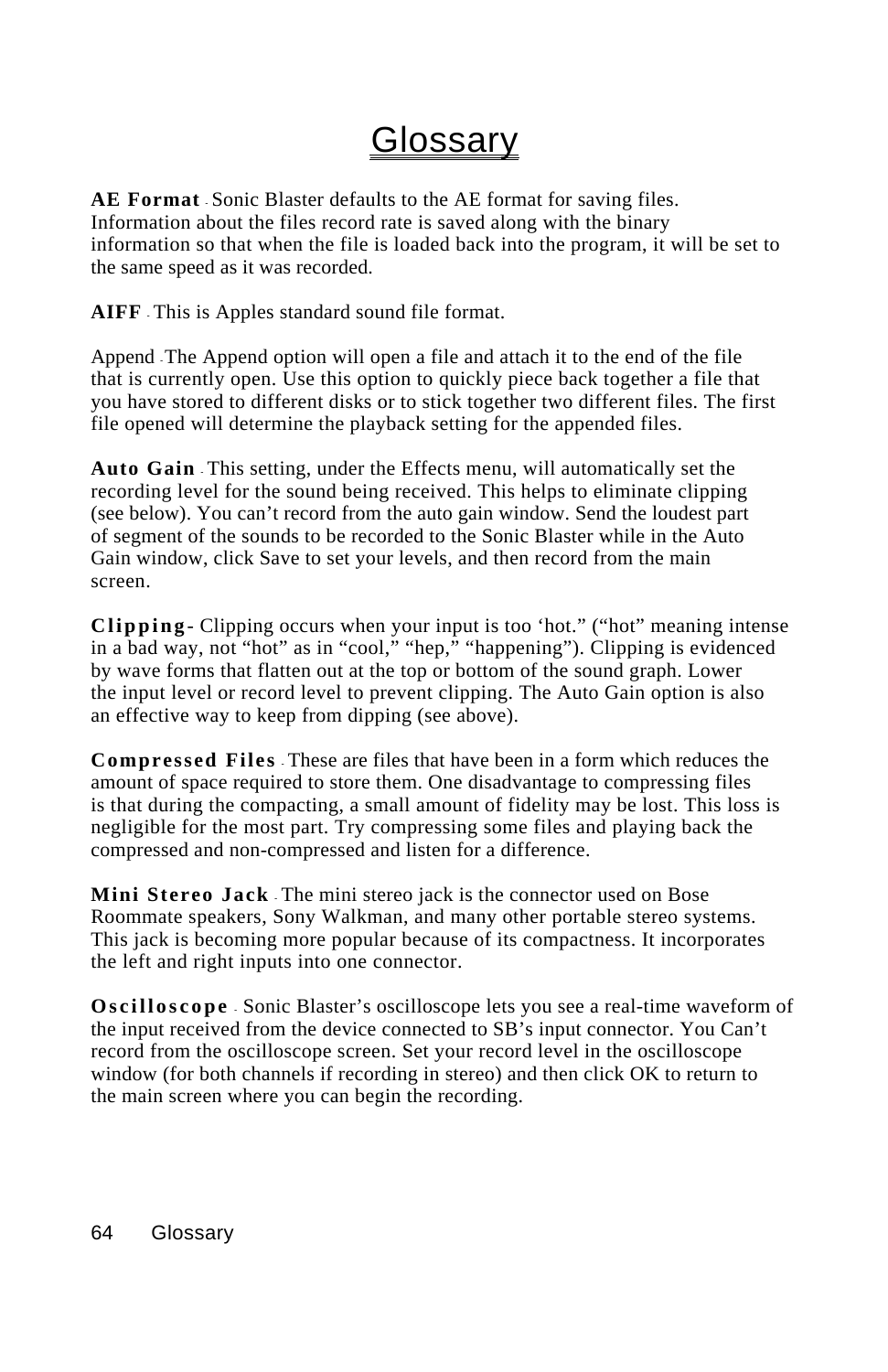**Pathname** A pathname is a path of directories required to access a specific file on a disk device. To reference a file named MYDATA on volume /MY.DISK you would use a 'path' to the file /MY.DISK/MYDATA. Some files may be additional directories and those directories may contain references to more files or more directories. The main volume directory is called the 'root directory." Directories within the root directory are called subdirectories. If you want to refer to a file contained in a subdirectory, you must include those intermediate subdirectory names in your full pathname. Say you have a volume called STREET and have a subdirectory called HOUSE and have a file called ROOM the complete pathname to access the file ROOM would be /STREET/HOUSE/ROOM. See: Prefix.

**Phone Plugs/Jacks** - Phone plug (male connector) or jack (female connector) is a single prong or single hole connector. The difference between the phone and phono connectors is that the phono connectors have a circular metal extension around the plug or hole.

Phone Plugs/Jacks The phono plug (male connector) or jack (female connector), also called RCA plug/jack, is used by many record players, tuners, etc. for connecting one to the other. It has a single prong or hole with a circular metal extension around the plug or hole.

**Playback Rate** - The rate in Hz (samples per second) at which the file is played. You can change the Sonic Blasters Playback Sample Rate setting even while the file is being played. A higher playback rate heightens the pitch and speed (think helium). A lower playback rate lowers the pitch and speed (think horror films).

**Prefix** The ProDOS prefix is a standard default partial pathname that is added to any file name you specify if your pathname is not fully qualified. A fully qualified pathname is one that starts with the volume name followed by any subdirectories that must be accessed to find the file in question. A prefix is used to shorten the amount of typing you must do to specify a pathname to a file. As an example, suppose you have a volume called NATION and that volume has a subdirectory called STATE and you have a program file called CITY that is in the STATE subdirectory. Without a prefix, you would have to use /NATION/STATE/CITY as the pathname to your file. You could, however, Set the prefix to /NATION/STATE and then you would only have to specify CITY as your pathname; /NAT ION/STATE would be automatically attached to the front of the pathname you specified.

**Prefix Directory** The Prefix Directory is the directory specified by the current ProDOS prefix; i.e., if the prefix is set as /MY . DISK/GAGES then the Prefix Directory would be the subdirectory called "GAMES" found in the /MY.DISK volume directory.